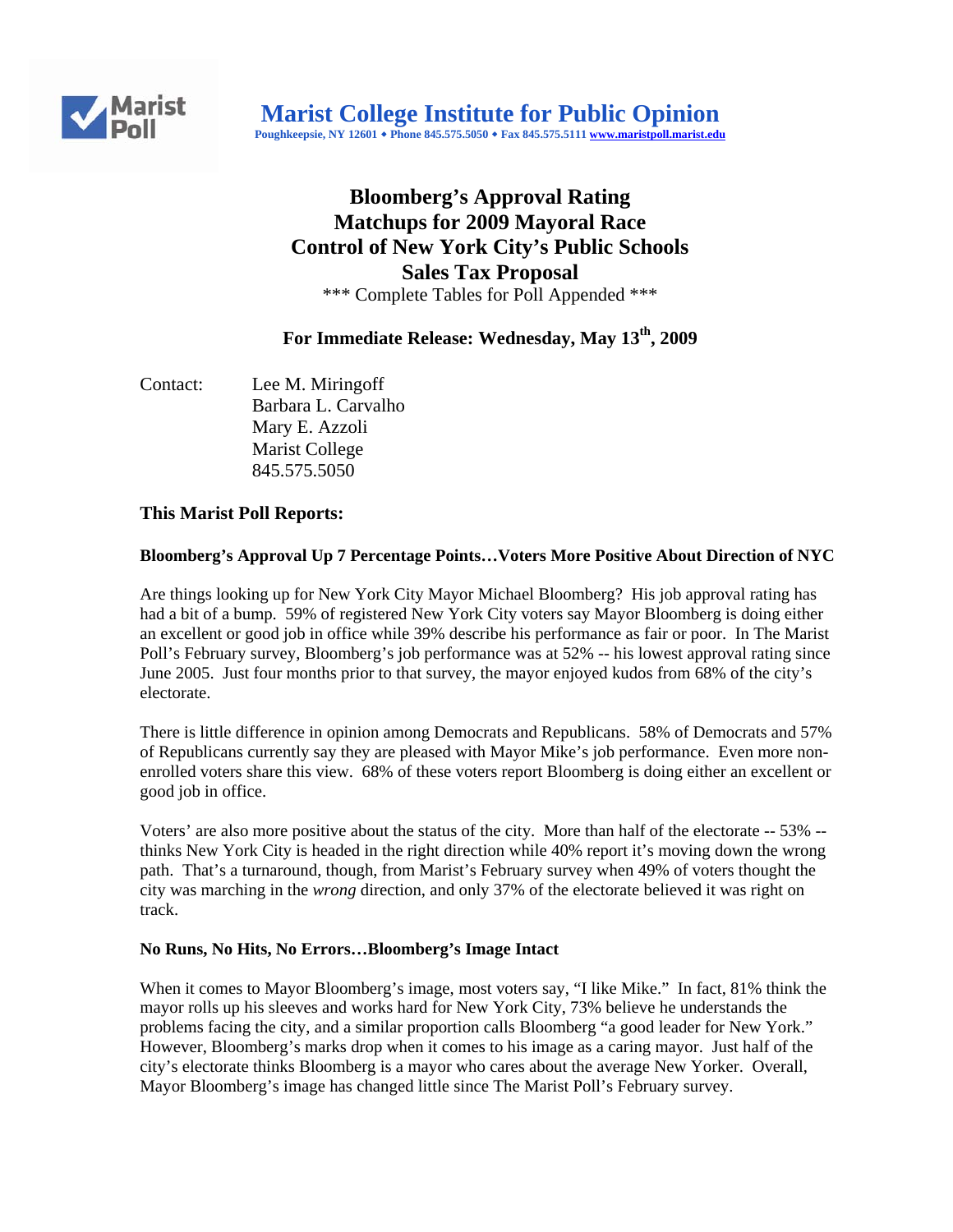#### **Bloomberg Makes Inroads on Education…Mixed Bag on Other Issues**

As debate swirls over whether Mayor Bloomberg should remain in control of New York City's public schools, voters' opinions toward the mayor's handling of the school system have improved. A slim majority -- 51% -- report they approve of Bloomberg's methods while 41% disapprove. In Marist's February survey, just the opposite was the case. At that time 40% approved of his handling of education, and 52% disapproved.

Mayor Bloomberg has also earned points on his handling of crime and the economic crisis. Looking at crime, most voters citywide -- 78% -- agree with how Bloomberg is dealing with the issue. And, with the economic crisis looming over the city, how does Bloomberg's approach to handling it fare? Half of the electorate thinks he's doing a good job. On both crime and the economic crisis, Bloomberg has received a seven percentage point increase since February.

What do voters think of the mayor's handling of the city budget? Compared with three months ago, Bloomberg has managed to sway the opinions of slightly more voters. Just less than half of the electorate -- 49% -- currently approve of Bloomberg's approach toward the budget while 44% disapprove. The electorate was dead even in February when 46% approved and 46% disapproved.

Taxes and public transportation, however, are a different story. Little has changed in voters' impressions of how Bloomberg is doing on these issues. A majority -- 53% -- *disapprove* of Bloomberg's tax policy while 41% approve. Voters voice similar concern about the mayor's approach to public transportation.

Mayor Bloomberg recently had a new issue to handle -- an outbreak of the H1N1 Flu commonly known as swine flu in New York City. How did he do? Nearly three quarters of the electorate -- 74% -- approve of how he dealt with the crisis.

# **Campaign 2009: Is Change In the Air?**

The winds of change may have weakened in New York City. The electorate now divides over whether Mayor Michael Bloomberg deserves to be re-elected. 47% say that he should receive a third term while 48% say, "No." This is potentially good news for the mayor. In The Marist Poll's February survey, a majority -- 55% -- said it was time to give someone else a turn as mayor while 40% wanted to see Bloomberg remain in City Hall.

#### **Bloomberg Hovers at 50% Mark in Hypothetical Matchups**

If this year's mayoral race were held today, Mayor Bloomberg would win a third term. However, there is a large gap between Bloomberg's job approval rating -- 59% -- and the proportion of electoral support he would receive when pitted against hypothetical opponents. Here are some of the scenarios.

• When stacked up against Democratic Congressman Anthony Weiner, Bloomberg leads by a wide margin. However, Bloomberg hovers right at the mid-point. Half of city voters say they would cast their ballot for Bloomberg while 36% report they would vote for Weiner. 14% are undecided. Furthermore, Bloomberg's support remains relatively unchanged since The Marist Poll's February survey.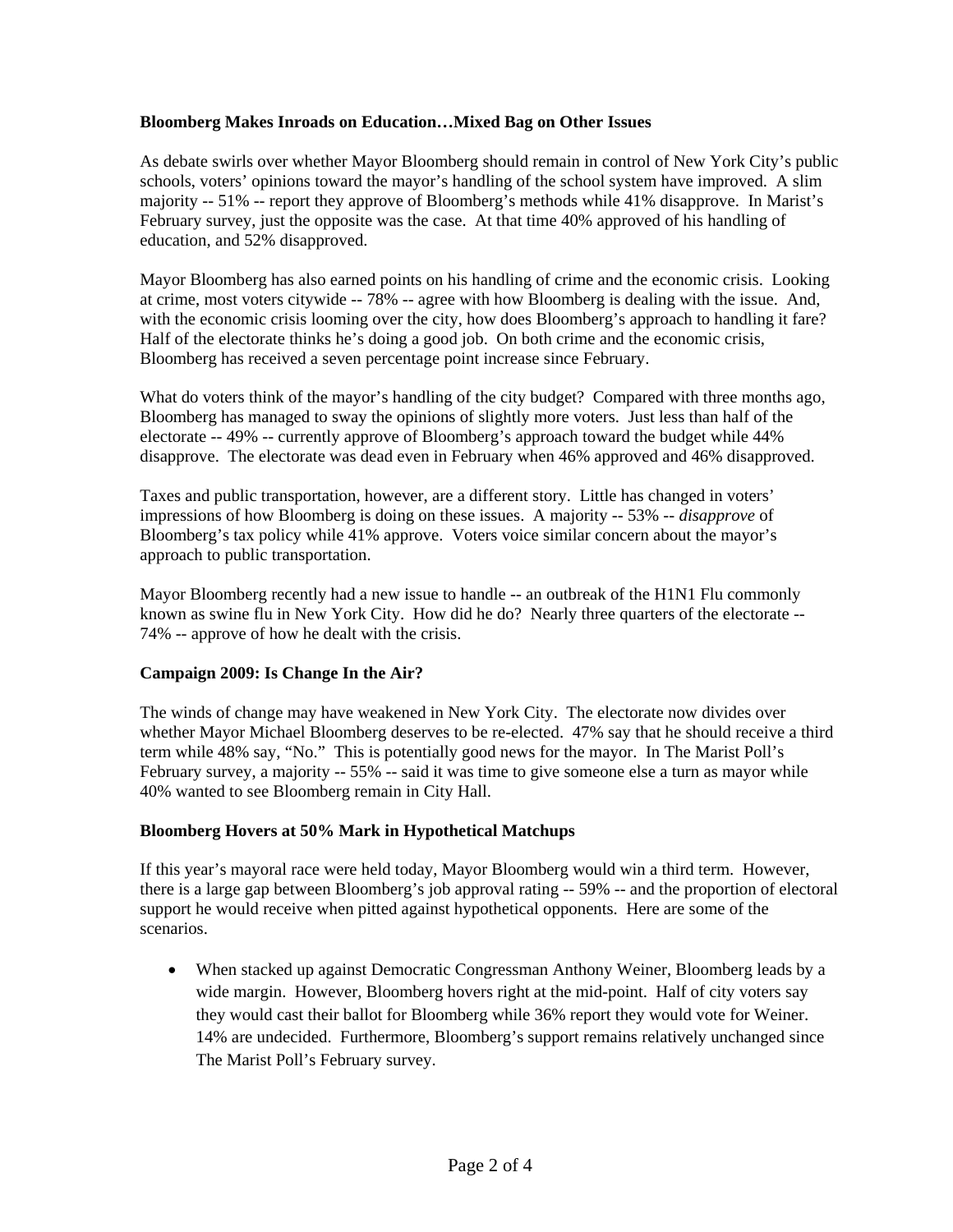- Looking at a face off against Democratic City Comptroller Bill Thompson, Bloomberg maintains a commanding lead. But still, the mayor garners only a slim majority of support. Currently, 51% would back Bloomberg, 33% would support Thompson, and 16% are unsure about the candidate for whom they would cast their ballot. In February, Bloomberg had the support of 53% of city voters, Thompson garnered 36%, and 11% of the electorate was unsure.
- How does Bloomberg fare against Democratic City Council Member Tony Avella? Bloomberg would beat Avella by 25 percentage points, 52% to 27%. In that matchup, 21% of registered voters are unsure. However, Bloomberg has lost some support, and more voters are unsure than in February. At that time, 57% of voters backed Bloomberg while 30% supported Avella. Just 13% reported they were unsure.

# **Weiner: Would-be Democratic Candidate for Mayor?**

So, who do New York City Democrats want to challenge Mayor Bloomberg this fall? Congressman Anthony Weiner edges out Comptroller Bill Thompson. If the 2009 Democratic primary were held today, Weiner would receive 34% while Thompson would garner 29%. Council Member Tony Avella is a distant third with 8% of Democrats' support. A notable proportion of Democrats -- 29% - remain unsure. When Marist College last asked this question, Weiner had an 8 percentage point lead over Thompson -- 38% to 30%. 9% of Democrats said they would vote for Avella, and 23% reported they were unsure.

### **Short Odds on Bloomberg…Voters Indifferent About Campaign Spending**

The New York City electorate believes victory will be a walk in the park for Mayor Bloomberg. Regardless of whom they plan to support, 73% say they think Bloomberg will be re-elected while 18% believe otherwise.

And, New York City voters are indifferent about the amount of money the mayor plans to spend on his campaign. Mayor Bloomberg has said that he will spend millions of his own money on his bid for a third term as he did for his previous campaigns. New York City voters don't really seem to care. 73% report it will not affect their vote while 11% say Bloomberg's spending will increase the likelihood they will vote for him. 16% think it will make them less likely to support the mayor. The proportion of voters who think Bloomberg's campaign spending is immaterial was 65% in February.

# **Going Green for Public Advocate?**

If this year's Democratic primary for New York City's Public Advocate were held today, former New York City Public Advocate Mark Green would beat his competition with 42% of the vote, eliminating the need for a runoff. Civil Rights Lawyer Norman Siegel would come in a distant second with 15% of the vote, and City Council Members Bill de Blasio and Eric Gioia would take home 9% and 4%, respectively. Three in ten Democratic voters are unsure. Green has widened his lead by 7 percentage points since February.

#### **Six In Ten Want Schools Out of Bloomberg's Hands**

Although 51% of registered voters in New York City approve of the way Mayor Michael Bloomberg is handling the city's public schools, six in ten believe the mayor should no longer run the city's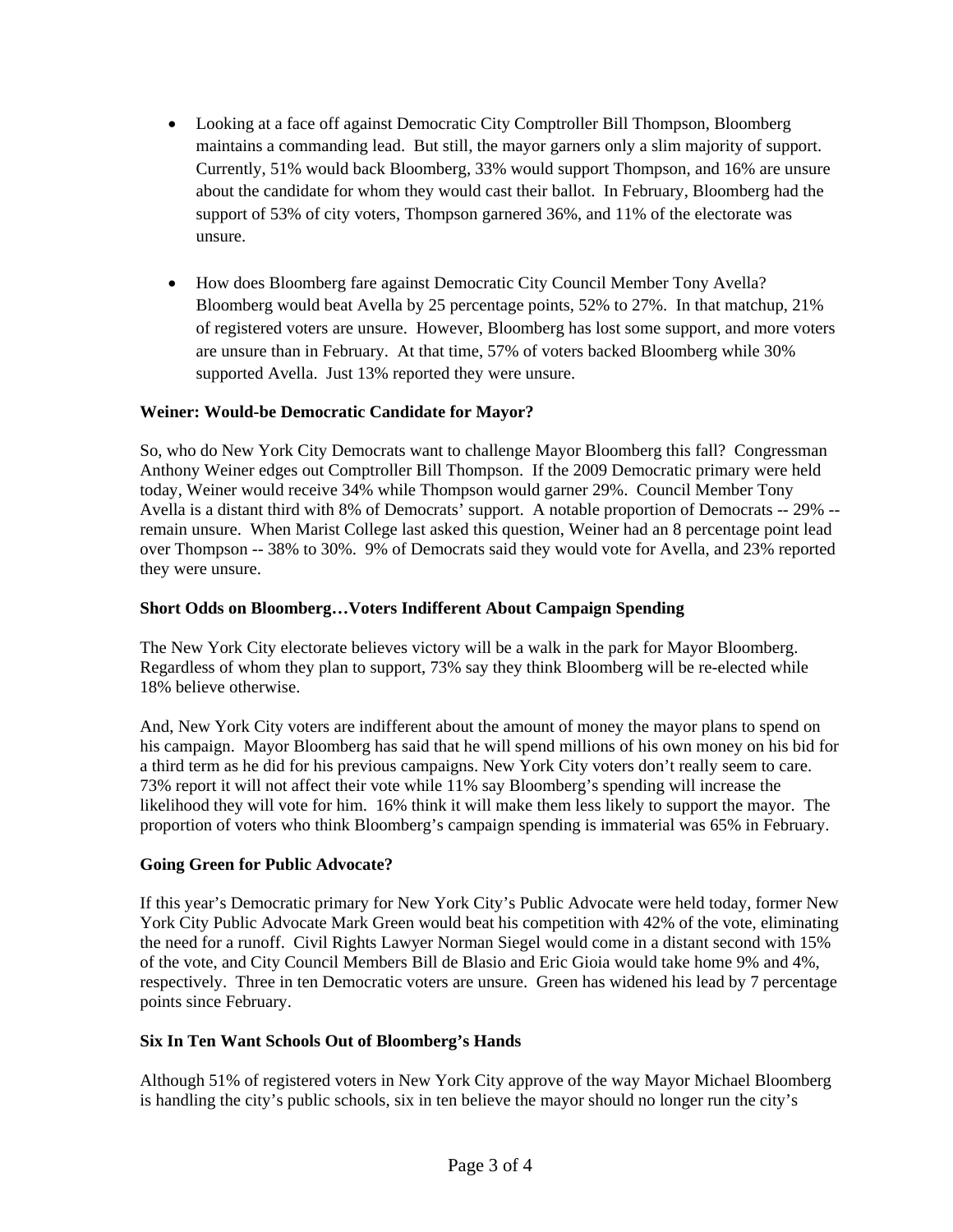school system. Instead, they think the responsibility should be given to a citywide panel. 32% of voters, on the other hand, want the power to remain with Bloomberg.

So, does this mean voters think the quality of New York City's public schools has gotten worse? Not necessarily. Compared with the proportion who thinks the schools have taken a turn for the worse, a larger proportion believes the schools have improved. 36% report the schools are on an upswing while 20% say they have deteriorated since Bloomberg has been mayor. A third -- 33% -- say the quality has remained about the same during his tenure.

### **Talking Taxes…Majority Opposes Proposed Sales Tax Increase**

A majority -- 53% -- of registered New York City voters disapprove of Mayor Michael Bloomberg's proposal to increase the city's sales tax to 8.875% while 42% approve of the idea to increase city revenues this way. However, when explained to voters that Mayor Bloomberg says his proposal to hike the city's sales tax half a percent is not ideal but is a solution to avoid additional spending cuts in the city's budget and reduce the number of layoffs, slightly more -- 46% -- support the idea. This compares with 49% of the electorate that agrees with Mayor Bloomberg's opponents who argue the proposal is not a solution since it will burden the low and middle classes.

City voters also stand strong in their opposition to Mayor Bloomberg's proposal to reinstate the city's sales tax on clothing. 59% disapprove of the idea while 38% approve.

Overall, 53% of registered New York City voters report they disapprove of Mayor Bloomberg's tax policy. But, when faced with a choice, 43% of New York City voters say they would prefer the mayor raise taxes to cutting programs and services. In contrast, 39% would rather see cuts than a greater tax burden. 18% can't decide.

# **Nature of the Sample: 741 New York City Residents**

This survey was conducted on May  $5^{th}$  through May  $7^{th}$ , 2009. 741 residents within New York City were interviewed by telephone. Telephone numbers were selected based upon a list of telephone exchanges from throughout New York City. The exchanges were selected to ensure that each borough was represented in proportion to its population. The results for the entire survey are statistically significant at  $\pm 3.6\%$ . There are 578 registered voters, and 375 registered Democrats. The results for these subsamples are statistically significant at  $\pm$ 4% and  $\pm$ 5%, respectively. The error margin increases for cross-tabulations.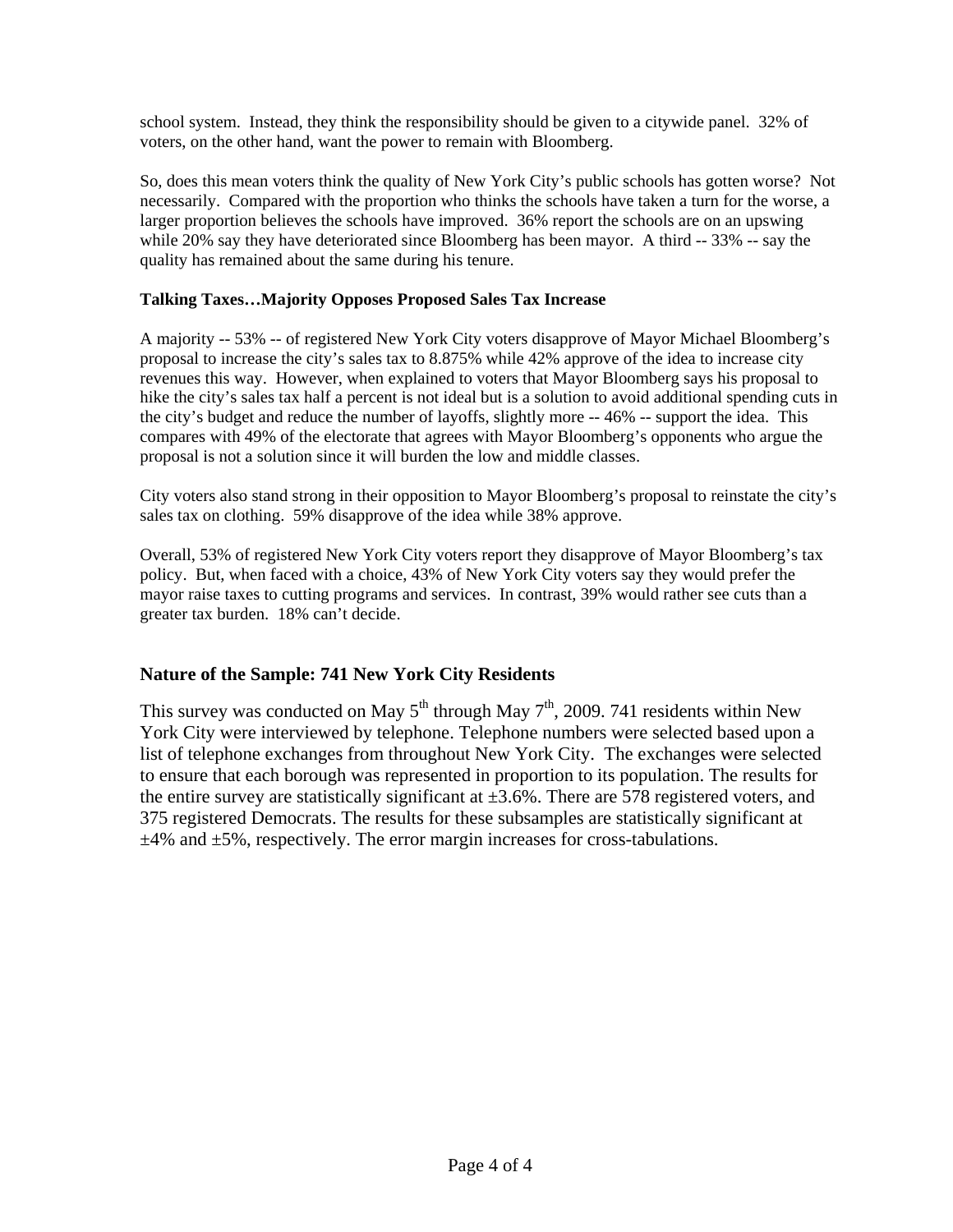# Marist Poll NYC Trend Tables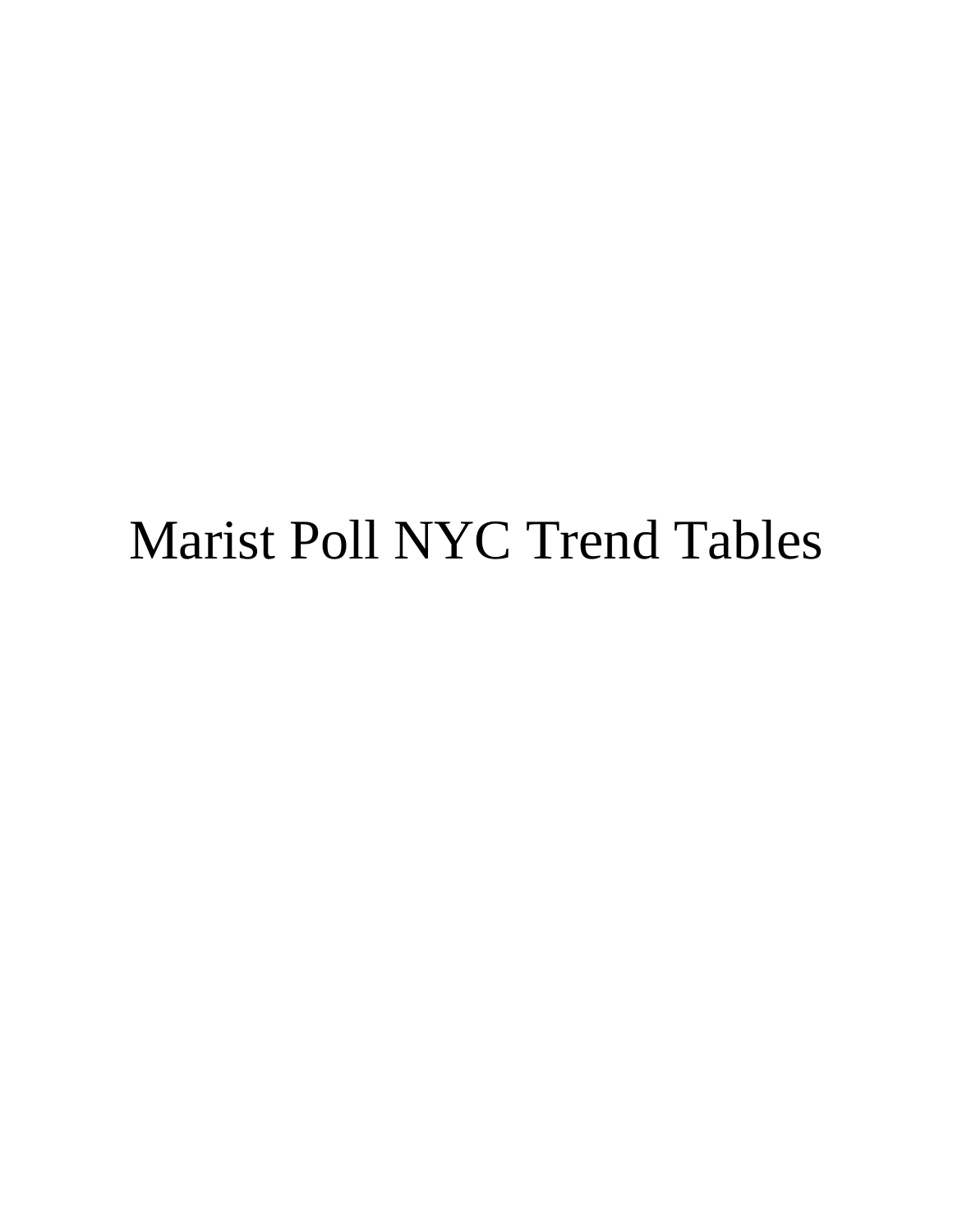**Question Wording:** Would you rate the job Mayor Michael Bloomberg is doing in office as excellent, good, fair, or poor?

|                          | Excellent/ |           |      |      |      |          |
|--------------------------|------------|-----------|------|------|------|----------|
| <b>Registered Voters</b> | Good       | Excellent | Good | Fair | Poor | Unsure   |
| <b>May 2009</b>          | 59%        | 13%       | 46%  | 25%  | 14%  | 2%       |
| February 2009            | 52%        | 14%       | 38%  | 32%  | 15%  | 1%       |
| November 2008            | 59%        | 21%       | 38%  | 28%  | 11%  | 2%       |
| October 2008             | 68%        | 29%       | 39%  | 21%  | 11%  | $<$ 1%   |
| February 2008            | 66%        | 22%       | 44%  | 25%  | 6%   | 3%       |
| <b>July 2007</b>         | 66%        | 21%       | 45%  | 22%  | 8%   | 4%       |
| March 2006               | 65%        | 20%       | 45%  | 24%  | 10%  | 1%       |
| November 4, 2005         | 63%        | 17%       | 46%  | 28%  | 9%   | ${<}1\%$ |
| November 1, 2005         | 64%        | 19%       | 45%  | 28%  | 7%   | 1%       |
| October 2005             | 65%        | 22%       | 43%  | 27%  | 7%   | 1%       |
| September 2005           | 61%        | 15%       | 46%  | 30%  | 8%   | 1%       |
| August 2005              | 53%        | 14%       | 39%  | 34%  | 12%  | 1%       |
| <b>July 2005</b>         | 58%        | 15%       | 43%  | 27%  | 12%  | 3%       |
| June 10, 2005            | 49%        | 11%       | 38%  | 35%  | 15%  | 1%       |
| June 2, 2005             | 55%        | 12%       | 43%  | 32%  | 12%  | 1%       |
| April 2005               | 48%        | 8%        | 40%  | 35%  | 16%  | 1%       |
| March 2005               | 43%        | 8%        | 35%  | 34%  | 21%  | 2%       |
| December 2004            | 46%        | 6%        | 40%  | 35%  | 18%  | 1%       |
| September 2004           | 42%        | 7%        | 35%  | 35%  | 21%  | 2%       |
| April 2004               | 40%        | 7%        | 33%  | 38%  | 19%  | 3%       |
| March 2002               | 50%        | 8%        | 42%  | 29%  | 6%   | 15%      |

**Question Wording:** In general, thinking about the way things are going in New York City, do you feel things are going in the right direction or that things are going in the wrong direction?

|                          | Right     | Wrong     |        |
|--------------------------|-----------|-----------|--------|
| <b>Registered Voters</b> | Direction | Direction | Unsure |
| <b>May 2009</b>          | 53%       | 40%       | 7%     |
| February 2009            | 37%       | 49%       | 14%    |
| November 2008            | 45%       | 47%       | 8%     |
| March 2006               | 64%       | 30%       | 6%     |
| November 4, 2005         | 69%       | 26%       | 5%     |
| November 1, 2005         | 68%       | 23%       | 9%     |
| October 2005             | 69%       | 23%       | 8%     |
| September 2005           | 64%       | 28%       | 8%     |
| August 2005              | 60%       | 31%       | 9%     |
| <b>July 2005</b>         | 62%       | 29%       | 9%     |
| June 2005                | 54%       | 37%       | 9%     |
| December 2004            | 54%       | 41%       | 5%     |
| September 2004           | 51%       | 43%       | 6%     |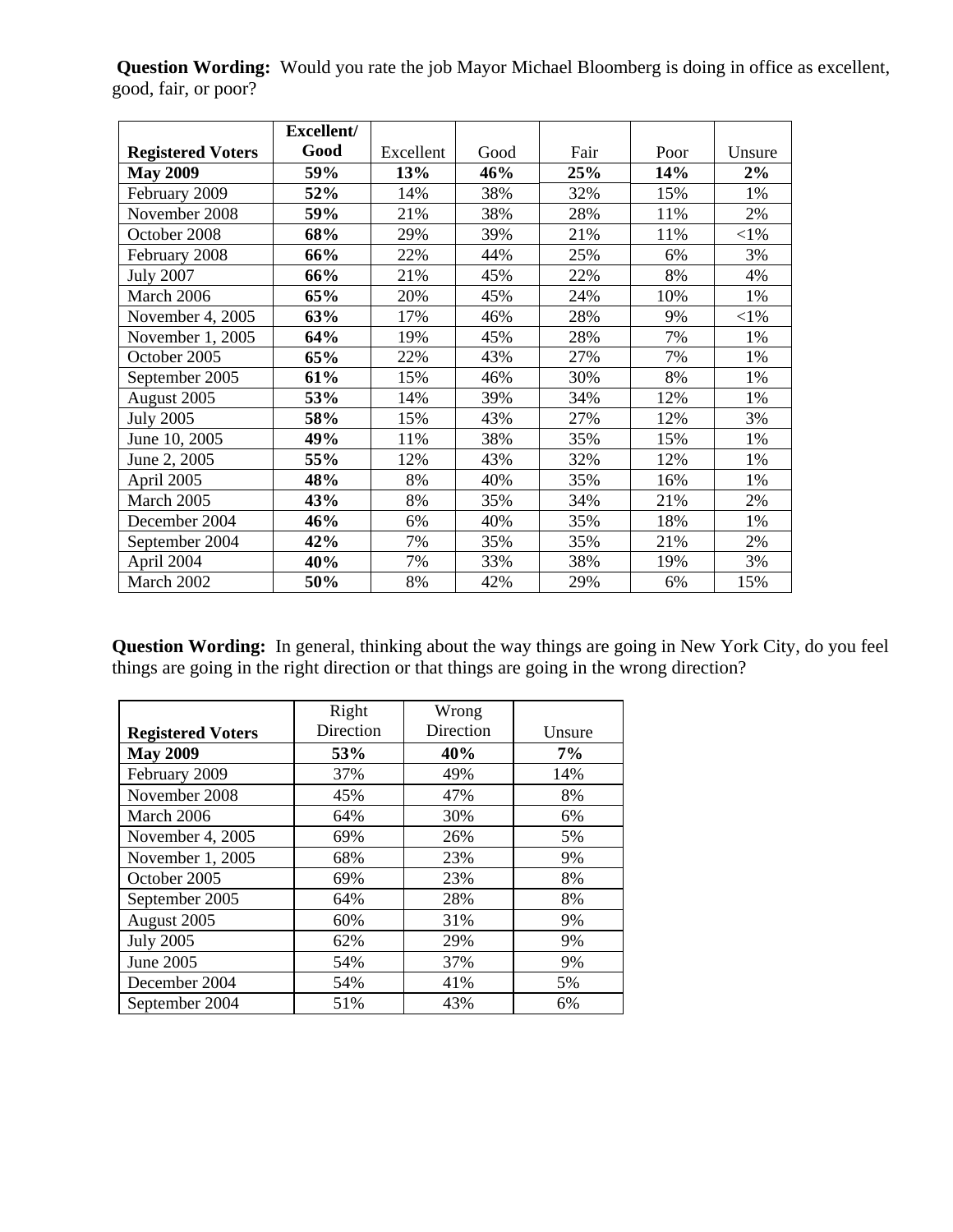**Question Wording**: Do you agree or disagree with each of the following statements about Mayor Michael Bloomberg:

| <b>Registered Voters</b>                      | Agree | Disagree | Unsure |
|-----------------------------------------------|-------|----------|--------|
| <b>May 2009</b>                               |       |          |        |
| Is working hard as mayor                      | 81%   | 17%      | 2%     |
| Understands the problems facing New York City | 73%   | 25%      | 2%     |
| Is a good leader for New York                 | 71%   | 28%      | 1%     |
| Cares about people like you                   | 50%   | 42%      | 8%     |
| February 2009                                 |       |          |        |
| Is working hard as mayor                      | 80%   | 18%      | 2%     |
| Understands the problems facing New York City | 68%   | 30%      | 2%     |
| Is a good leader for New York                 | 67%   | 31%      | 2%     |
| Cares about people like you                   | 47%   | 50%      | 3%     |

**Question Wording**: Do you approve or disapprove of how Mayor Michael Bloomberg is handling each of the following:

| <b>Registered Voters</b>              | Approve | Disapprove | Unsure |
|---------------------------------------|---------|------------|--------|
| <b>May 2009</b>                       |         |            |        |
| Crime                                 | 78%     | 20%        | 2%     |
| H1N1 Flu, known as swine flu outbreak | 74%     | 15%        | 11%    |
| The public schools                    | 51%     | 41%        | 8%     |
| The economic crisis                   | 50%     | 42%        | 8%     |
| The city's budget                     | 49%     | 44%        | 7%     |
| Taxes                                 | 41%     | 53%        | 6%     |
| Public transportation                 | 41%     | 54%        | 5%     |
| February 2009                         |         |            |        |
| Crime                                 | 71%     | 24%        | 5%     |
| The public schools                    | 40%     | 52%        | 8%     |
| The economic crisis                   | 43%     | 46%        | 11%    |
| The city's budget                     | 46%     | 46%        | 8%     |
| <b>Taxes</b>                          | 41%     | 52%        | 7%     |
| Public transportation                 | 41%     | 54%        | 5%     |
| Security against a terror attack      | 73%     | 18%        | 9%     |
| Economic development                  | 50%     | 42%        | 8%     |
| Unemployment                          | 36%     | 50%        | 14%    |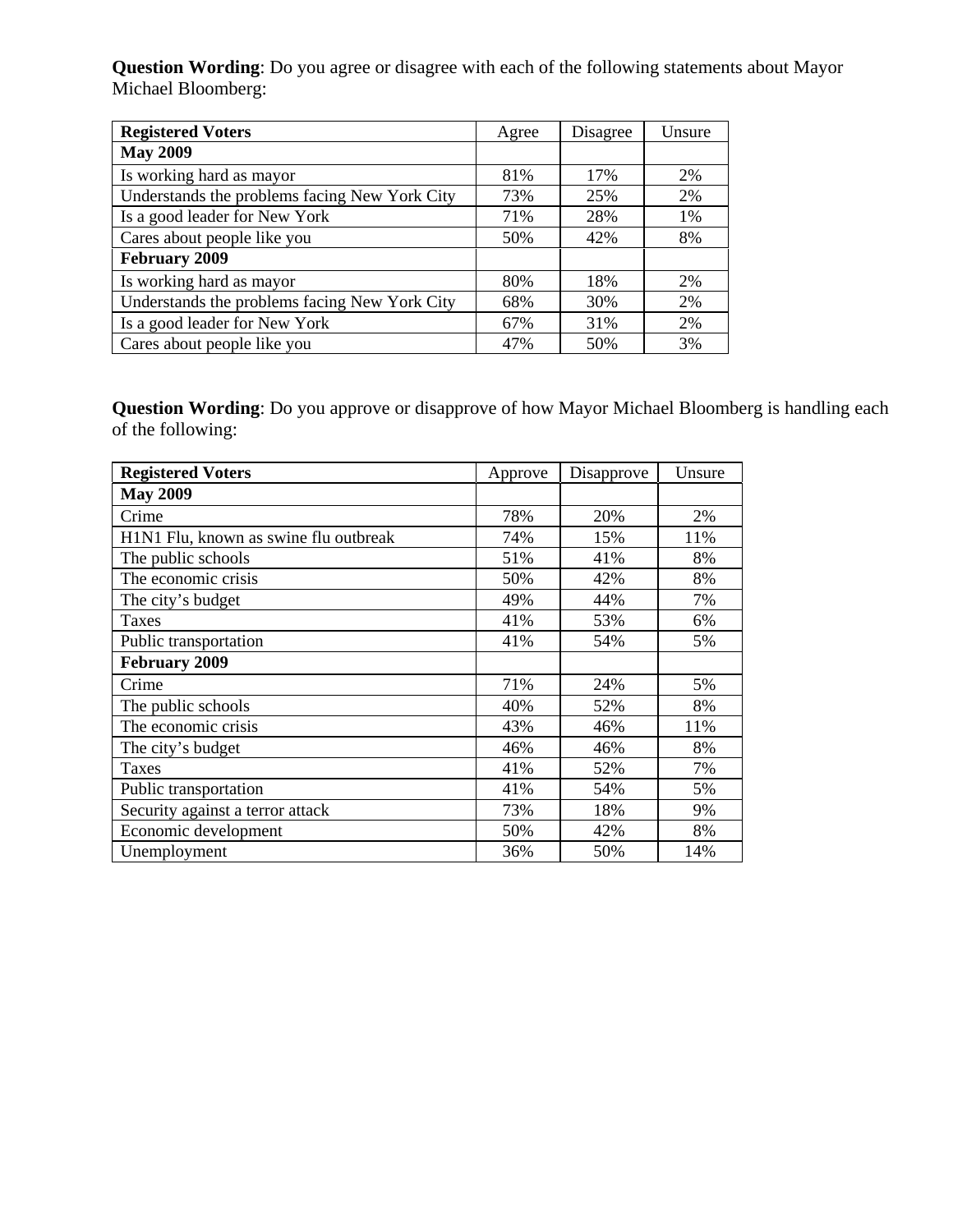**Question Wording:** If this year's election for New York City mayor were held today, whom would you support if the candidates are Michael Bloomberg, the Republican and Independent or Comptroller Bill Thompson, the Democrat/Congressman Anthony Weiner, the Democrat/Tony Avella, the Democrat?

|                          | Michael Bloomberg  |                |           |
|--------------------------|--------------------|----------------|-----------|
|                          | the Republican and | Anthony Weiner |           |
| <b>Registered Voters</b> | Independent        | The Democrat   | Undecided |
| <b>May 2009</b>          | 50%                | 36%            | 14%       |
| February 2009            | 53%                | 37%            | 10%       |
| November 2008            | 51%                | 37%            | 12%       |
| October 2008             | 56%                | 30%            | 14%       |

|                          | Michael Bloomberg<br>the Republican and | <b>Bill Thompson</b> |           |
|--------------------------|-----------------------------------------|----------------------|-----------|
| <b>Registered Voters</b> | Independent                             | The Democrat         | Undecided |
| <b>May 2009</b>          | <b>51%</b>                              | 33%                  | 16%       |
| February 2009            | 53%                                     | 36%                  | 11%       |
| November 2008            | 52%                                     | 32%                  | 16%       |
| October 2008             | 55%                                     | 30%                  | 15%       |

|                          | Michael Bloomberg<br>the Republican and | Tony Avella  |           |
|--------------------------|-----------------------------------------|--------------|-----------|
| <b>Registered Voters</b> | Independent                             | The Democrat | Undecided |
| <b>May 2009</b>          | 52%                                     | 27%          | 21%       |
| February 2009            | 57%                                     | 30%          | 13%       |
| November 2008            | 54%                                     | 28%          | 18%       |

**Question Wording:** If this year's Democratic primary for mayor were held today, whom would you support if the candidates are Congressman Anthony Weiner, Comptroller Bill Thompson or City Council Member Tony Avella?

|                             | Congressman | Comptroller | Council     |           |
|-----------------------------|-------------|-------------|-------------|-----------|
|                             | Anthony     | Bill        | Member      |           |
| <b>Registered Democrats</b> | Weiner      | Thompson    | Tony Avella | Undecided |
| <b>May 2009</b>             | 34%         | 29%         | 8%          | 29%       |
| February 2009               | 38%         | 30%         | 9%          | 23%       |
| November 2008               | 34%         | 26%         | 10%         | 30%       |

**Question Wording:** Overall, do you think Mayor Bloomberg deserves to be re-elected mayor, or is it time to elect someone else?

|                          |                      | Time to Elect |        |
|--------------------------|----------------------|---------------|--------|
| <b>Registered Voters</b> | Deserves Re-election | Someone Else  | Unsure |
| <b>May 2009</b>          | 47%                  | 48%           | 5%     |
| February 2009            | 40%                  | 55%           | 5%     |
| March 2005               | 39%                  | 56%           | 5%     |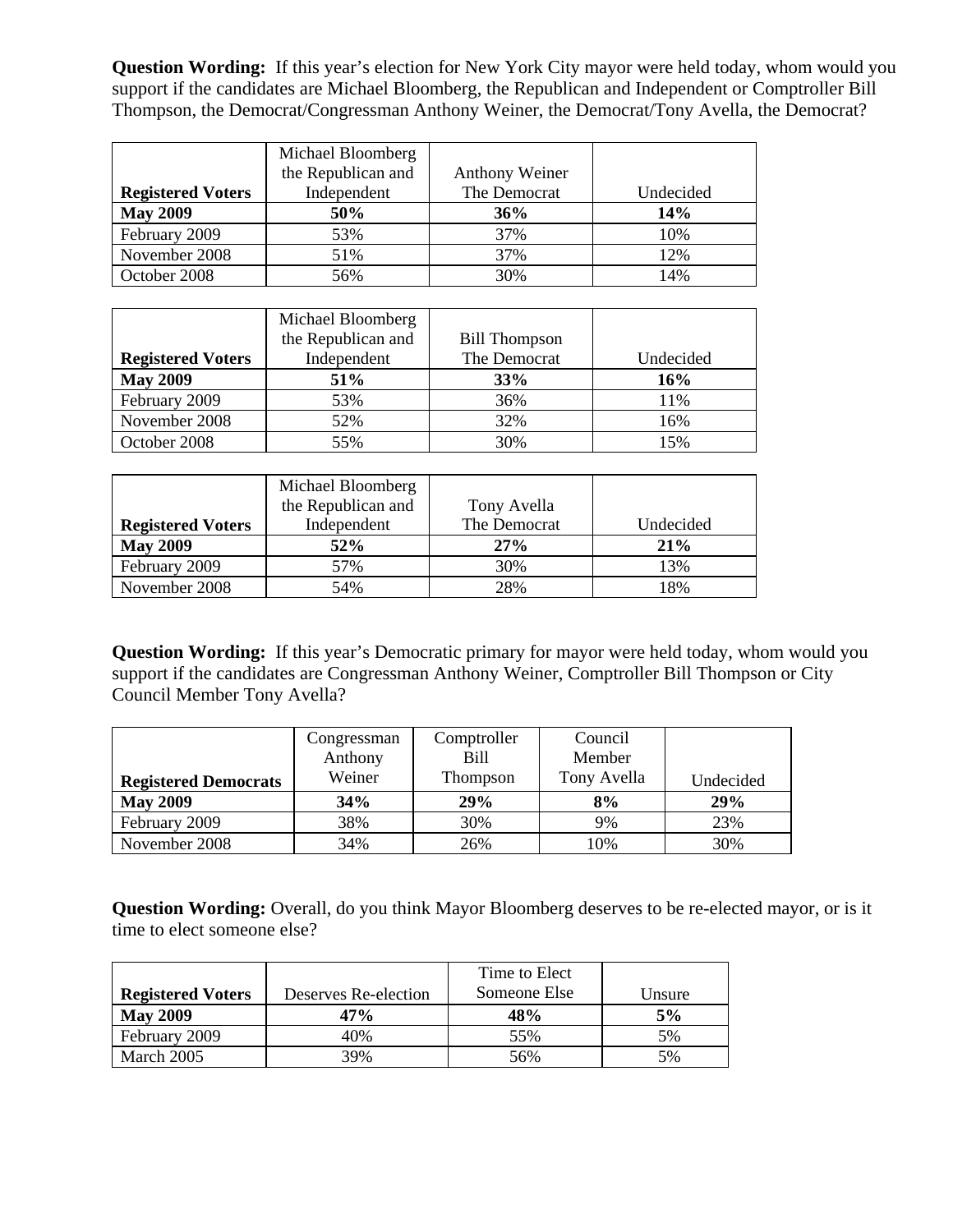**Question Wording**: Michael Bloomberg has spent millions of dollars of his own money on his past campaigns for mayor, and he says he will do so again to be re-elected this November. Does this make you more likely to vote for him, less likely, or does it not make any difference to your vote?

|                          | More       | Less   | No         |
|--------------------------|------------|--------|------------|
| <b>Registered Voters</b> | ∟ikely     | Likely | Difference |
| <b>May 2009</b>          | <b>11%</b> | 16%    | 73%        |
| February 2009            | 2%         | 23%    | 65%        |

**Question Wording:** If this year's Democratic primary for New York City's Public Advocate were held today, whom would you support if the candidates are:

| <b>Registered Democrats</b>       | <b>May 2009</b> | February 2009 |
|-----------------------------------|-----------------|---------------|
| Former Public Advocate Mark Green | 42%             | 35%           |
| Civil Rights Lawyer Norman Siegel | 15%             | 14%           |
| City Councilman Bill de Blasio    | 9%              | 6%            |
| City Councilman Eric Gioia        | 4%              | 2%            |
| Other                             | n/a             | 21%           |
| Unsure                            | 30%             | 22%           |

**Question Wording**: Do you approve or disapprove of the mayor's proposals to again require sales tax on clothing:

| <b>Registered Voters</b> | Approve | Disapprove | Jnsure |
|--------------------------|---------|------------|--------|
| <b>May 2009</b>          | 38%     | <b>59%</b> | 3%     |
| February 2009            | 40%     | 57%        | 3%     |

**Question Wording**: In order to balance the city budget, would you prefer the mayor:

|                          | <b>Cut Government</b><br>Programs $\&$ | Raise |        |
|--------------------------|----------------------------------------|-------|--------|
| <b>Registered Voters</b> | Services                               | Taxes | Unsure |
| <b>May 2009</b>          | 39%                                    | 43%   | 18%    |
| February 2009            | 41%                                    | 48%   | 1%     |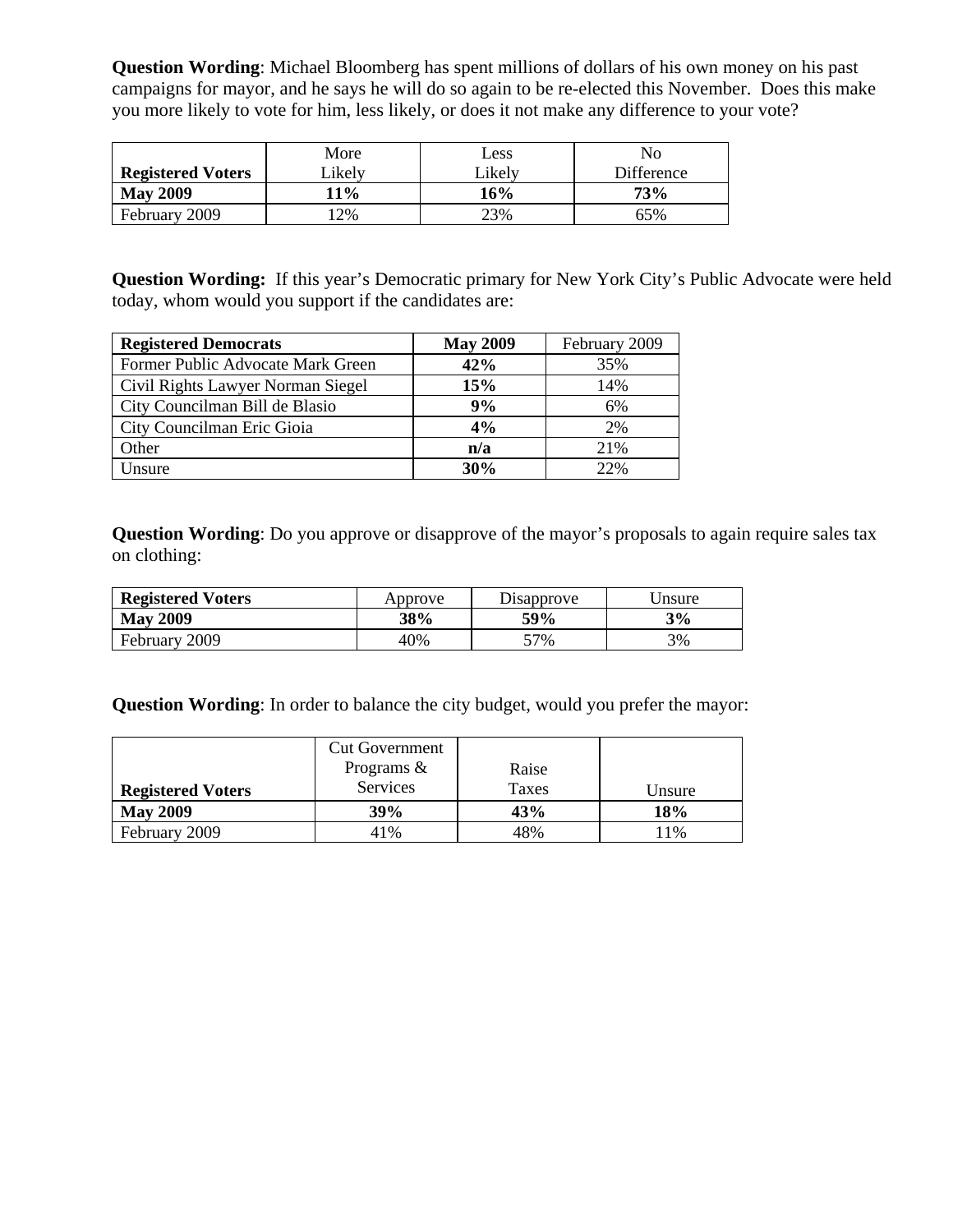# Marist Poll May 2009 NYC Tables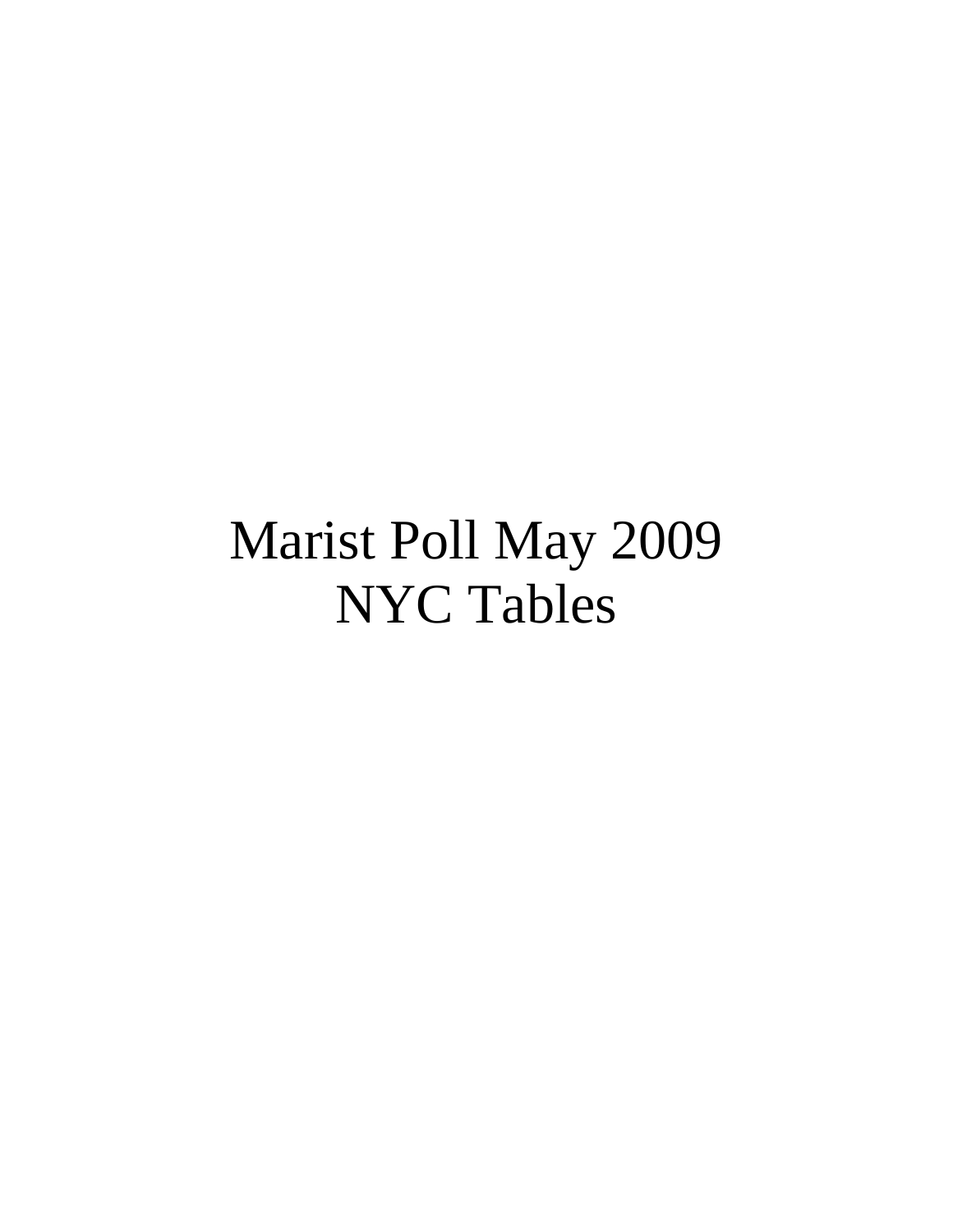|                           |                           |                  |       | <b>Registered Voters</b><br>Would you rate the job Mayor Michael Bloomberg is doing in office as<br>excellent, good, fair, or poor? |       |               |
|---------------------------|---------------------------|------------------|-------|-------------------------------------------------------------------------------------------------------------------------------------|-------|---------------|
|                           |                           | <b>Excellent</b> | Good  | Fair                                                                                                                                | Poor  | <b>Unsure</b> |
|                           |                           | Row %            | Row % | Row %                                                                                                                               | Row % | Row %         |
|                           | <b>Registered Voters</b>  | 13%              | 46%   | 25%                                                                                                                                 | 14%   | 2%            |
| <b>Party Registration</b> | <b>Democrat</b>           | 14%              | 44%   | 26%                                                                                                                                 | 14%   | 2%            |
|                           | <b>Republican</b>         | 17%              | 40%   | 26%                                                                                                                                 | 16%   | 1%            |
|                           | Non-enrolled              | 9%               | 59%   | 18%                                                                                                                                 | 9%    | 4%            |
| <b>Poltical Ideology</b>  | Liberal                   | 11%              | 50%   | 26%                                                                                                                                 | 11%   | 2%            |
|                           | <b>Moderate</b>           | 13%              | 50%   | 21%                                                                                                                                 | 15%   | 1%            |
|                           | <b>Conservative</b>       | 16%              | 41%   | 28%                                                                                                                                 | 13%   | 2%            |
| Gender                    | <b>Men</b>                | 11%              | 51%   | 23%                                                                                                                                 | 13%   | 2%            |
|                           | Women                     | 14%              | 42%   | 27%                                                                                                                                 | 15%   | 2%            |
| Race                      | White                     | 21%              | 48%   | 20%                                                                                                                                 | 11%   | 1%            |
|                           | <b>African American</b>   | 11%              | 41%   | 30%                                                                                                                                 | 17%   | 1%            |
|                           | Latino                    | 8%               | 51%   | 26%                                                                                                                                 | 12%   | 4%            |
| Age                       | Under 45                  | 10%              | 52%   | 23%                                                                                                                                 | 11%   | 4%            |
|                           | 45 or older               | 16%              | 45%   | 24%                                                                                                                                 | 15%   | 1%            |
| <b>Education</b>          | Not college<br>graduate   | 12%              | 44%   | 25%                                                                                                                                 | 16%   | 3%            |
|                           | College graduate          | 14%              | 50%   | 23%                                                                                                                                 | 11%   | 1%            |
| <b>Household</b>          | <b>Less than \$50,000</b> | 13%              | 43%   | 26%                                                                                                                                 | 14%   | 5%            |
| <b>Income</b>             | \$50,000 or more          | 14%              | 53%   | 19%                                                                                                                                 | 14%   | 0%            |
| <b>Region</b>             | <b>Bronx</b>              | 13%              | 36%   | 30%                                                                                                                                 | 18%   | 3%            |
|                           | <b>Kings</b>              | 11%              | 50%   | 24%                                                                                                                                 | 12%   | 2%            |
|                           | <b>New York</b>           | 21%              | 40%   | 25%                                                                                                                                 | 12%   | 3%            |
|                           | Queens                    | 9%               | 52%   | 22%                                                                                                                                 | 15%   | 2%            |
|                           | <b>Richmond</b>           | 9%               | 52%   | 25%                                                                                                                                 | 14%   | 0%            |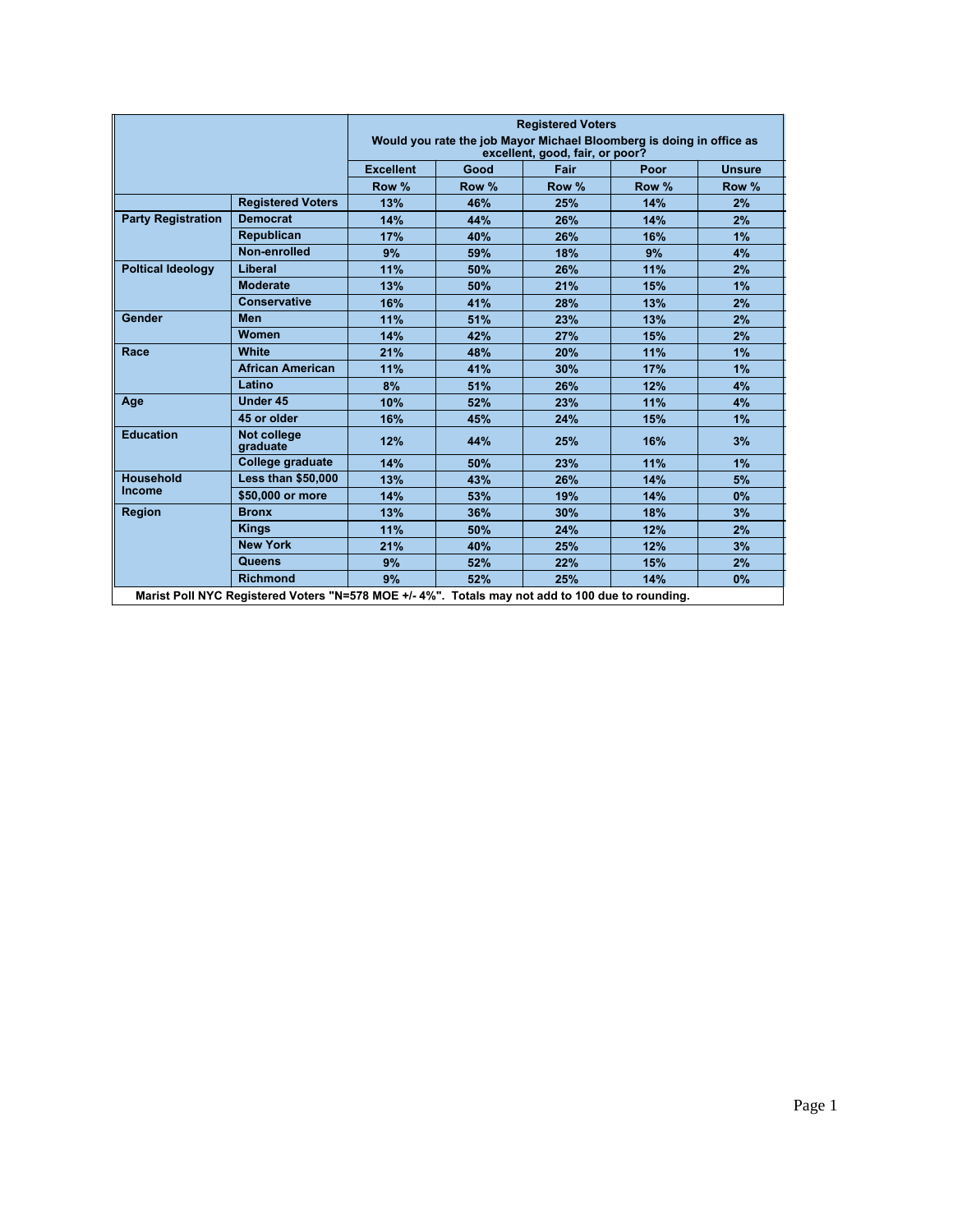|                           |                                                                                 |                           | <b>Registered Voters</b><br>In general, thinking about the way things<br>are going in New York City, do you feel<br>things are going in the right direction or that<br>things are going in the wrong direction? |               |
|---------------------------|---------------------------------------------------------------------------------|---------------------------|-----------------------------------------------------------------------------------------------------------------------------------------------------------------------------------------------------------------|---------------|
|                           |                                                                                 | <b>Right</b><br>direction | <b>Wrong</b><br>direction                                                                                                                                                                                       | <b>Unsure</b> |
|                           |                                                                                 | Row %                     | Row %                                                                                                                                                                                                           | Row %         |
|                           | <b>Registered Voters</b>                                                        | 53%                       | 40%                                                                                                                                                                                                             | 7%            |
| <b>Party Registration</b> | <b>Democrat</b>                                                                 | 52%                       | 42%                                                                                                                                                                                                             | 6%            |
|                           | <b>Republican</b>                                                               | 59%                       | 34%                                                                                                                                                                                                             | 7%            |
|                           | Non-enrolled                                                                    | 58%                       | 35%                                                                                                                                                                                                             | 7%            |
| <b>Poltical Ideology</b>  | Liberal                                                                         | 58%                       | 36%                                                                                                                                                                                                             | 6%            |
|                           | <b>Moderate</b>                                                                 | 53%                       | 42%                                                                                                                                                                                                             | 5%            |
|                           | <b>Conservative</b>                                                             | 54%                       | 40%                                                                                                                                                                                                             | 6%            |
| Gender                    | <b>Men</b>                                                                      | 58%                       | 38%                                                                                                                                                                                                             | 5%            |
|                           | <b>Women</b>                                                                    | 49%                       | 42%                                                                                                                                                                                                             | 9%            |
| Race                      | White                                                                           | 59%                       | 33%                                                                                                                                                                                                             | 9%            |
|                           | <b>African American</b>                                                         | 52%                       | 43%                                                                                                                                                                                                             | 4%            |
|                           | Latino                                                                          | 55%                       | 42%                                                                                                                                                                                                             | 4%            |
| Age                       | Under 45                                                                        | 54%                       | 43%                                                                                                                                                                                                             | 3%            |
|                           | 45 or older                                                                     | 55%                       | 38%                                                                                                                                                                                                             | 8%            |
| <b>Education</b>          | Not college<br>graduate                                                         | 48%                       | 43%                                                                                                                                                                                                             | 9%            |
|                           | College graduate                                                                | 59%                       | 37%                                                                                                                                                                                                             | 3%            |
| <b>Household</b>          | <b>Less than \$50,000</b>                                                       | 48%                       | 46%                                                                                                                                                                                                             | 6%            |
| <b>Income</b>             | \$50,000 or more                                                                | 60%                       | 34%                                                                                                                                                                                                             | 6%            |
| <b>Region</b>             | <b>Bronx</b>                                                                    | 48%                       | 46%                                                                                                                                                                                                             | 6%            |
|                           | <b>Kings</b>                                                                    | 51%                       | 41%                                                                                                                                                                                                             | 8%            |
|                           | <b>New York</b>                                                                 | 59%                       | 34%                                                                                                                                                                                                             | 7%            |
|                           | Queens                                                                          | 52%                       | 41%                                                                                                                                                                                                             | 7%            |
|                           | <b>Richmond</b>                                                                 | 60%                       | 38%                                                                                                                                                                                                             | 2%            |
| due to rounding.          | Marist Poll NYC Registered Voters "N=578 MOE +/- 4%". Totals may not add to 100 |                           |                                                                                                                                                                                                                 |               |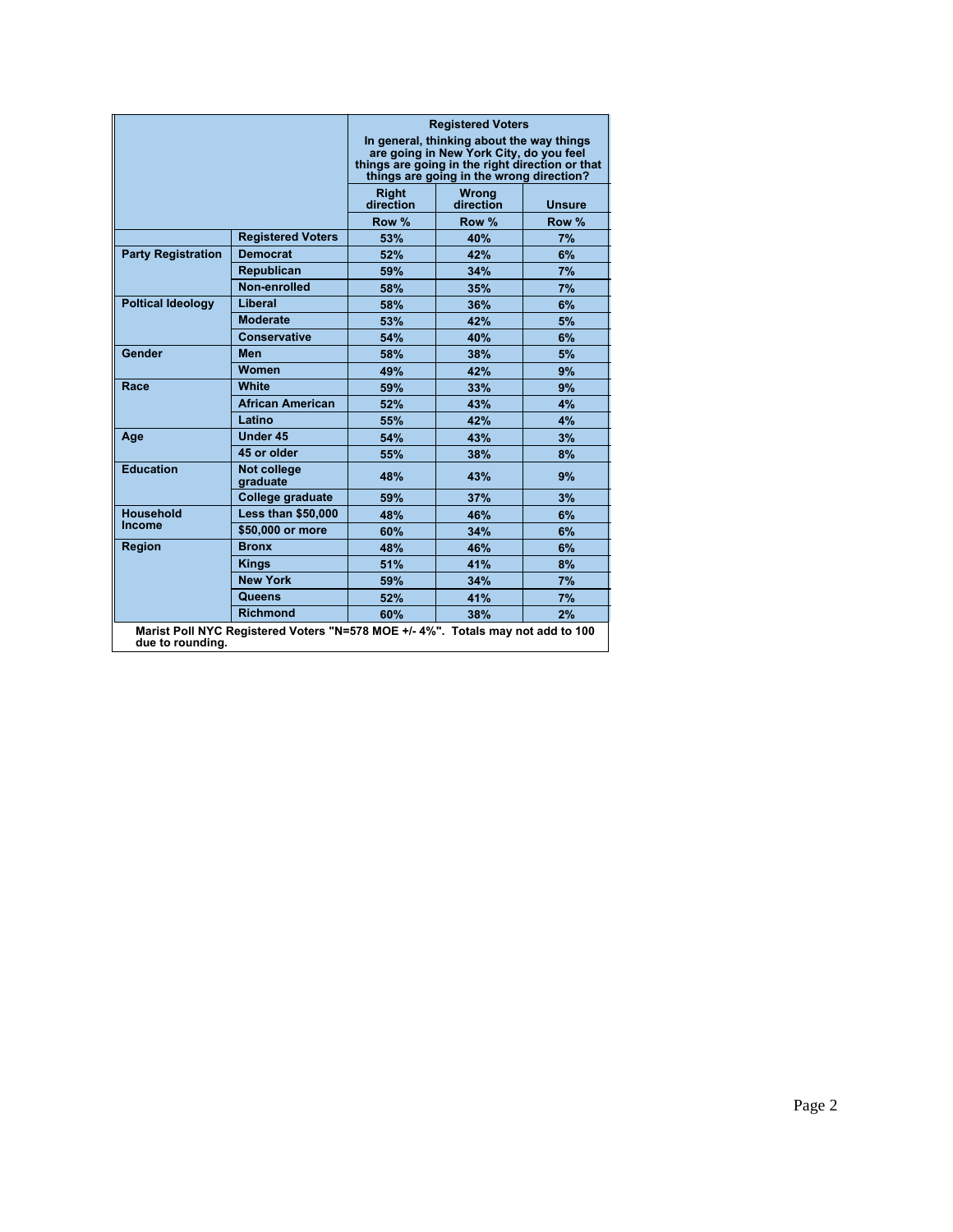|                           |                                                                                |       | <b>Registered Voters</b><br>Do you agree or disagree with the following<br>statement: Mayor Michael Bloomberg is<br>working hard as mayor? |               |
|---------------------------|--------------------------------------------------------------------------------|-------|--------------------------------------------------------------------------------------------------------------------------------------------|---------------|
|                           |                                                                                | Agree | <b>Disagree</b>                                                                                                                            | <b>Unsure</b> |
|                           |                                                                                | Row % | Row %                                                                                                                                      | Row %         |
|                           | <b>Registered Voters</b>                                                       | 81%   | 17%                                                                                                                                        | 2%            |
| <b>Party Registration</b> | <b>Democrat</b>                                                                | 79%   | 19%                                                                                                                                        | 3%            |
|                           | Republican                                                                     | 92%   | 8%                                                                                                                                         | 0%            |
|                           | Non-enrolled                                                                   | 81%   | 19%                                                                                                                                        | 0%            |
| <b>Poltical Ideology</b>  | Liberal                                                                        | 84%   | 14%                                                                                                                                        | 2%            |
|                           | <b>Moderate</b>                                                                | 79%   | 19%                                                                                                                                        | 2%            |
|                           | <b>Conservative</b>                                                            | 87%   | 13%                                                                                                                                        | 0%            |
| Gender                    | <b>Men</b>                                                                     | 87%   | 12%                                                                                                                                        | 1%            |
|                           | Women                                                                          | 75%   | 22%                                                                                                                                        | 3%            |
| Race                      | White                                                                          | 88%   | 12%                                                                                                                                        | 0%            |
|                           | <b>African American</b>                                                        | 76%   | 17%                                                                                                                                        | 6%            |
|                           | Latino                                                                         | 77%   | 22%                                                                                                                                        | 2%            |
| Age                       | <b>Under 45</b>                                                                | 79%   | <b>20%</b>                                                                                                                                 | 1%            |
|                           | 45 or older                                                                    | 83%   | 14%                                                                                                                                        | 3%            |
| <b>Education</b>          | <b>Not college</b><br>graduate                                                 | 75%   | 23%                                                                                                                                        | 2%            |
|                           | College graduate                                                               | 87%   | 11%                                                                                                                                        | 2%            |
| <b>Household</b>          | <b>Less than \$50,000</b>                                                      | 73%   | 22%                                                                                                                                        | 5%            |
| Income                    | \$50,000 or more                                                               | 87%   | 13%                                                                                                                                        | 0%            |
| <b>Region</b>             | <b>Bronx</b>                                                                   | 67%   | 27%                                                                                                                                        | 6%            |
|                           | <b>Kings</b>                                                                   | 78%   | 20%                                                                                                                                        | 2%            |
|                           | <b>New York</b>                                                                | 87%   | 11%                                                                                                                                        | 2%            |
|                           | Queens                                                                         | 87%   | 12%                                                                                                                                        | 1%            |
|                           | <b>Richmond</b>                                                                | 79%   | 21%                                                                                                                                        | 0%            |
| due to rounding.          | Marist Poll NYC Registered Voters "N=578 MOE +/-4%". Totals may not add to 100 |       |                                                                                                                                            |               |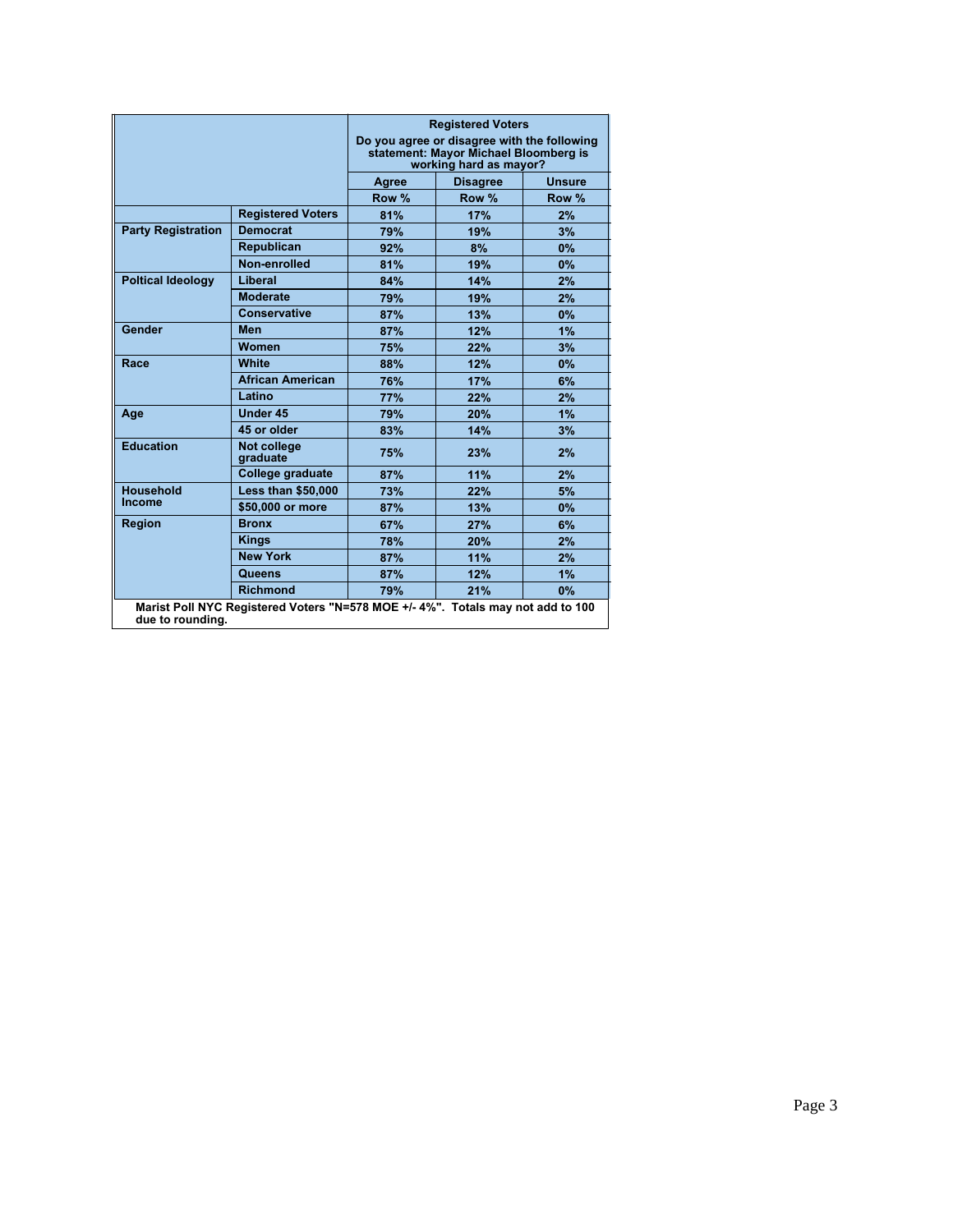|                           |                                                                                 |       | <b>Registered Voters</b><br>Do you agree or disagree with the following<br>statement: Mayor Michael Bloomberg<br>understands the problems facing New York<br>City? |               |
|---------------------------|---------------------------------------------------------------------------------|-------|--------------------------------------------------------------------------------------------------------------------------------------------------------------------|---------------|
|                           |                                                                                 | Agree | <b>Disagree</b>                                                                                                                                                    | <b>Unsure</b> |
|                           |                                                                                 | Row % | Row %                                                                                                                                                              | Row %         |
|                           | <b>Registered Voters</b>                                                        | 73%   | 25%                                                                                                                                                                | 2%            |
| <b>Party Registration</b> | <b>Democrat</b>                                                                 | 72%   | 26%                                                                                                                                                                | 2%            |
|                           | <b>Republican</b>                                                               | 72%   | 26%                                                                                                                                                                | 2%            |
|                           | Non-enrolled                                                                    | 78%   | 21%                                                                                                                                                                | 1%            |
| <b>Poltical Ideology</b>  | Liberal                                                                         | 72%   | 26%                                                                                                                                                                | 2%            |
|                           | <b>Moderate</b>                                                                 | 74%   | 25%                                                                                                                                                                | 1%            |
|                           | <b>Conservative</b>                                                             | 73%   | 27%                                                                                                                                                                | 1%            |
| Gender                    | <b>Men</b>                                                                      | 71%   | 28%                                                                                                                                                                | 1%            |
|                           | Women                                                                           | 74%   | 23%                                                                                                                                                                | 2%            |
| Race                      | <b>White</b>                                                                    | 76%   | 22%                                                                                                                                                                | 2%            |
|                           | <b>African American</b>                                                         | 74%   | 26%                                                                                                                                                                | 0%            |
|                           | Latino                                                                          | 69%   | 28%                                                                                                                                                                | 3%            |
| Age                       | Under 45                                                                        | 78%   | 20%                                                                                                                                                                | 2%            |
|                           | 45 or older                                                                     | 71%   | 28%                                                                                                                                                                | 2%            |
| <b>Education</b>          | Not college<br>graduate                                                         | 71%   | 27%                                                                                                                                                                | 3%            |
|                           | College graduate                                                                | 74%   | 25%                                                                                                                                                                | 1%            |
| <b>Household</b>          | <b>Less than \$50,000</b>                                                       | 68%   | 29%                                                                                                                                                                | 3%            |
| <b>Income</b>             | \$50,000 or more                                                                | 78%   | 22%                                                                                                                                                                | 1%            |
| <b>Region</b>             | <b>Bronx</b>                                                                    | 61%   | 33%                                                                                                                                                                | 5%            |
|                           | <b>Kings</b>                                                                    | 75%   | 24%                                                                                                                                                                | $0\%$         |
|                           | <b>New York</b>                                                                 | 78%   | 21%                                                                                                                                                                | 1%            |
|                           | Queens                                                                          | 74%   | 23%                                                                                                                                                                | 3%            |
|                           | <b>Richmond</b>                                                                 | 64%   | 36%                                                                                                                                                                | $0\%$         |
| due to rounding.          | Marist Poll NYC Registered Voters "N=578 MOE +/- 4%". Totals may not add to 100 |       |                                                                                                                                                                    |               |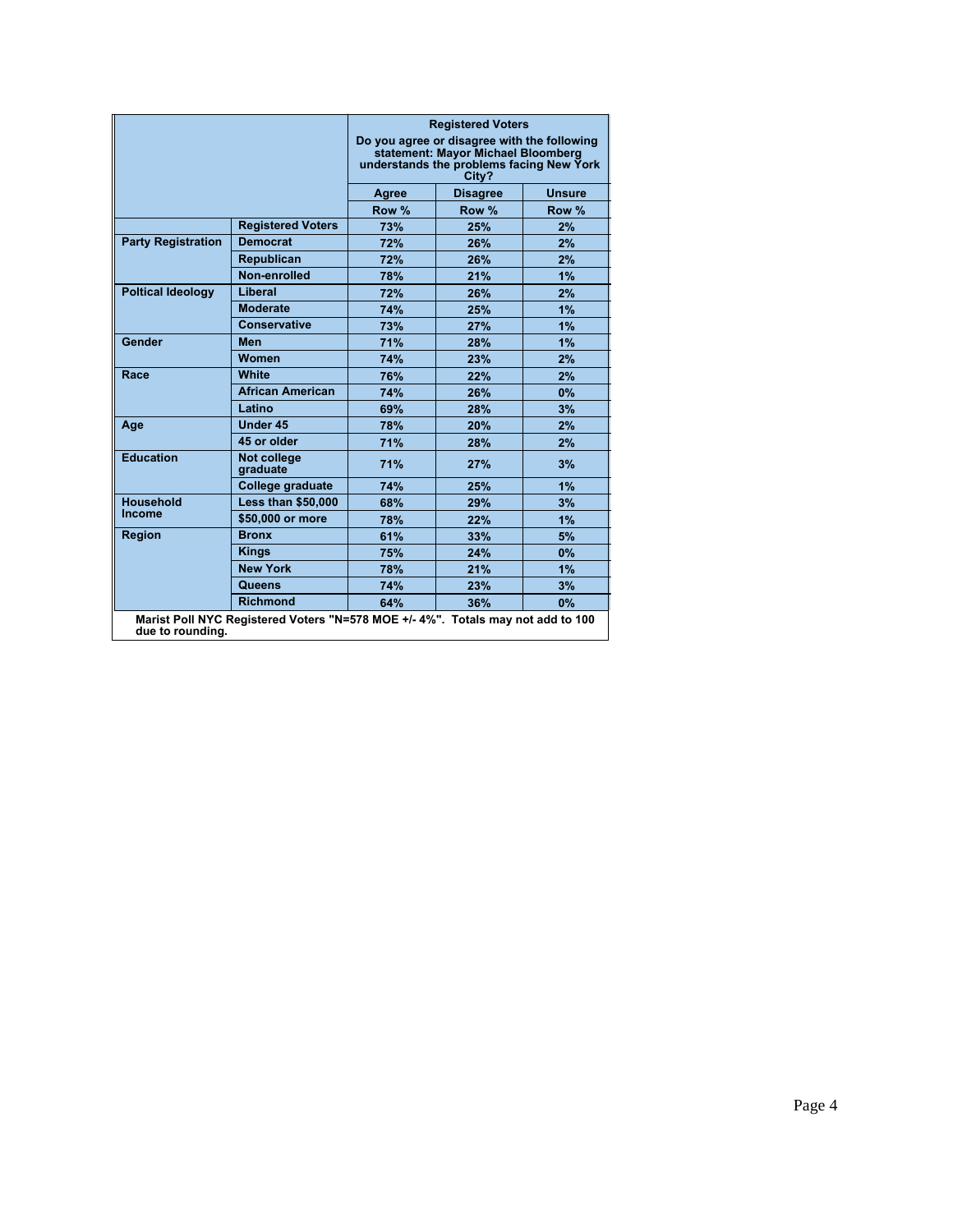|                           |                                                                                |       | <b>Registered Voters</b>                                                                                            |               |
|---------------------------|--------------------------------------------------------------------------------|-------|---------------------------------------------------------------------------------------------------------------------|---------------|
|                           |                                                                                |       | Do you agree or disagree with the following<br>statement: Mayor Michael Bloomberg is a<br>good leader for New York? |               |
|                           |                                                                                | Agree | <b>Disagree</b>                                                                                                     | <b>Unsure</b> |
|                           |                                                                                | Row % | Row %                                                                                                               | Row %         |
|                           | <b>Registered Voters</b>                                                       | 71%   | 28%                                                                                                                 | 1%            |
| <b>Party Registration</b> | <b>Democrat</b>                                                                | 69%   | 30%                                                                                                                 | 2%            |
|                           | Republican                                                                     | 72%   | 27%                                                                                                                 | 1%            |
|                           | Non-enrolled                                                                   | 76%   | 22%                                                                                                                 | 1%            |
| <b>Poltical Ideology</b>  | Liberal                                                                        | 74%   | 25%                                                                                                                 | 1%            |
|                           | <b>Moderate</b>                                                                | 69%   | 29%                                                                                                                 | 2%            |
|                           | <b>Conservative</b>                                                            | 72%   | 27%                                                                                                                 | 1%            |
| Gender                    | <b>Men</b>                                                                     | 71%   | 27%                                                                                                                 | 2%            |
|                           | Women                                                                          | 70%   | 28%                                                                                                                 | 1%            |
| Race                      | <b>White</b>                                                                   | 76%   | 23%                                                                                                                 | 2%            |
|                           | <b>African American</b>                                                        | 68%   | 31%                                                                                                                 | 1%            |
|                           | Latino                                                                         | 72%   | 26%                                                                                                                 | 2%            |
| Age                       | <b>Under 45</b>                                                                | 75%   | 24%                                                                                                                 | 1%            |
|                           | 45 or older                                                                    | 69%   | 30%                                                                                                                 | 1%            |
| <b>Education</b>          | Not college<br>graduate                                                        | 70%   | 28%                                                                                                                 | 2%            |
|                           | <b>College graduate</b>                                                        | 73%   | 27%                                                                                                                 | 0%            |
| <b>Household</b>          | <b>Less than \$50,000</b>                                                      | 69%   | 29%                                                                                                                 | 2%            |
| <b>Income</b>             | \$50,000 or more                                                               | 75%   | 25%                                                                                                                 | 0%            |
| <b>Region</b>             | <b>Bronx</b>                                                                   | 53%   | 44%                                                                                                                 | 3%            |
|                           | <b>Kings</b>                                                                   | 73%   | 25%                                                                                                                 | 2%            |
|                           | <b>New York</b>                                                                | 75%   | 24%                                                                                                                 | 0%            |
|                           | Queens                                                                         | 75%   | 25%                                                                                                                 | 1%            |
|                           | <b>Richmond</b>                                                                | 70%   | 27%                                                                                                                 | 4%            |
| due to rounding.          | Marist Poll NYC Registered Voters "N=578 MOE +/-4%". Totals may not add to 100 |       |                                                                                                                     |               |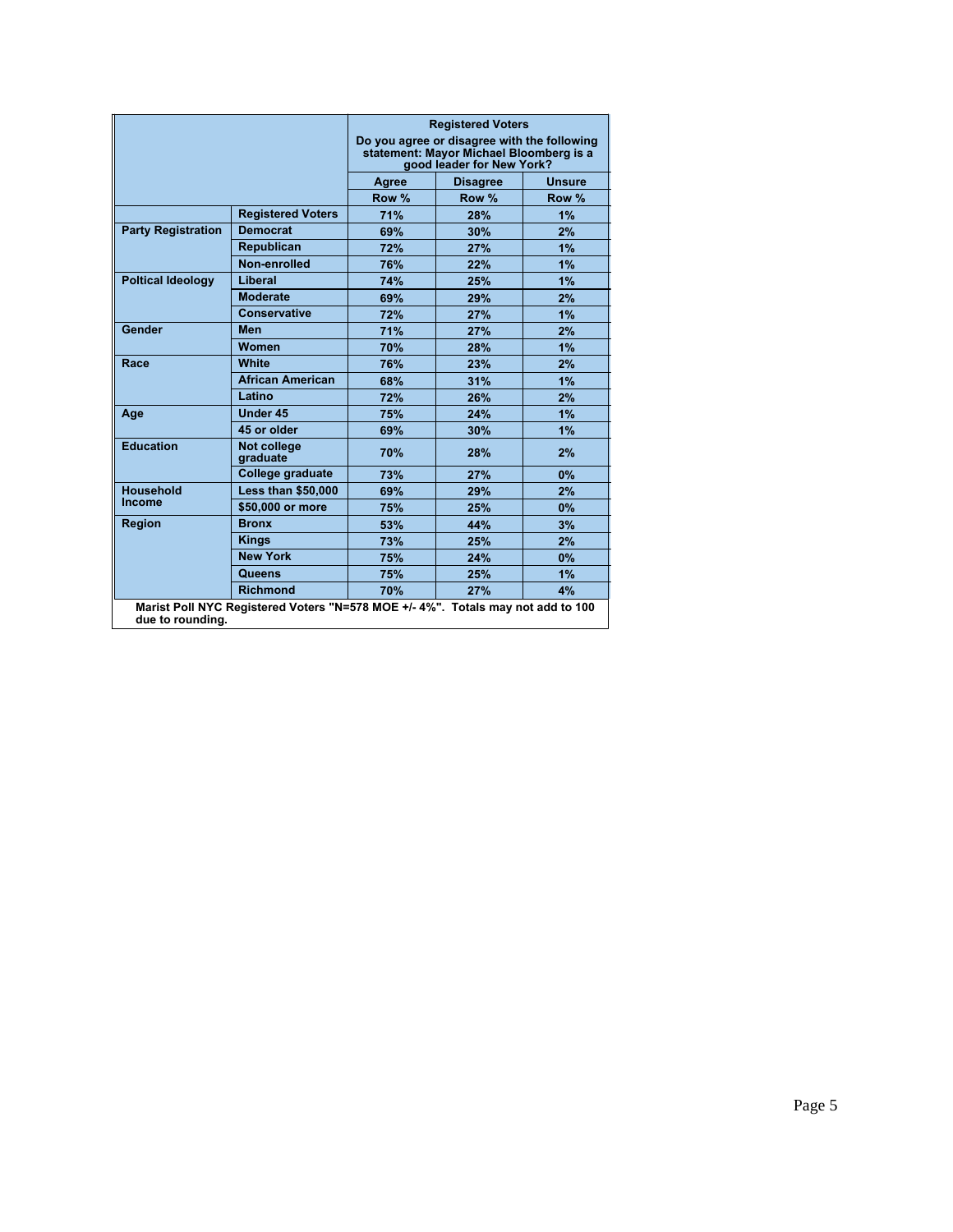|                           |                                |       | <b>Registered Voters</b><br>Do you agree or disagree with the following<br>statement: Mayor Michael Bloomberg cares<br>about people like you? |               |
|---------------------------|--------------------------------|-------|-----------------------------------------------------------------------------------------------------------------------------------------------|---------------|
|                           |                                | Agree | <b>Disagree</b>                                                                                                                               | <b>Unsure</b> |
|                           |                                | Row % | Row %                                                                                                                                         | Row %         |
|                           | <b>Registered Voters</b>       | 50%   | 42%                                                                                                                                           | 8%            |
| <b>Party Registration</b> | <b>Democrat</b>                | 49%   | 44%                                                                                                                                           | 7%            |
|                           | Republican                     | 57%   | 40%                                                                                                                                           | 3%            |
|                           | Non-enrolled                   | 49%   | 40%                                                                                                                                           | 11%           |
| <b>Poltical Ideology</b>  | Liberal                        | 49%   | 47%                                                                                                                                           | 4%            |
|                           | <b>Moderate</b>                | 54%   | 42%                                                                                                                                           | 4%            |
|                           | <b>Conservative</b>            | 50%   | 35%                                                                                                                                           | 15%           |
| Gender                    | <b>Men</b>                     | 50%   | 39%                                                                                                                                           | 11%           |
|                           | <b>Women</b>                   | 50%   | 45%                                                                                                                                           | 5%            |
| Race                      | White                          | 57%   | 37%                                                                                                                                           | 6%            |
|                           | <b>African American</b>        | 48%   | 47%                                                                                                                                           | 5%            |
|                           | Latino                         | 41%   | 45%                                                                                                                                           | 14%           |
| Age                       | <b>Under 45</b>                | 49%   | 42%                                                                                                                                           | 9%            |
|                           | 45 or older                    | 52%   | 42%                                                                                                                                           | 6%            |
| <b>Education</b>          | <b>Not college</b><br>araduate | 50%   | <b>40%</b>                                                                                                                                    | 10%           |
|                           | College graduate               | 51%   | 43%                                                                                                                                           | 6%            |
| <b>Household</b>          | <b>Less than \$50,000</b>      | 48%   | 44%                                                                                                                                           | 7%            |
| Income                    | \$50,000 or more               | 52%   | 39%                                                                                                                                           | 9%            |
| <b>Region</b>             | <b>Bronx</b>                   | 44%   | 45%                                                                                                                                           | 11%           |
|                           | <b>Kings</b>                   | 45%   | 46%                                                                                                                                           | 9%            |
|                           | <b>New York</b>                | 64%   | 33%                                                                                                                                           | 3%            |
|                           | Queens                         | 48%   | 43%                                                                                                                                           | 9%            |
|                           | <b>Richmond</b>                | 46%   | 48%                                                                                                                                           | 6%            |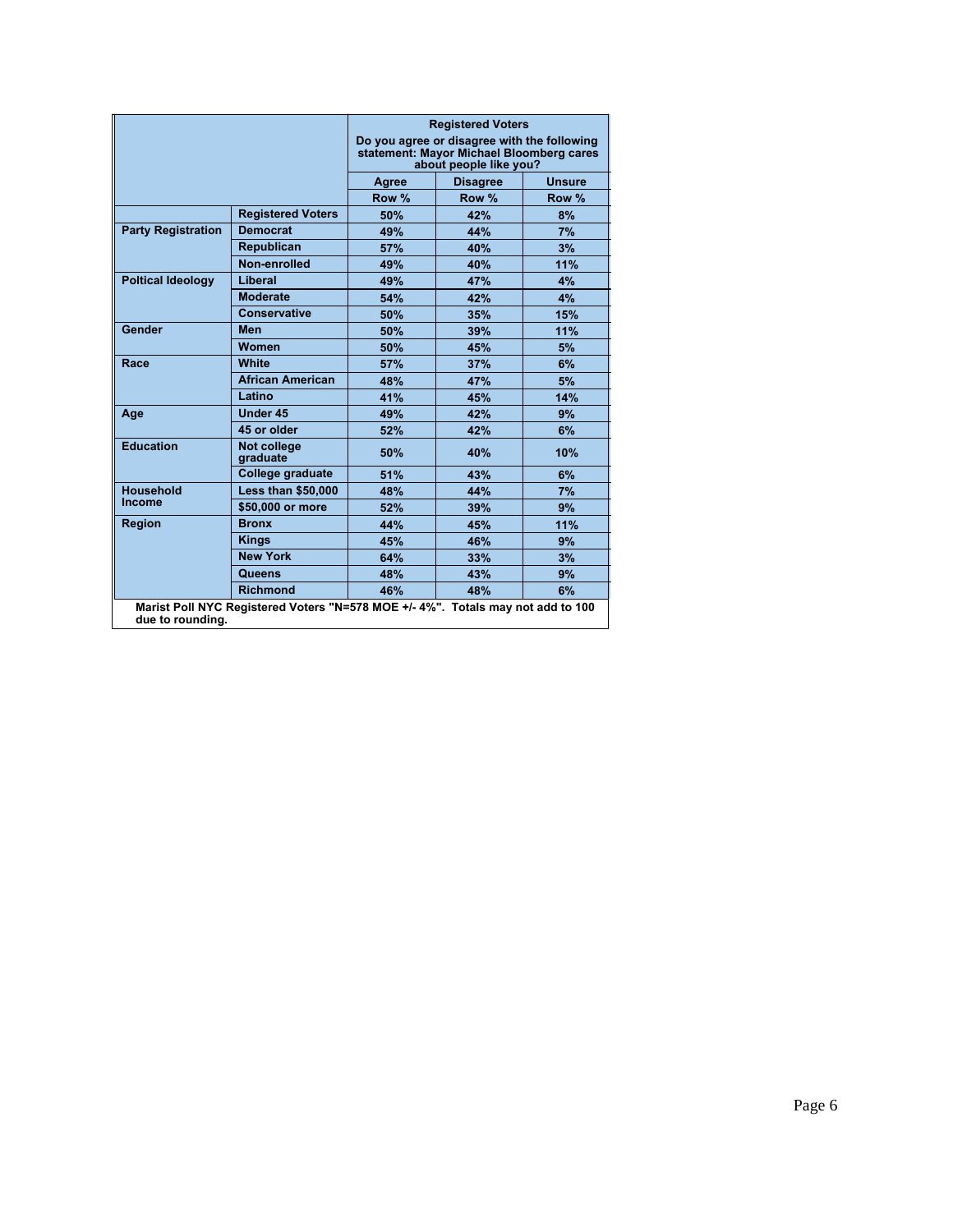|                           |                                                                                |                | <b>Registered Voters</b>                                                                          |               |
|---------------------------|--------------------------------------------------------------------------------|----------------|---------------------------------------------------------------------------------------------------|---------------|
|                           |                                                                                |                | Do you approve or disapprove of how Mayor<br>Michael Bloomberg is handling the public<br>schools? |               |
|                           |                                                                                | <b>Approve</b> | <b>Disapprove</b>                                                                                 | <b>Unsure</b> |
|                           |                                                                                | Row %          | Row %                                                                                             | Row %         |
|                           | <b>Registered Voters</b>                                                       | 51%            | 41%                                                                                               | 8%            |
| <b>Party Registration</b> | <b>Democrat</b>                                                                | 47%            | 45%                                                                                               | 8%            |
|                           | Republican                                                                     | 53%            | 37%                                                                                               | 10%           |
|                           | Non-enrolled                                                                   | 63%            | 34%                                                                                               | 3%            |
| <b>Poltical Ideology</b>  | <b>Liberal</b>                                                                 | 47%            | 47%                                                                                               | 6%            |
|                           | <b>Moderate</b>                                                                | 54%            | 39%                                                                                               | 7%            |
|                           | <b>Conservative</b>                                                            | 55%            | 38%                                                                                               | 7%            |
| Gender                    | <b>Men</b>                                                                     | 54%            | 40%                                                                                               | 6%            |
|                           | Women                                                                          | 49%            | 42%                                                                                               | 9%            |
| Race                      | <b>White</b>                                                                   | 54%            | 34%                                                                                               | 12%           |
|                           | <b>African American</b>                                                        | 45%            | 49%                                                                                               | 6%            |
|                           | Latino                                                                         | 53%            | 43%                                                                                               | 4%            |
| Age                       | Under 45                                                                       | 53%            | 40%                                                                                               | 7%            |
|                           | 45 or older                                                                    | 53%            | 40%                                                                                               | 7%            |
| <b>Education</b>          | <b>Not college</b><br>graduate                                                 | 53%            | 38%                                                                                               | 9%            |
|                           | College graduate                                                               | 52%            | 42%                                                                                               | 6%            |
| <b>Household</b>          | <b>Less than \$50,000</b>                                                      | 52%            | 40%                                                                                               | 7%            |
| Income                    | \$50,000 or more                                                               | 52%            | 42%                                                                                               | 6%            |
| <b>Region</b>             | <b>Bronx</b>                                                                   | 42%            | 53%                                                                                               | 5%            |
|                           | <b>Kings</b>                                                                   | 55%            | 33%                                                                                               | 13%           |
|                           | <b>New York</b>                                                                | 43%            | 47%                                                                                               | 10%           |
|                           | Queens                                                                         | 58%            | 38%                                                                                               | 3%            |
|                           | <b>Richmond</b>                                                                | 53%            | 47%                                                                                               | 0%            |
|                           | <b>Parents</b>                                                                 | 48%            | 46%                                                                                               | 6%            |
| due to rounding.          | Marist Poll NYC Registered Voters "N=578 MOE +/-4%". Totals may not add to 100 |                |                                                                                                   |               |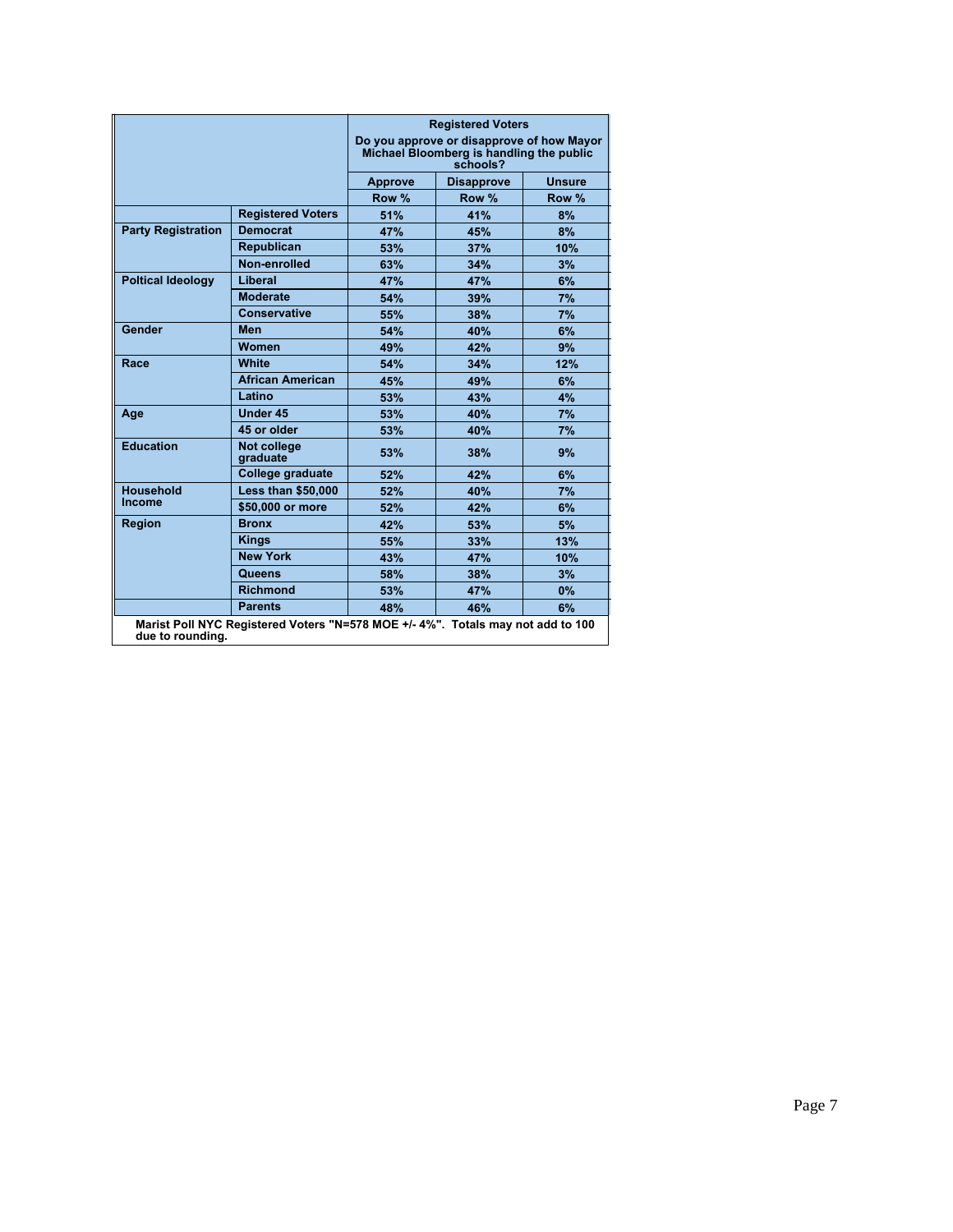|                           |                                                                                 |                | <b>Registered Voters</b><br>Do you approve or disapprove of how Mayor<br>Michael Bloomberg is handling crime? |               |
|---------------------------|---------------------------------------------------------------------------------|----------------|---------------------------------------------------------------------------------------------------------------|---------------|
|                           |                                                                                 | <b>Approve</b> | <b>Disapprove</b>                                                                                             | <b>Unsure</b> |
|                           |                                                                                 | Row %          | Row %                                                                                                         | Row %         |
|                           | <b>Registered Voters</b>                                                        | 78%            | 20%                                                                                                           | 2%            |
| <b>Party Registration</b> | <b>Democrat</b>                                                                 | 78%            | 20%                                                                                                           | 2%            |
|                           | <b>Republican</b>                                                               | 81%            | 16%                                                                                                           | 2%            |
|                           | Non-enrolled                                                                    | <b>77%</b>     | 21%                                                                                                           | 2%            |
| <b>Poltical Ideology</b>  | Liberal                                                                         | 85%            | 12%                                                                                                           | 2%            |
|                           | <b>Moderate</b>                                                                 | 81%            | 19%                                                                                                           | 1%            |
|                           | Conservative                                                                    | <b>77%</b>     | 21%                                                                                                           | 2%            |
| Gender                    | <b>Men</b>                                                                      | 83%            | 15%                                                                                                           | 1%            |
|                           | Women                                                                           | 74%            | 24%                                                                                                           | 3%            |
| Race                      | <b>White</b>                                                                    | 85%            | 13%                                                                                                           | 2%            |
|                           | <b>African American</b>                                                         | 80%            | 18%                                                                                                           | 1%            |
|                           | Latino                                                                          | 70%            | 27%                                                                                                           | 4%            |
| Age                       | <b>Under 45</b>                                                                 | 81%            | 17%                                                                                                           | 2%            |
|                           | 45 or older                                                                     | 79%            | 19%                                                                                                           | 2%            |
| <b>Education</b>          | Not college<br>graduate                                                         | 76%            | 21%                                                                                                           | 3%            |
|                           | College graduate                                                                | 83%            | 15%                                                                                                           | 2%            |
| <b>Household</b>          | <b>Less than \$50,000</b>                                                       | 74%            | 25%                                                                                                           | 2%            |
| Income                    | \$50,000 or more                                                                | 85%            | 14%                                                                                                           | 2%            |
| <b>Region</b>             | <b>Bronx</b>                                                                    | 72%            | 24%                                                                                                           | 4%            |
|                           | <b>Kings</b>                                                                    | 75%            | 24%                                                                                                           | 1%            |
|                           | <b>New York</b>                                                                 | 76%            | 20%                                                                                                           | 4%            |
|                           | Queens                                                                          | 86%            | 12%                                                                                                           | 1%            |
|                           | <b>Richmond</b>                                                                 | 78%            | 22%                                                                                                           | 0%            |
| due to rounding.          | Marist Poll NYC Registered Voters "N=578 MOE +/- 4%". Totals may not add to 100 |                |                                                                                                               |               |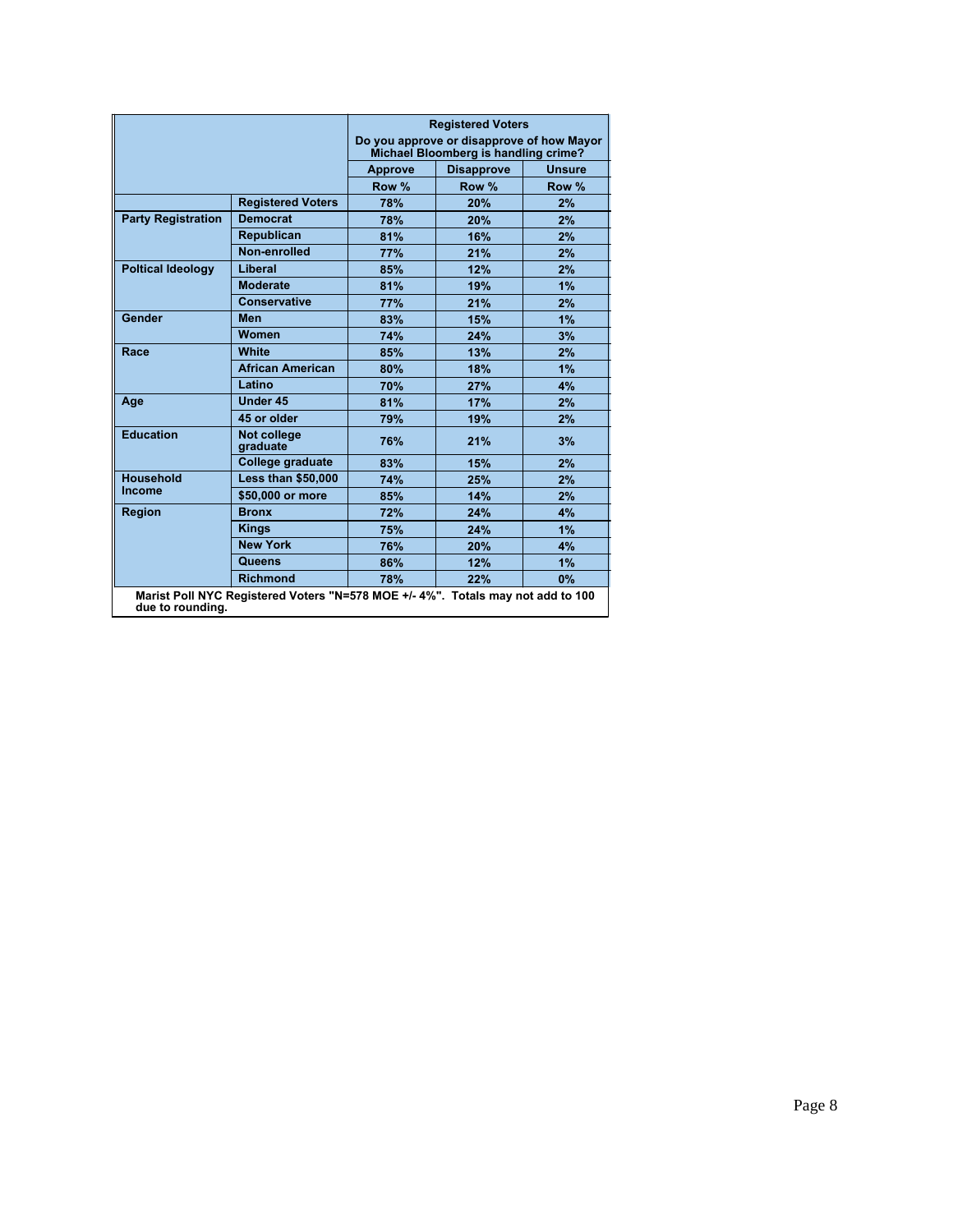|                           |                           |                | <b>Registered Voters</b>                                                                           |               |
|---------------------------|---------------------------|----------------|----------------------------------------------------------------------------------------------------|---------------|
|                           |                           |                | Do you approve or disapprove of how Mayor<br>Michael Bloomberg is handling the<br>economic crisis? |               |
|                           |                           | <b>Approve</b> | <b>Disapprove</b>                                                                                  | <b>Unsure</b> |
|                           |                           | Row %          | Row %                                                                                              | Row %         |
|                           | <b>Registered Voters</b>  | 50%            | 42%                                                                                                | 8%            |
| <b>Party Registration</b> | <b>Democrat</b>           | 47%            | 44%                                                                                                | 9%            |
|                           | Republican                | 60%            | 40%                                                                                                | 1%            |
|                           | Non-enrolled              | 55%            | 41%                                                                                                | 4%            |
| <b>Poltical Ideology</b>  | Liberal                   | 53%            | 34%                                                                                                | 13%           |
|                           | <b>Moderate</b>           | 50%            | 46%                                                                                                | 4%            |
|                           | <b>Conservative</b>       | 52%            | 43%                                                                                                | 4%            |
| <b>Gender</b>             | <b>Men</b>                | 53%            | 37%                                                                                                | 11%           |
|                           | Women                     | 48%            | 47%                                                                                                | 5%            |
| Race                      | <b>White</b>              | 61%            | 33%                                                                                                | 6%            |
|                           | <b>African American</b>   | 49%            | 45%                                                                                                | 6%            |
|                           | Latino                    | 44%            | 45%                                                                                                | 12%           |
| Age                       | <b>Under 45</b>           | 51%            | 41%                                                                                                | 9%            |
|                           | 45 or older               | 51%            | 41%                                                                                                | 7%            |
| <b>Education</b>          | Not college<br>graduate   | 43%            | 47%                                                                                                | 11%           |
|                           | College graduate          | 59%            | 36%                                                                                                | 4%            |
| <b>Household</b>          | <b>Less than \$50,000</b> | 44%            | 47%                                                                                                | 9%            |
| <b>Income</b>             | \$50,000 or more          | 59%            | 37%                                                                                                | 4%            |
| <b>Region</b>             | <b>Bronx</b>              | 32%            | 57%                                                                                                | 11%           |
|                           | <b>Kings</b>              | 51%            | 41%                                                                                                | 8%            |
|                           | <b>New York</b>           | 56%            | 36%                                                                                                | 8%            |
|                           | Queens                    | 55%            | 38%                                                                                                | 6%            |
|                           | <b>Richmond</b>           | 48%            | 52%                                                                                                | 1%            |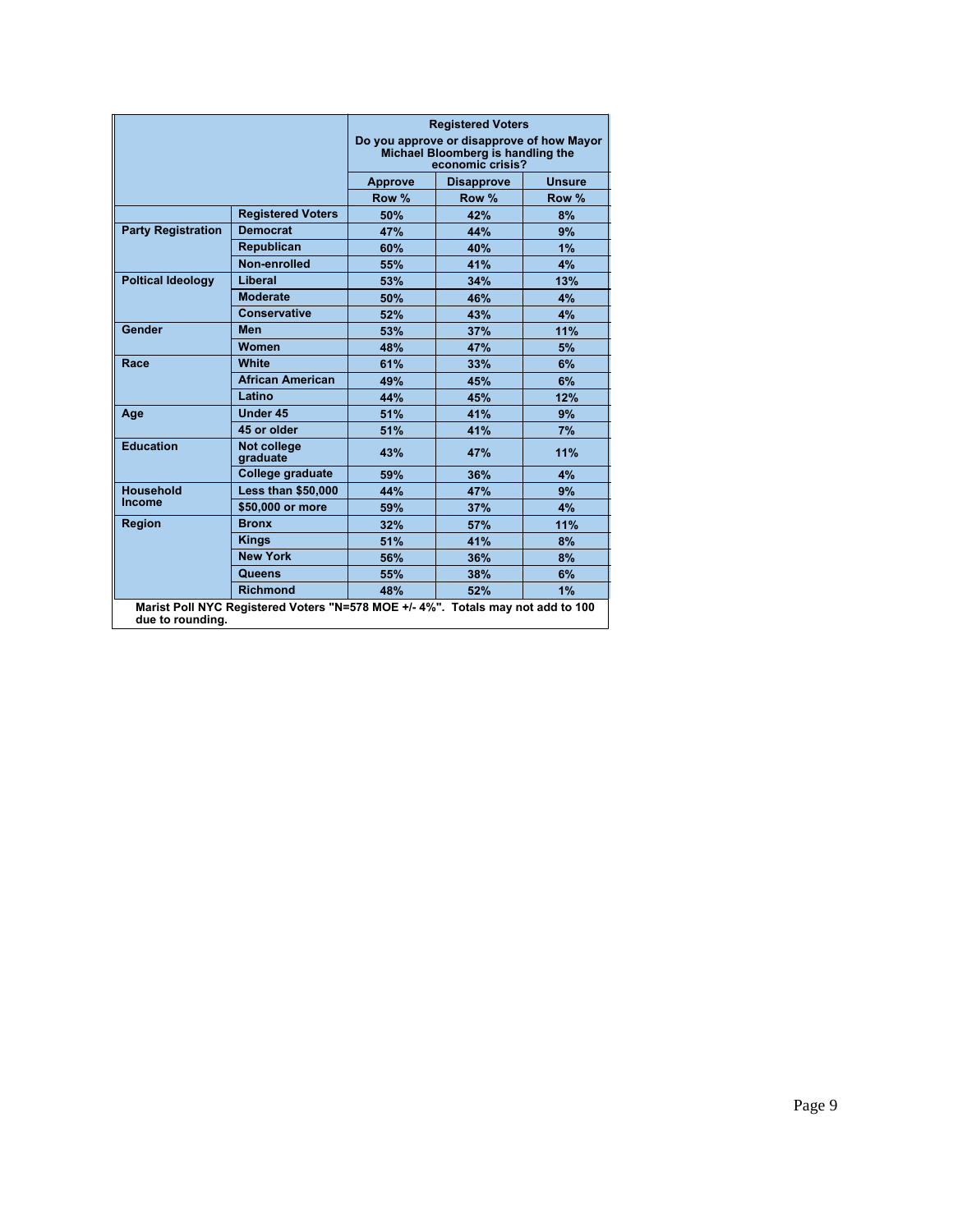|                           |                                                                                |                | <b>Registered Voters</b><br>Do you approve or disapprove of how Mayor<br>Michael Bloomberg is handling the city's<br>budget? |        |
|---------------------------|--------------------------------------------------------------------------------|----------------|------------------------------------------------------------------------------------------------------------------------------|--------|
|                           |                                                                                | <b>Approve</b> | <b>Disapprove</b>                                                                                                            | Unsure |
|                           |                                                                                | Row %          | Row %                                                                                                                        | Row %  |
|                           | <b>Registered Voters</b>                                                       | 49%            | 44%                                                                                                                          | 7%     |
| <b>Party Registration</b> | <b>Democrat</b>                                                                | 47%            | 46%                                                                                                                          | 7%     |
|                           | Republican                                                                     | 54%            | 38%                                                                                                                          | 8%     |
|                           | Non-enrolled                                                                   | 54%            | 44%                                                                                                                          | 2%     |
| <b>Poltical Ideology</b>  | Liberal                                                                        | 51%            | 41%                                                                                                                          | 9%     |
|                           | <b>Moderate</b>                                                                | 49%            | 48%                                                                                                                          | 3%     |
|                           | <b>Conservative</b>                                                            | 53%            | 38%                                                                                                                          | 10%    |
| <b>Gender</b>             | <b>Men</b>                                                                     | 52%            | 40%                                                                                                                          | 8%     |
|                           | Women                                                                          | 47%            | 47%                                                                                                                          | 6%     |
| Race                      | <b>White</b>                                                                   | 60%            | 34%                                                                                                                          | 7%     |
|                           | <b>African American</b>                                                        | 40%            | 53%                                                                                                                          | 7%     |
|                           | Latino                                                                         | 48%            | 44%                                                                                                                          | 7%     |
| Age                       | <b>Under 45</b>                                                                | 50%            | 45%                                                                                                                          | 5%     |
|                           | 45 or older                                                                    | 49%            | 41%                                                                                                                          | 10%    |
| <b>Education</b>          | <b>Not college</b><br>araduate                                                 | 43%            | 48%                                                                                                                          | 9%     |
|                           | College graduate                                                               | 57%            | 37%                                                                                                                          | 5%     |
| <b>Household</b>          | <b>Less than \$50,000</b>                                                      | 44%            | 50%                                                                                                                          | 7%     |
| Income                    | \$50,000 or more                                                               | 59%            | 37%                                                                                                                          | 4%     |
| <b>Region</b>             | <b>Bronx</b>                                                                   | 34%            | 59%                                                                                                                          | 6%     |
|                           | <b>Kings</b>                                                                   | 51%            | 44%                                                                                                                          | 6%     |
|                           | <b>New York</b>                                                                | 57%            | 35%                                                                                                                          | 8%     |
|                           | Queens                                                                         | 49%            | 41%                                                                                                                          | 10%    |
|                           | <b>Richmond</b>                                                                | 53%            | 47%                                                                                                                          | $0\%$  |
| due to rounding.          | Marist Poll NYC Registered Voters "N=578 MOE +/-4%". Totals may not add to 100 |                |                                                                                                                              |        |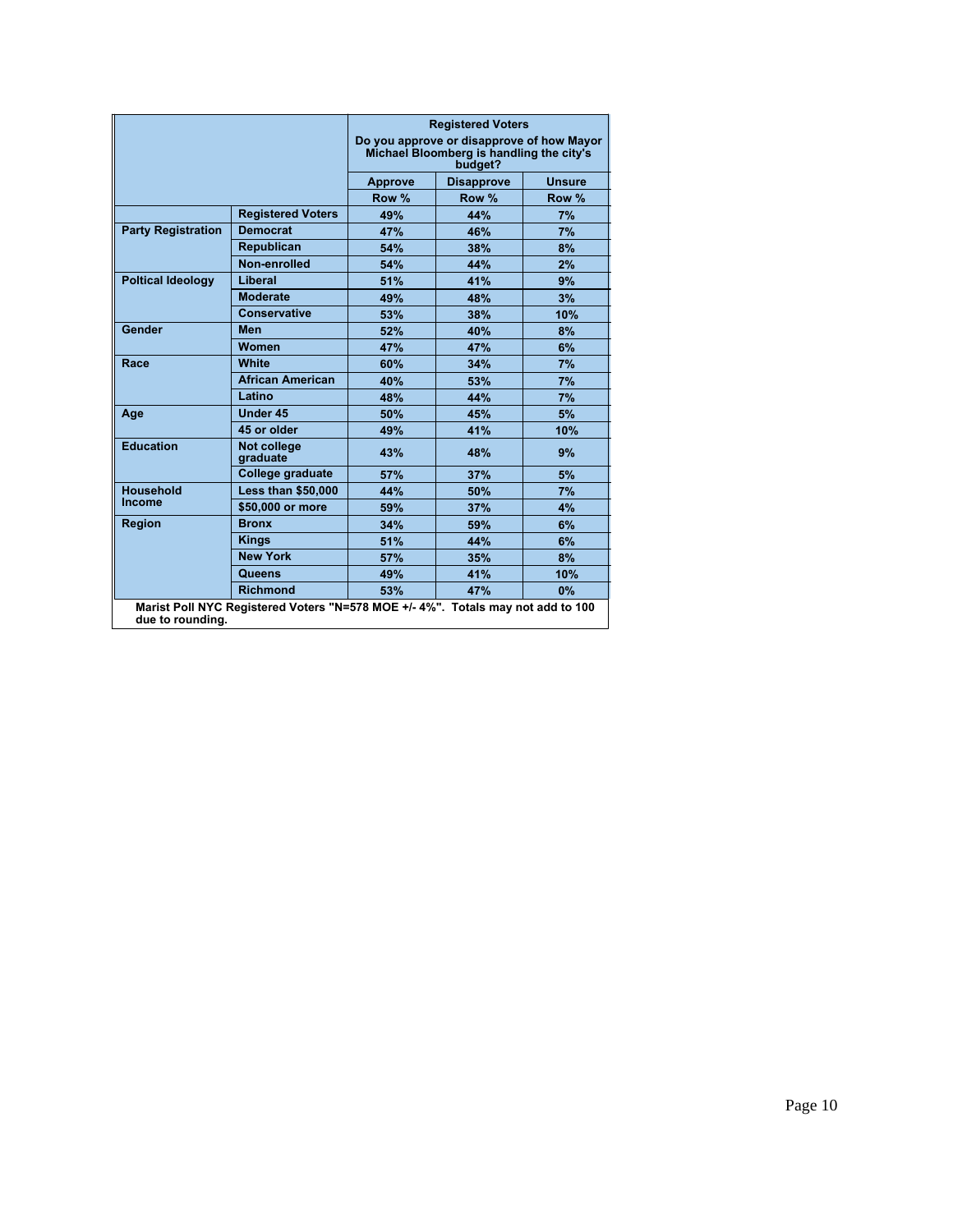|                           |                           |                | <b>Registered Voters</b><br>Do you approve or disapprove of how Mayor<br>Michael Bloomberg is handling taxes? |               |
|---------------------------|---------------------------|----------------|---------------------------------------------------------------------------------------------------------------|---------------|
|                           |                           | <b>Approve</b> | <b>Disapprove</b>                                                                                             | <b>Unsure</b> |
|                           |                           | Row %          | Row %                                                                                                         | Row %         |
|                           | <b>Registered Voters</b>  | 41%            | 53%                                                                                                           | 6%            |
| <b>Party Registration</b> | <b>Democrat</b>           | 38%            | 55%                                                                                                           | 7%            |
|                           | <b>Republican</b>         | 51%            | 43%                                                                                                           | 7%            |
|                           | Non-enrolled              | 44%            | 53%                                                                                                           | 3%            |
| <b>Poltical Ideology</b>  | Liberal                   | 42%            | 51%                                                                                                           | 7%            |
|                           | <b>Moderate</b>           | 44%            | 51%                                                                                                           | 5%            |
|                           | Conservative              | 42%            | 53%                                                                                                           | 5%            |
| Gender                    | <b>Men</b>                | 44%            | 48%                                                                                                           | 8%            |
|                           | <b>Women</b>              | 39%            | 57%                                                                                                           | 5%            |
| Race                      | <b>White</b>              | 53%            | 37%                                                                                                           | 9%            |
|                           | <b>African American</b>   | 41%            | 58%                                                                                                           | 1%            |
|                           | Latino                    | 26%            | 67%                                                                                                           | 6%            |
| Age                       | <b>Under 45</b>           | 38%            | 54%                                                                                                           | 8%            |
|                           | 45 or older               | 44%            | 51%                                                                                                           | 5%            |
| <b>Education</b>          | Not college<br>graduate   | 36%            | 57%                                                                                                           | 7%            |
|                           | College graduate          | 47%            | 47%                                                                                                           | 5%            |
| <b>Household</b>          | <b>Less than \$50,000</b> | 34%            | 61%                                                                                                           | 5%            |
| Income                    | \$50,000 or more          | 52%            | 43%                                                                                                           | 5%            |
| <b>Region</b>             | <b>Bronx</b>              | 27%            | 65%                                                                                                           | 8%            |
|                           | <b>Kings</b>              | 37%            | 55%                                                                                                           | 8%            |
|                           | <b>New York</b>           | 52%            | 43%                                                                                                           | 5%            |
|                           | Queens                    | 39%            | 55%                                                                                                           | 6%            |
|                           | <b>Richmond</b>           | 66%            | 34%                                                                                                           | $0\%$         |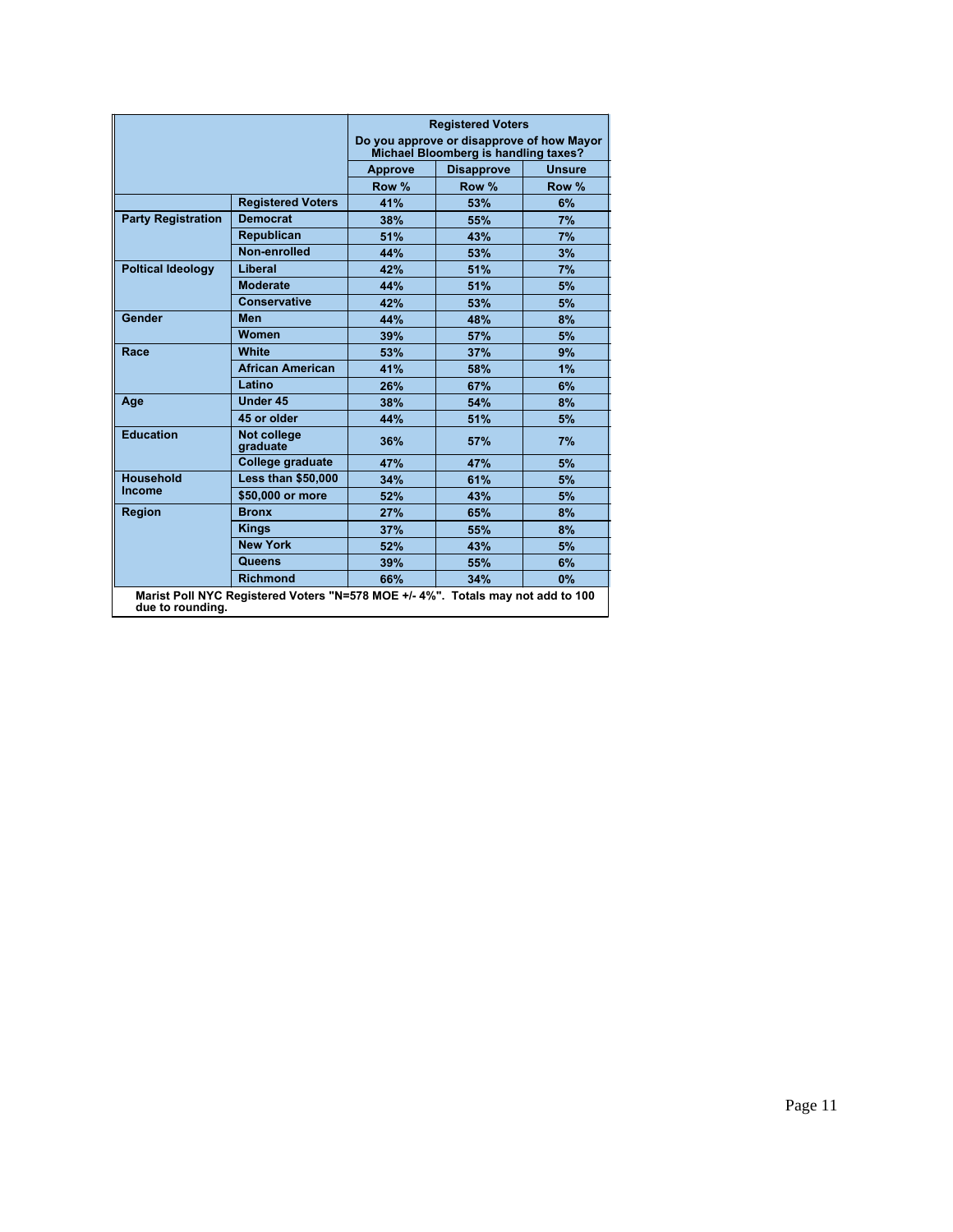|                           |                                                                                | <b>Registered Voters</b><br>Do you approve or disapprove of how Mayor<br>Michael Bloomberg is handling public<br>transportation such as subways and buses? |                   |               |  |
|---------------------------|--------------------------------------------------------------------------------|------------------------------------------------------------------------------------------------------------------------------------------------------------|-------------------|---------------|--|
|                           |                                                                                | <b>Approve</b>                                                                                                                                             | <b>Disapprove</b> | <b>Unsure</b> |  |
|                           |                                                                                | Row %                                                                                                                                                      | Row %             | Row %         |  |
|                           | <b>Registered Voters</b>                                                       | 41%                                                                                                                                                        | 54%               | 5%            |  |
| <b>Party Registration</b> | <b>Democrat</b>                                                                | 37%                                                                                                                                                        | 59%               | 4%            |  |
|                           | Republican                                                                     | 47%                                                                                                                                                        | 45%               | 8%            |  |
|                           | Non-enrolled                                                                   | 53%                                                                                                                                                        | 42%               | 5%            |  |
| <b>Poltical Ideology</b>  | Liberal                                                                        | 38%                                                                                                                                                        | 59%               | 4%            |  |
|                           | <b>Moderate</b>                                                                | 43%                                                                                                                                                        | 53%               | 4%            |  |
|                           | Conservative                                                                   | 40%                                                                                                                                                        | 55%               | 5%            |  |
| Gender                    | <b>Men</b>                                                                     | 39%                                                                                                                                                        | 56%               | 5%            |  |
|                           | Women                                                                          | 42%                                                                                                                                                        | 53%               | 5%            |  |
| Race                      | White                                                                          | 48%                                                                                                                                                        | 45%               | 7%            |  |
|                           | <b>African American</b>                                                        | 43%                                                                                                                                                        | 56%               | 1%            |  |
|                           | Latino                                                                         | 31%                                                                                                                                                        | 64%               | 5%            |  |
| Age                       | <b>Under 45</b>                                                                | 35%                                                                                                                                                        | 61%               | 4%            |  |
|                           | 45 or older                                                                    | 45%                                                                                                                                                        | 49%               | 6%            |  |
| <b>Education</b>          | <b>Not college</b><br>graduate                                                 | 41%                                                                                                                                                        | 55%               | 4%            |  |
|                           | College graduate                                                               | 40%                                                                                                                                                        | 54%               | 6%            |  |
| <b>Household</b>          | <b>Less than \$50,000</b>                                                      | 40%                                                                                                                                                        | 57%               | 3%            |  |
| Income                    | \$50,000 or more                                                               | 45%                                                                                                                                                        | 49%               | 6%            |  |
| <b>Region</b>             | <b>Bronx</b>                                                                   | 29%                                                                                                                                                        | 67%               | 4%            |  |
|                           | <b>Kings</b>                                                                   | 43%                                                                                                                                                        | 52%               | 6%            |  |
|                           | <b>New York</b>                                                                | 45%                                                                                                                                                        | 51%               | 5%            |  |
|                           | Queens                                                                         | 41%                                                                                                                                                        | 54%               | 5%            |  |
|                           | <b>Richmond</b>                                                                | 45%                                                                                                                                                        | 51%               | 4%            |  |
| due to rounding.          | Marist Poll NYC Registered Voters "N=578 MOE +/-4%". Totals may not add to 100 |                                                                                                                                                            |                   |               |  |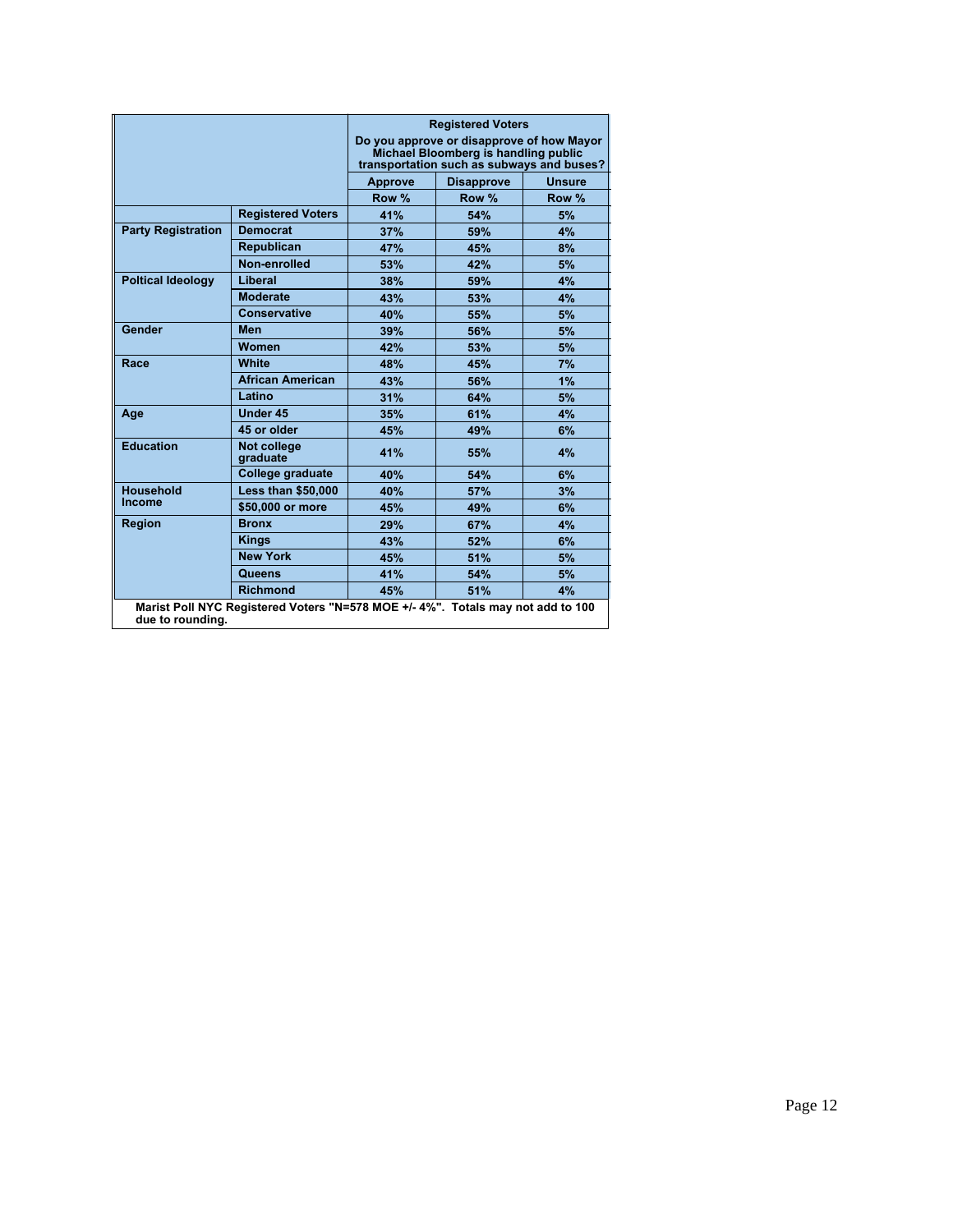|                           |                                                                                | <b>Registered Voters</b><br>Do you approve or disapprove of how Mayor<br>Michael Bloomberg is handling the H1N1<br>Flu, known as the swine flu outbreak? |                   |               |  |
|---------------------------|--------------------------------------------------------------------------------|----------------------------------------------------------------------------------------------------------------------------------------------------------|-------------------|---------------|--|
|                           |                                                                                | <b>Approve</b>                                                                                                                                           | <b>Disapprove</b> | <b>Unsure</b> |  |
|                           |                                                                                | Row %                                                                                                                                                    | Row %             | Row %         |  |
|                           | <b>Registered Voters</b>                                                       | 74%                                                                                                                                                      | 15%               | 11%           |  |
| <b>Party Registration</b> | <b>Democrat</b>                                                                | 73%                                                                                                                                                      | 16%               | 11%           |  |
|                           | Republican                                                                     | 67%                                                                                                                                                      | 18%               | 15%           |  |
|                           | Non-enrolled                                                                   | 77%                                                                                                                                                      | 14%               | 9%            |  |
| <b>Poltical Ideology</b>  | Liberal                                                                        | 77%                                                                                                                                                      | 13%               | 10%           |  |
|                           | <b>Moderate</b>                                                                | <b>77%</b>                                                                                                                                               | 13%               | 10%           |  |
|                           | <b>Conservative</b>                                                            | 73%                                                                                                                                                      | 16%               | 11%           |  |
| Gender                    | <b>Men</b>                                                                     | 78%                                                                                                                                                      | 12%               | 10%           |  |
|                           | Women                                                                          | 70%                                                                                                                                                      | 18%               | 12%           |  |
| Race                      | White                                                                          | 77%                                                                                                                                                      | 11%               | 12%           |  |
|                           | <b>African American</b>                                                        | 85%                                                                                                                                                      | 6%                | 9%            |  |
|                           | Latino                                                                         | 66%                                                                                                                                                      | 25%               | 10%           |  |
| Age                       | <b>Under 45</b>                                                                | 70%                                                                                                                                                      | 19%               | 11%           |  |
|                           | 45 or older                                                                    | 79%                                                                                                                                                      | 10%               | 11%           |  |
| <b>Education</b>          | <b>Not college</b><br><b>graduate</b>                                          | 74%                                                                                                                                                      | 17%               | 9%            |  |
|                           | College graduate                                                               | 75%                                                                                                                                                      | 12%               | 13%           |  |
| <b>Household</b>          | <b>Less than \$50,000</b>                                                      | 70%                                                                                                                                                      | 22%               | 8%            |  |
| Income                    | \$50,000 or more                                                               | 80%                                                                                                                                                      | 8%                | 12%           |  |
| <b>Region</b>             | <b>Bronx</b>                                                                   | 60%                                                                                                                                                      | 28%               | 12%           |  |
|                           | <b>Kings</b>                                                                   | 72%                                                                                                                                                      | 13%               | 15%           |  |
|                           | <b>New York</b>                                                                | 79%                                                                                                                                                      | 10%               | 12%           |  |
|                           | Queens                                                                         | 79%                                                                                                                                                      | 12%               | 8%            |  |
|                           | <b>Richmond</b>                                                                | 72%                                                                                                                                                      | 26%               | 2%            |  |
| due to rounding.          | Marist Poll NYC Registered Voters "N=578 MOE +/-4%". Totals may not add to 100 |                                                                                                                                                          |                   |               |  |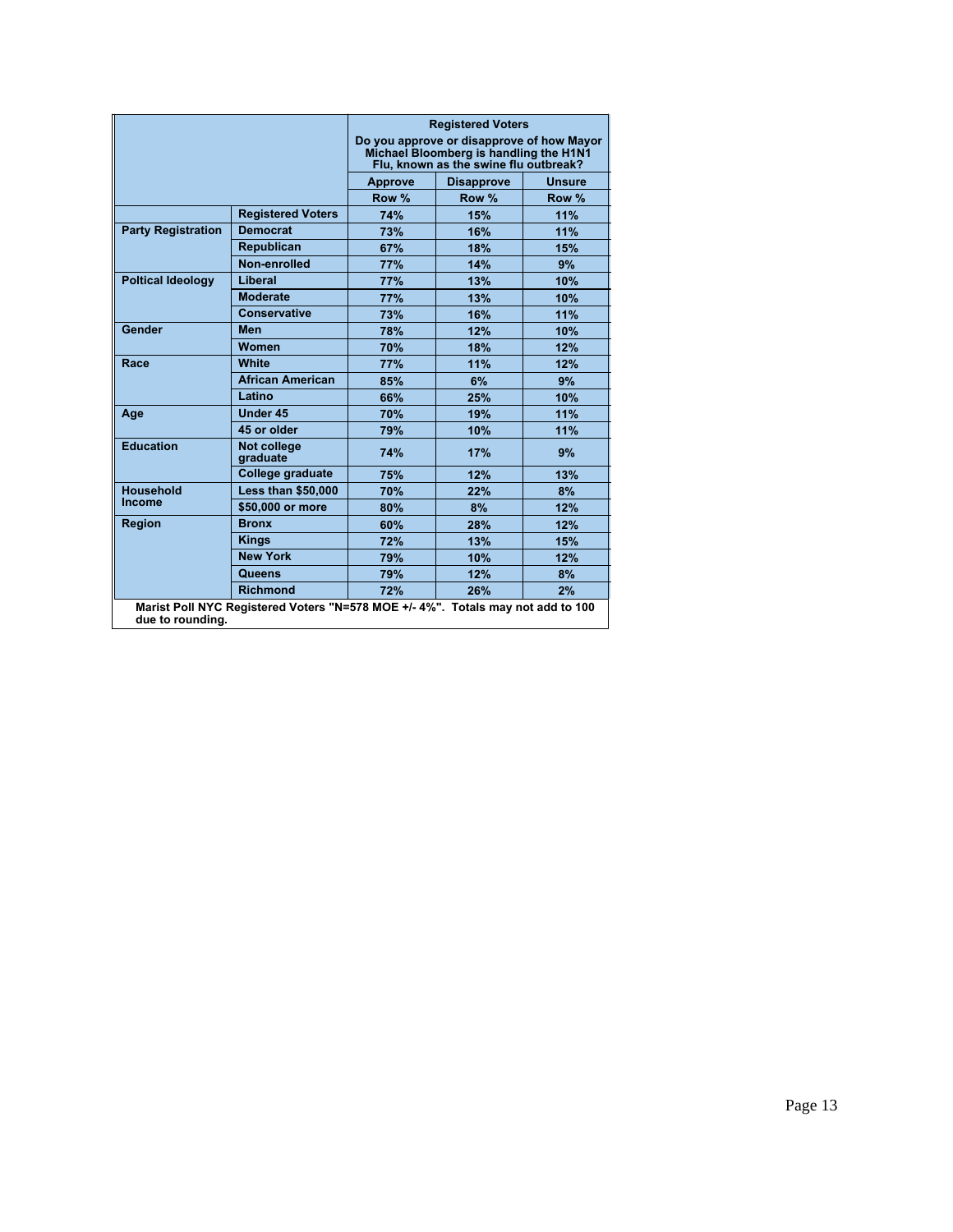|                           |                                                                                 | <b>Registered Voters</b><br>Overall, do you think Mayor Michael<br>Bloomberg deserves to be re-elected mayor<br>or is it time to elect someone else? |                                     |               |
|---------------------------|---------------------------------------------------------------------------------|------------------------------------------------------------------------------------------------------------------------------------------------------|-------------------------------------|---------------|
|                           |                                                                                 | Deserves to<br>be re-<br>elected                                                                                                                     | Time to<br>elect<br>someone<br>else | <b>Unsure</b> |
|                           |                                                                                 | Row %                                                                                                                                                | Row %                               | Row %         |
|                           | <b>Registered Voters</b>                                                        | 47%                                                                                                                                                  | 48%                                 | 5%            |
| <b>Party Registration</b> | <b>Democrat</b>                                                                 | 45%                                                                                                                                                  | 51%                                 | 4%            |
|                           | <b>Republican</b>                                                               | 61%                                                                                                                                                  | 34%                                 | 5%            |
|                           | Non-enrolled                                                                    | 45%                                                                                                                                                  | 48%                                 | 7%            |
| <b>Poltical Ideology</b>  | Liberal                                                                         | 48%                                                                                                                                                  | 48%                                 | 5%            |
|                           | <b>Moderate</b>                                                                 | 49%                                                                                                                                                  | 46%                                 | 5%            |
|                           | <b>Conservative</b>                                                             | 48%                                                                                                                                                  | 49%                                 | 3%            |
| Gender                    | <b>Men</b>                                                                      | 47%                                                                                                                                                  | 50%                                 | 3%            |
|                           | Women                                                                           | 48%                                                                                                                                                  | 46%                                 | 6%            |
| Race                      | <b>White</b>                                                                    | 56%                                                                                                                                                  | 38%                                 | 6%            |
|                           | <b>African American</b>                                                         | 35%                                                                                                                                                  | 65%                                 | $0\%$         |
|                           | Latino                                                                          | 49%                                                                                                                                                  | 48%                                 | 4%            |
| Age                       | Under 45                                                                        | 51%                                                                                                                                                  | 44%                                 | 6%            |
|                           | 45 or older                                                                     | 47%                                                                                                                                                  | 48%                                 | 5%            |
| <b>Education</b>          | <b>Not college</b><br>graduate                                                  | 46%                                                                                                                                                  | 48%                                 | 6%            |
|                           | College graduate                                                                | 51%                                                                                                                                                  | 45%                                 | 4%            |
| <b>Household</b>          | <b>Less than \$50,000</b>                                                       | 46%                                                                                                                                                  | 51%                                 | 3%            |
| <b>Income</b>             | \$50,000 or more                                                                | 54%                                                                                                                                                  | 42%                                 | 4%            |
| <b>Region</b>             | <b>Bronx</b>                                                                    | 40%                                                                                                                                                  | 57%                                 | 3%            |
|                           | <b>Kings</b>                                                                    | 41%                                                                                                                                                  | 54%                                 | 5%            |
|                           | <b>New York</b>                                                                 | 47%                                                                                                                                                  | 46%                                 | 6%            |
|                           | Queens                                                                          | 61%                                                                                                                                                  | 37%                                 | 2%            |
|                           | <b>Richmond</b>                                                                 | 35%                                                                                                                                                  | 52%                                 | 13%           |
| due to rounding.          | Marist Poll NYC Registered Voters "N=578 MOE +/- 4%". Totals may not add to 100 |                                                                                                                                                      |                                     |               |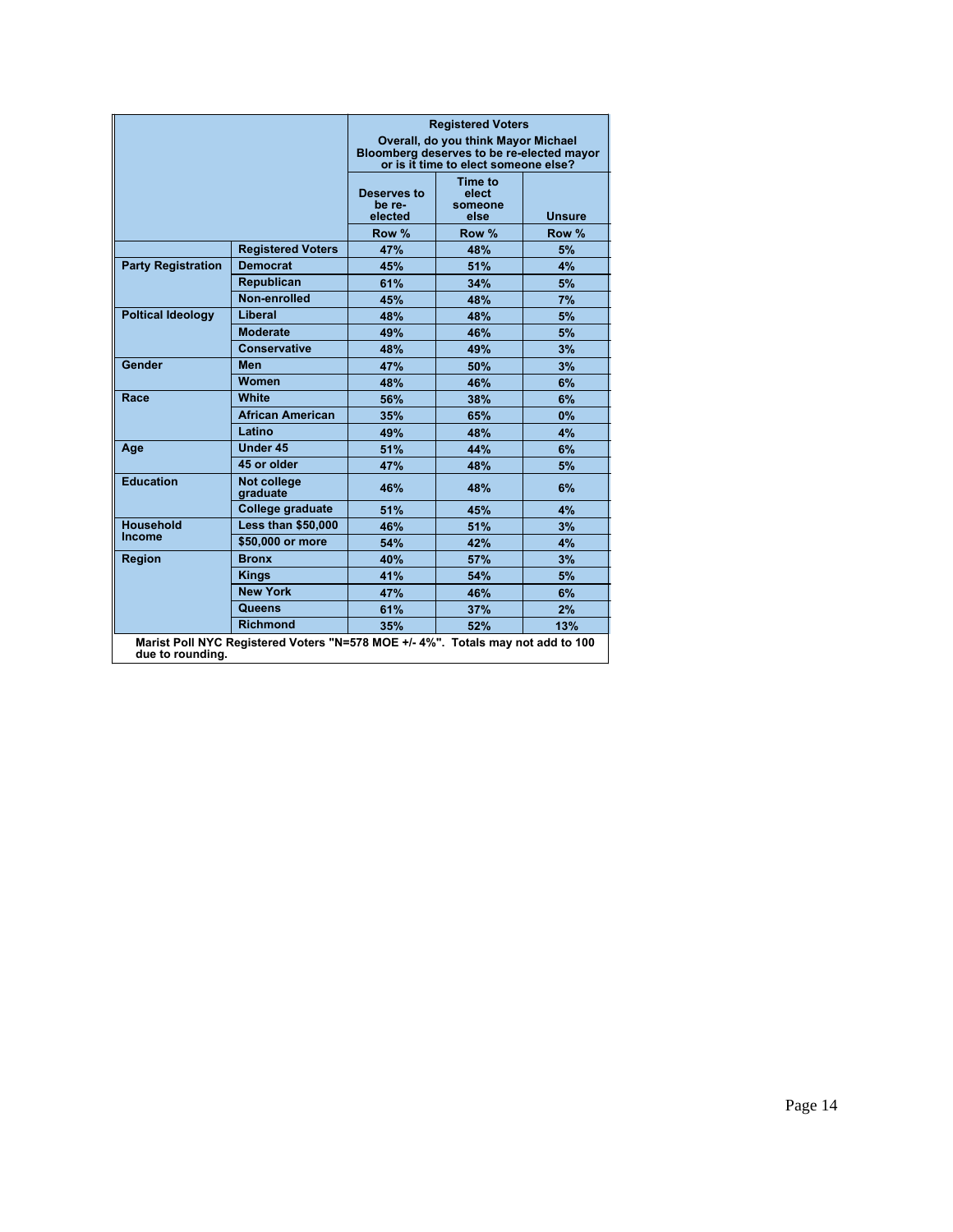|                           |                                                                                | <b>Registered Voters</b><br>If this year's election for New York City<br>Mayor were held today, whom would you<br>support if the candidates are: |                                           |               |  |
|---------------------------|--------------------------------------------------------------------------------|--------------------------------------------------------------------------------------------------------------------------------------------------|-------------------------------------------|---------------|--|
|                           |                                                                                | <b>Michael</b><br>Bloombera.<br>the<br><b>Republican</b><br>and<br>Independent                                                                   | Anthony<br>Weiner, the<br><b>Democrat</b> | <b>Unsure</b> |  |
|                           |                                                                                | Row %                                                                                                                                            | Row %                                     | Row %         |  |
|                           | <b>Registered Voters</b>                                                       | 50%                                                                                                                                              | 36%                                       | 14%           |  |
| <b>Party Registration</b> | <b>Democrat</b>                                                                | 45%                                                                                                                                              | 43%                                       | 12%           |  |
|                           | <b>Republican</b>                                                              | 66%                                                                                                                                              | 23%                                       | 11%           |  |
|                           | Non-enrolled                                                                   | 52%                                                                                                                                              | 27%                                       | 22%           |  |
| <b>Poltical Ideology</b>  | Liberal                                                                        | 44%                                                                                                                                              | 39%                                       | 16%           |  |
|                           | <b>Moderate</b>                                                                | 52%                                                                                                                                              | 36%                                       | 12%           |  |
|                           | <b>Conservative</b>                                                            | 52%                                                                                                                                              | 33%                                       | 15%           |  |
| Gender                    | Men                                                                            | 50%                                                                                                                                              | 37%                                       | 13%           |  |
|                           | Women                                                                          | 49%                                                                                                                                              | 35%                                       | 16%           |  |
| Race                      | <b>White</b>                                                                   | 58%                                                                                                                                              | 27%                                       | 14%           |  |
|                           | <b>African American</b>                                                        | 41%                                                                                                                                              | 53%                                       | 7%            |  |
|                           | Latino                                                                         | 47%                                                                                                                                              | 34%                                       | 19%           |  |
| Age                       | <b>Under 45</b>                                                                | 50%                                                                                                                                              | 39%                                       | 11%           |  |
|                           | 45 or older                                                                    | 51%                                                                                                                                              | 34%                                       | 15%           |  |
| <b>Education</b>          | Not college<br><b>graduate</b>                                                 | 48%                                                                                                                                              | 37%                                       | 16%           |  |
|                           | College graduate                                                               | 52%                                                                                                                                              | 36%                                       | 12%           |  |
| <b>Household</b>          | <b>Less than \$50,000</b>                                                      | 47%                                                                                                                                              | 39%                                       | 13%           |  |
| Income                    | \$50,000 or more                                                               | 57%                                                                                                                                              | 31%                                       | 12%           |  |
| Region                    | <b>Bronx</b>                                                                   | 41%                                                                                                                                              | 50%                                       | 8%            |  |
|                           | <b>Kings</b>                                                                   | 48%                                                                                                                                              | 37%                                       | 15%           |  |
|                           | <b>New York</b>                                                                | 54%                                                                                                                                              | 26%                                       | 20%           |  |
|                           | Queens                                                                         | 54%                                                                                                                                              | 35%                                       | 11%           |  |
|                           | <b>Richmond</b>                                                                | 39%                                                                                                                                              | 39%                                       | 22%           |  |
| due to rounding.          | Marist Poll NYC Registered Voters "N=578 MOE +/-4%". Totals may not add to 100 |                                                                                                                                                  |                                           |               |  |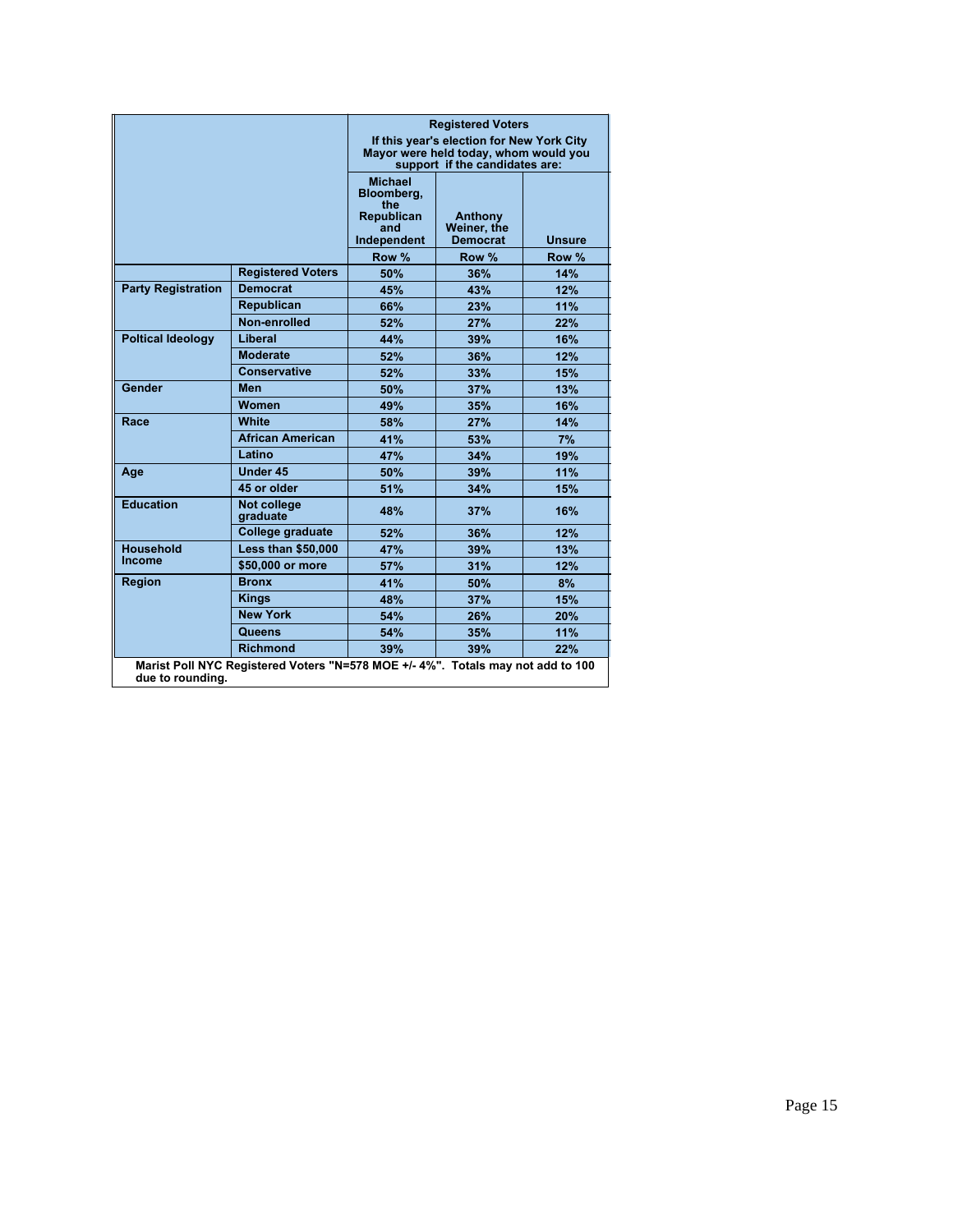|                           |                                                                                | <b>Registered Voters</b><br>If this year's election for New York City<br>Mayor were held today, whom would you<br>support if the candidates are: |                                                    |        |  |
|---------------------------|--------------------------------------------------------------------------------|--------------------------------------------------------------------------------------------------------------------------------------------------|----------------------------------------------------|--------|--|
|                           |                                                                                | <b>Michael</b><br>Bloomberg,<br>the<br><b>Republican</b><br>and<br>Independent                                                                   | <b>Bill</b><br>Thompson,<br>the<br><b>Democrat</b> | Unsure |  |
|                           |                                                                                | Row %                                                                                                                                            | Row %                                              | Row %  |  |
|                           | <b>Registered Voters</b>                                                       | 51%                                                                                                                                              | 33%                                                | 16%    |  |
| <b>Party Registration</b> | <b>Democrat</b>                                                                | 48%                                                                                                                                              | 40%                                                | 12%    |  |
|                           | <b>Republican</b>                                                              | 64%                                                                                                                                              | 16%                                                | 20%    |  |
|                           | Non-enrolled                                                                   | 51%                                                                                                                                              | 24%                                                | 24%    |  |
| <b>Poltical Ideology</b>  | Liberal                                                                        | 41%                                                                                                                                              | 41%                                                | 18%    |  |
|                           | <b>Moderate</b>                                                                | 54%                                                                                                                                              | 33%                                                | 13%    |  |
|                           | <b>Conservative</b>                                                            | 58%                                                                                                                                              | 27%                                                | 16%    |  |
| Gender                    | Men                                                                            | 49%                                                                                                                                              | 32%                                                | 19%    |  |
|                           | <b>Women</b>                                                                   | 52%                                                                                                                                              | 34%                                                | 14%    |  |
| Race                      | White                                                                          | 63%                                                                                                                                              | 23%                                                | 14%    |  |
|                           | <b>African American</b>                                                        | 34%                                                                                                                                              | 54%                                                | 12%    |  |
|                           | Latino                                                                         | 50%                                                                                                                                              | 30%                                                | 21%    |  |
| Age                       | <b>Under 45</b>                                                                | 52%                                                                                                                                              | 30%                                                | 17%    |  |
|                           | 45 or older                                                                    | 49%                                                                                                                                              | 35%                                                | 16%    |  |
| <b>Education</b>          | Not college<br><b>graduate</b>                                                 | 46%                                                                                                                                              | 36%                                                | 19%    |  |
|                           | College graduate                                                               | 55%                                                                                                                                              | 31%                                                | 14%    |  |
| <b>Household</b>          | <b>Less than \$50,000</b>                                                      | 46%                                                                                                                                              | 40%                                                | 14%    |  |
| Income                    | \$50,000 or more                                                               | 59%                                                                                                                                              | 30%                                                | 10%    |  |
| Region                    | <b>Bronx</b>                                                                   | 38%                                                                                                                                              | 47%                                                | 16%    |  |
|                           | <b>Kings</b>                                                                   | 50%                                                                                                                                              | 38%                                                | 12%    |  |
|                           | <b>New York</b>                                                                | 48%                                                                                                                                              | 27%                                                | 25%    |  |
|                           | Queens                                                                         | 61%                                                                                                                                              | 26%                                                | 14%    |  |
|                           | <b>Richmond</b>                                                                | 50%                                                                                                                                              | 31%                                                | 19%    |  |
| due to rounding.          | Marist Poll NYC Registered Voters "N=578 MOE +/-4%". Totals may not add to 100 |                                                                                                                                                  |                                                    |        |  |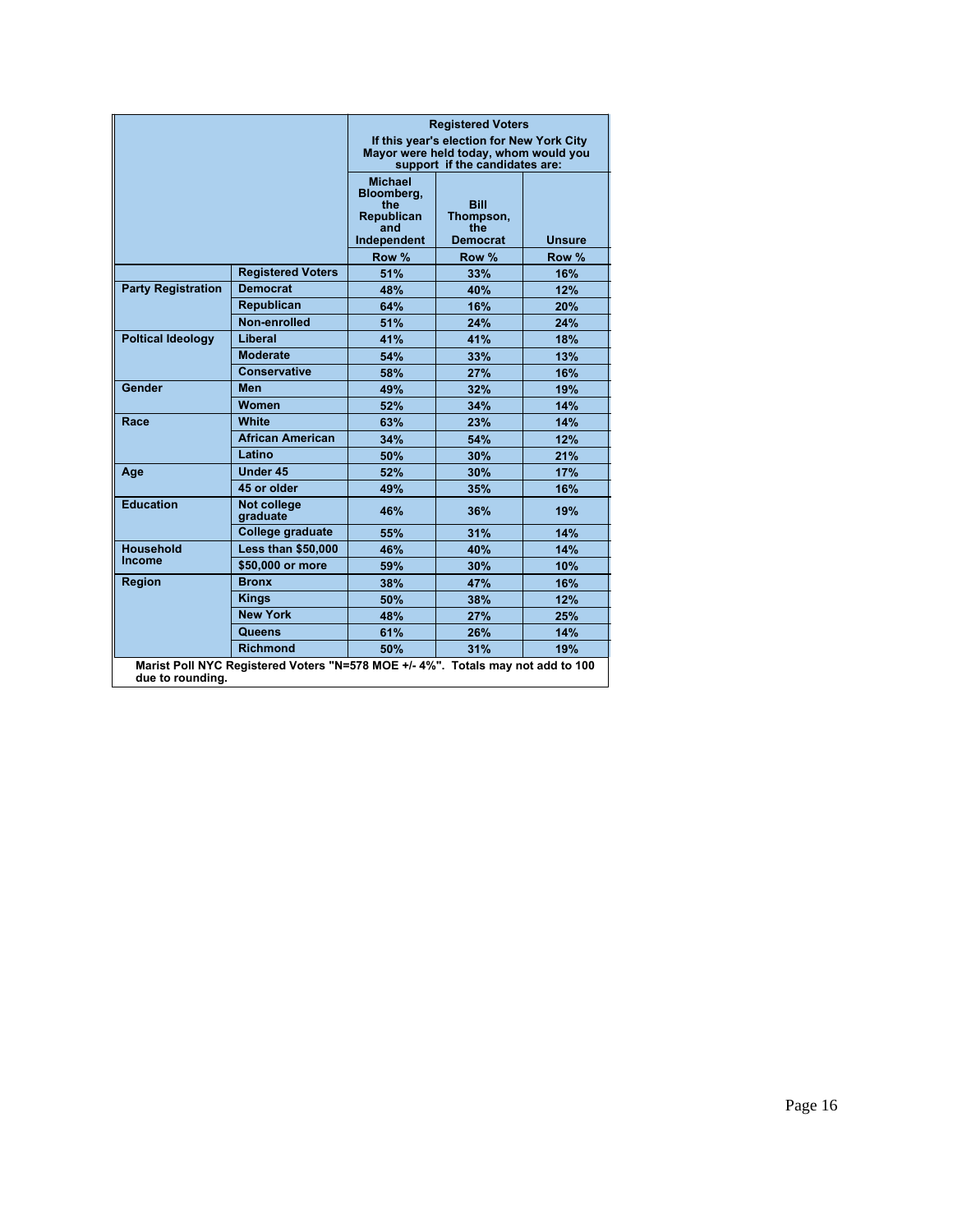|                           |                                                                                | <b>Registered Voters</b><br>If this year's election for New York City<br>Mayor were held today, whom would you<br>support if the candidates are: |                                        |               |  |
|---------------------------|--------------------------------------------------------------------------------|--------------------------------------------------------------------------------------------------------------------------------------------------|----------------------------------------|---------------|--|
|                           |                                                                                | <b>Michael</b><br>Bloombera.<br>the<br><b>Republican</b><br>and<br>Independent                                                                   | Tony Avella,<br>the<br><b>Democrat</b> | <b>Unsure</b> |  |
|                           |                                                                                | Row %                                                                                                                                            | Row %                                  | Row %         |  |
|                           | <b>Registered Voters</b>                                                       | 52%                                                                                                                                              | 27%                                    | 21%           |  |
| <b>Party Registration</b> | <b>Democrat</b>                                                                | 50%                                                                                                                                              | 30%                                    | 20%           |  |
|                           | <b>Republican</b>                                                              | 64%                                                                                                                                              | 22%                                    | 14%           |  |
|                           | Non-enrolled                                                                   | 53%                                                                                                                                              | 20%                                    | 27%           |  |
| <b>Poltical Ideology</b>  | Liberal                                                                        | 46%                                                                                                                                              | 27%                                    | 27%           |  |
|                           | <b>Moderate</b>                                                                | 56%                                                                                                                                              | 24%                                    | 19%           |  |
|                           | <b>Conservative</b>                                                            | 55%                                                                                                                                              | 28%                                    | 17%           |  |
| Gender                    | Men                                                                            | 49%                                                                                                                                              | 28%                                    | 24%           |  |
|                           | Women                                                                          | 55%                                                                                                                                              | 26%                                    | 19%           |  |
| Race                      | <b>White</b>                                                                   | 61%                                                                                                                                              | 21%                                    | 18%           |  |
|                           | <b>African American</b>                                                        | 38%                                                                                                                                              | 45%                                    | 17%           |  |
|                           | Latino                                                                         | 53%                                                                                                                                              | 22%                                    | 25%           |  |
| Age                       | <b>Under 45</b>                                                                | 53%                                                                                                                                              | 24%                                    | 23%           |  |
|                           | 45 or older                                                                    | 52%                                                                                                                                              | 29%                                    | 19%           |  |
| <b>Education</b>          | Not college<br><b>graduate</b>                                                 | 49%                                                                                                                                              | 28%                                    | 23%           |  |
|                           | College graduate                                                               | 55%                                                                                                                                              | 25%                                    | 20%           |  |
| <b>Household</b>          | <b>Less than \$50,000</b>                                                      | 50%                                                                                                                                              | 31%                                    | 18%           |  |
| Income                    | \$50,000 or more                                                               | 58%                                                                                                                                              | 22%                                    | 21%           |  |
| Region                    | <b>Bronx</b>                                                                   | 44%                                                                                                                                              | 40%                                    | 17%           |  |
|                           | <b>Kings</b>                                                                   | 54%                                                                                                                                              | 24%                                    | 21%           |  |
|                           | <b>New York</b>                                                                | 47%                                                                                                                                              | 20%                                    | 33%           |  |
|                           | Queens                                                                         | 59%                                                                                                                                              | 26%                                    | 14%           |  |
|                           | <b>Richmond</b>                                                                | 46%                                                                                                                                              | 33%                                    | 21%           |  |
| due to rounding.          | Marist Poll NYC Registered Voters "N=578 MOE +/-4%". Totals may not add to 100 |                                                                                                                                                  |                                        |               |  |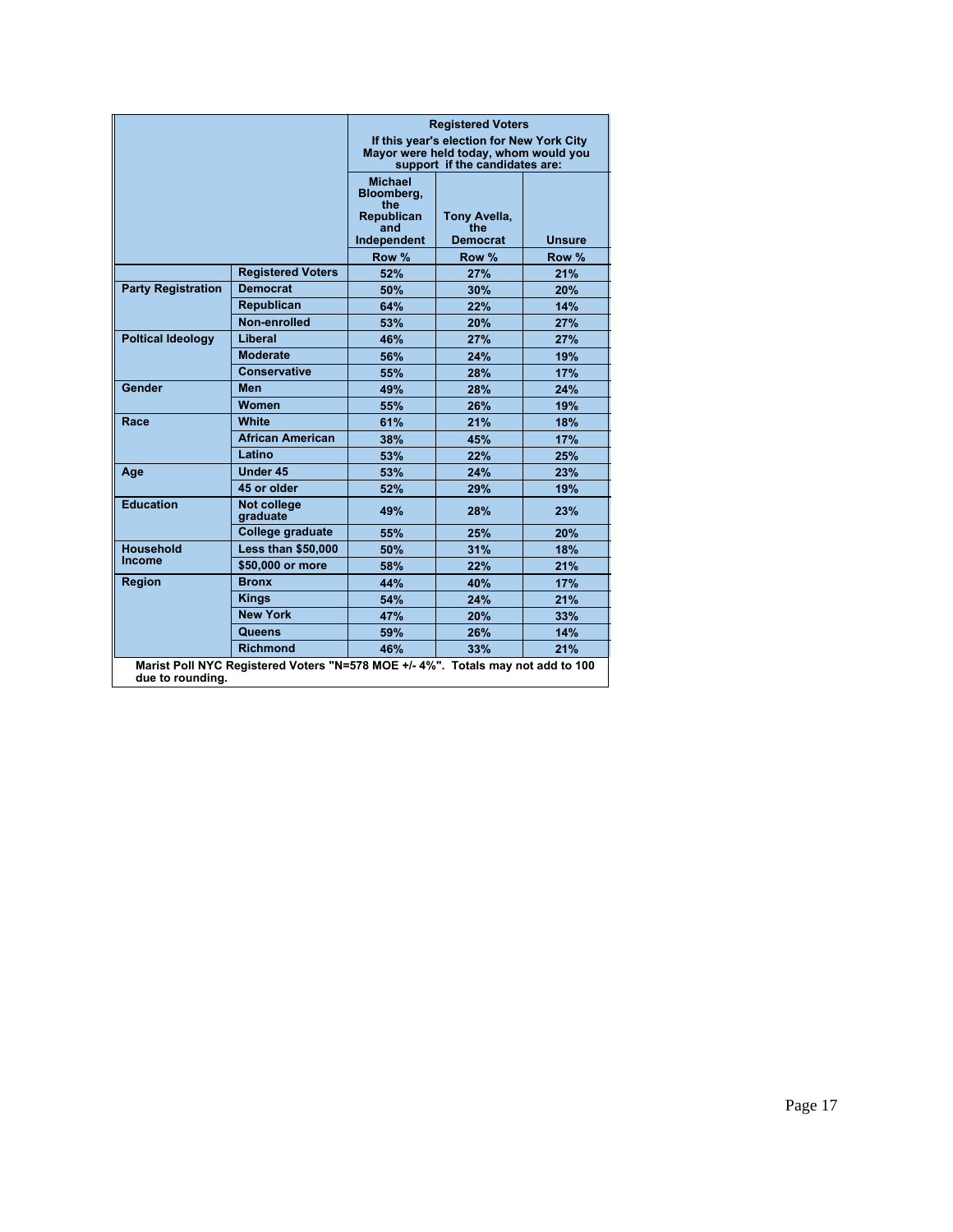|                                                                                                        |                           | <b>Democrats</b><br>If this year's Democratic primary for mayor in New York City<br>were held today, whom would you support if the candidates<br>are: |                                                      |                                                     |               |  |
|--------------------------------------------------------------------------------------------------------|---------------------------|-------------------------------------------------------------------------------------------------------------------------------------------------------|------------------------------------------------------|-----------------------------------------------------|---------------|--|
|                                                                                                        |                           | Congressman<br>Anthony<br>Weiner                                                                                                                      | <b>Comptroller</b><br><b>Bill</b><br><b>Thompson</b> | <b>City Council</b><br>Member<br><b>Tony Avella</b> | <b>Unsure</b> |  |
|                                                                                                        |                           | Row %                                                                                                                                                 | Row %                                                | Row %                                               | Row %         |  |
|                                                                                                        | <b>Democrats</b>          | 34%                                                                                                                                                   | 29%                                                  | 8%                                                  | 29%           |  |
| <b>Poltical Ideology</b>                                                                               | Liberal                   | 41%                                                                                                                                                   | 26%                                                  | 6%                                                  | 27%           |  |
|                                                                                                        | <b>Moderate</b>           | 33%                                                                                                                                                   | 35%                                                  | 9%                                                  | 22%           |  |
|                                                                                                        | <b>Conservative</b>       | 24%                                                                                                                                                   | 27%                                                  | 12%                                                 | 36%           |  |
| Gender                                                                                                 | Men                       | 37%                                                                                                                                                   | 33%                                                  | 6%                                                  | 24%           |  |
|                                                                                                        | Women                     | 31%                                                                                                                                                   | 27%                                                  | 9%                                                  | 33%           |  |
| Race                                                                                                   | <b>White</b>              | 42%                                                                                                                                                   | 18%                                                  | 10%                                                 | 30%           |  |
|                                                                                                        | <b>African American</b>   | 24%                                                                                                                                                   | 41%                                                  | 2%                                                  | 32%           |  |
|                                                                                                        | Latino                    | 25%                                                                                                                                                   | 30%                                                  | 16%                                                 | 29%           |  |
| Age                                                                                                    | Under 45                  | 40%                                                                                                                                                   | 26%                                                  | 8%                                                  | 25%           |  |
|                                                                                                        | 45 or older               | 30%                                                                                                                                                   | 31%                                                  | 8%                                                  | 30%           |  |
| <b>Education</b>                                                                                       | Not college<br>graduate   | 35%                                                                                                                                                   | 27%                                                  | 8%                                                  | 30%           |  |
|                                                                                                        | College graduate          | 32%                                                                                                                                                   | 32%                                                  | 8%                                                  | 28%           |  |
| <b>Household</b>                                                                                       | <b>Less than \$50,000</b> | 31%                                                                                                                                                   | 26%                                                  | 11%                                                 | 31%           |  |
| Income                                                                                                 | \$50,000 or more          | 39%                                                                                                                                                   | 33%                                                  | 5%                                                  | 24%           |  |
| <b>Region</b>                                                                                          | <b>Bronx</b>              | 31%                                                                                                                                                   | 25%                                                  | 7%                                                  | 36%           |  |
|                                                                                                        | <b>Kings</b>              | 36%                                                                                                                                                   | 34%                                                  | 4%                                                  | 25%           |  |
|                                                                                                        | <b>New York</b>           | 23%                                                                                                                                                   | 32%                                                  | 1%                                                  | 44%           |  |
|                                                                                                        | Queens                    | 40%                                                                                                                                                   | 26%                                                  | 15%                                                 | 19%           |  |
|                                                                                                        | <b>Richmond</b>           | 41%                                                                                                                                                   | 12%                                                  | 38%                                                 | 9%            |  |
| Marist Poll NYC Registered Democrats "N=375 MOE +/- 5%". Totals may not add to 100 due to<br>rounding. |                           |                                                                                                                                                       |                                                      |                                                     |               |  |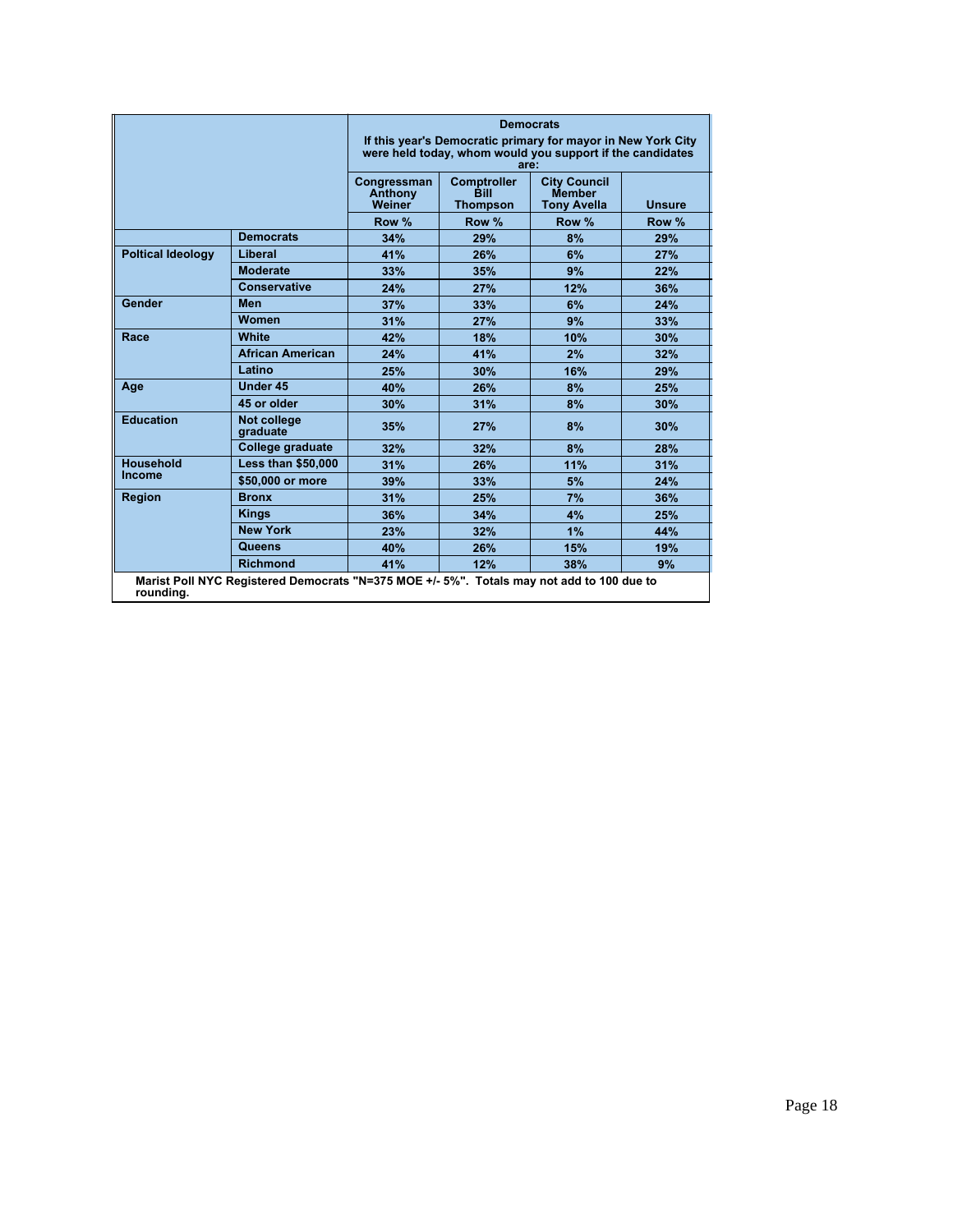|                           |                                                                                 | <b>Registered Voters</b><br>Regardless of whom you support, do you<br>think Mayor Bloomberg will be re-elected or<br>not? |           |               |  |
|---------------------------|---------------------------------------------------------------------------------|---------------------------------------------------------------------------------------------------------------------------|-----------|---------------|--|
|                           |                                                                                 | Yes, re-<br>elected                                                                                                       | <b>No</b> | <b>Unsure</b> |  |
|                           |                                                                                 | Row %                                                                                                                     | Row %     | Row %         |  |
|                           | <b>Registered Voters</b>                                                        | 73%                                                                                                                       | 18%       | 9%            |  |
| <b>Party Registration</b> | <b>Democrat</b>                                                                 | 73%                                                                                                                       | 18%       | 9%            |  |
|                           | <b>Republican</b>                                                               | 82%                                                                                                                       | 9%        | 9%            |  |
|                           | Non-enrolled                                                                    | 71%                                                                                                                       | 21%       | 8%            |  |
| <b>Poltical Ideology</b>  | Liberal                                                                         | 76%                                                                                                                       | 17%       | 7%            |  |
|                           | <b>Moderate</b>                                                                 | 74%                                                                                                                       | 18%       | 8%            |  |
|                           | <b>Conservative</b>                                                             | 72%                                                                                                                       | 19%       | 8%            |  |
| Gender                    | Men                                                                             | 79%                                                                                                                       | 12%       | 9%            |  |
|                           | <b>Women</b>                                                                    | 69%                                                                                                                       | 23%       | 9%            |  |
| Race                      | White                                                                           | 79%                                                                                                                       | 12%       | 9%            |  |
|                           | <b>African American</b>                                                         | 67%                                                                                                                       | 21%       | 12%           |  |
|                           | Latino                                                                          | 76%                                                                                                                       | 21%       | 3%            |  |
| Age                       | Under 45                                                                        | 77%                                                                                                                       | 16%       | 7%            |  |
|                           | 45 or older                                                                     | 75%                                                                                                                       | 16%       | 9%            |  |
| <b>Education</b>          | Not college<br>graduate                                                         | 69%                                                                                                                       | 22%       | 10%           |  |
|                           | College graduate                                                                | 80%                                                                                                                       | 13%       | 7%            |  |
| <b>Household</b>          | <b>Less than \$50,000</b>                                                       | 72%                                                                                                                       | 22%       | 6%            |  |
| <b>Income</b>             | \$50,000 or more                                                                | 79%                                                                                                                       | 14%       | 6%            |  |
| <b>Region</b>             | <b>Bronx</b>                                                                    | 65%                                                                                                                       | 24%       | 11%           |  |
|                           | <b>Kings</b>                                                                    | 71%                                                                                                                       | 19%       | 11%           |  |
|                           | <b>New York</b>                                                                 | 81%                                                                                                                       | 15%       | 4%            |  |
|                           | Queens                                                                          | 75%                                                                                                                       | 14%       | 11%           |  |
|                           | <b>Richmond</b>                                                                 | 75%                                                                                                                       | 22%       | 2%            |  |
| due to rounding.          | Marist Poll NYC Registered Voters "N=578 MOE +/- 4%". Totals may not add to 100 |                                                                                                                           |           |               |  |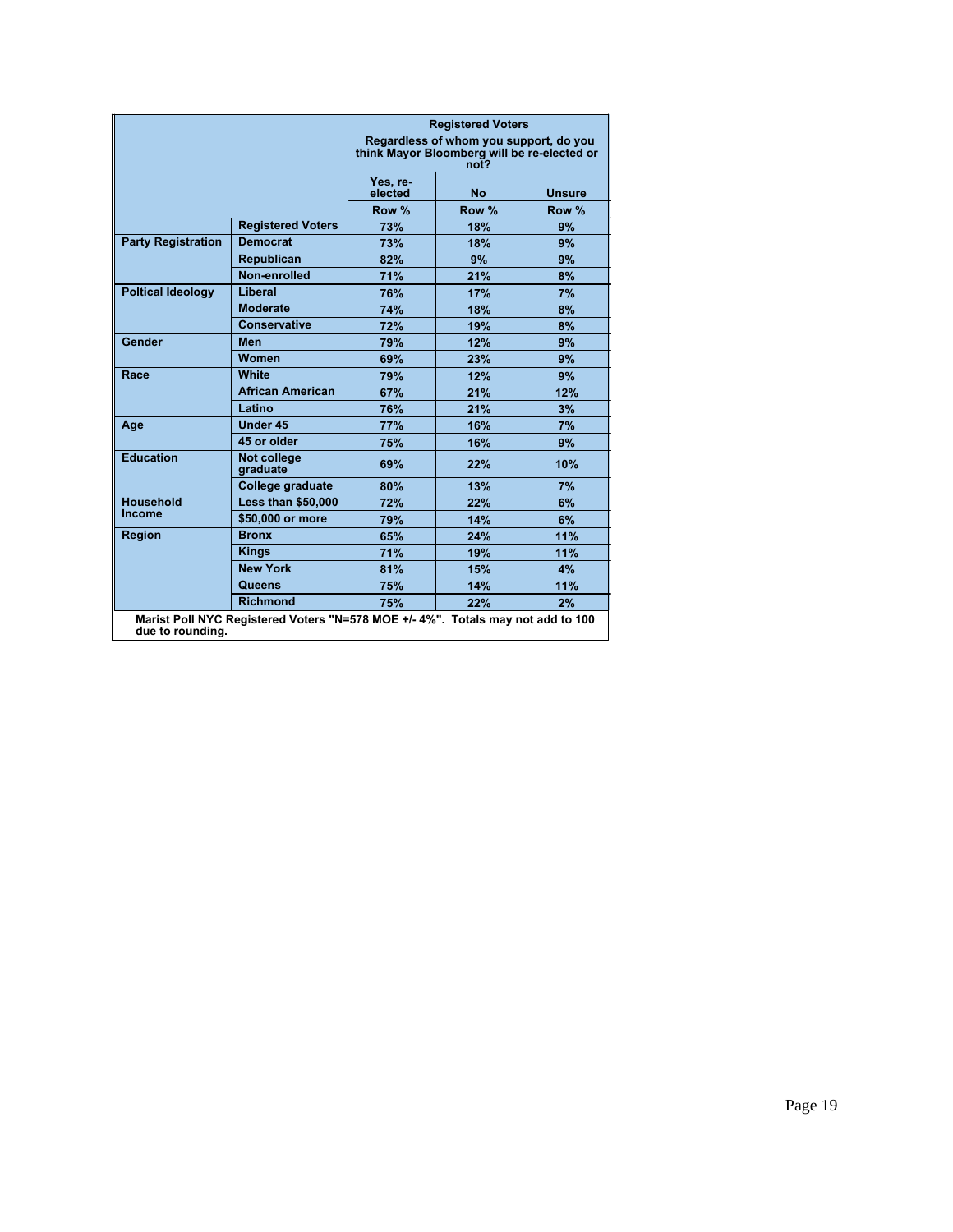|                           |                                                                                | <b>Registered Voters</b><br>Michael Bloomberg has spent millions of<br>dollars of his own money on his past<br>campaigns for mayor and he says he will do<br>so again to be re-elected this November.<br>Does this make you: |                                |                                                       |  |
|---------------------------|--------------------------------------------------------------------------------|------------------------------------------------------------------------------------------------------------------------------------------------------------------------------------------------------------------------------|--------------------------------|-------------------------------------------------------|--|
|                           |                                                                                | <b>More likely</b><br>to vote for<br>him                                                                                                                                                                                     | Less likely to<br>vote for him | Does it not<br>make any<br>difference to<br>vour vote |  |
|                           |                                                                                | Row %                                                                                                                                                                                                                        | Row %                          | Row %                                                 |  |
|                           | <b>Registered Voters</b>                                                       | 11%                                                                                                                                                                                                                          | 16%                            | 73%                                                   |  |
| <b>Party Registration</b> | <b>Democrat</b>                                                                | 10%                                                                                                                                                                                                                          | 18%                            | 72%                                                   |  |
|                           | Republican                                                                     | 14%                                                                                                                                                                                                                          | 19%                            | 66%                                                   |  |
|                           | Non-enrolled                                                                   | 12%                                                                                                                                                                                                                          | 8%                             | 80%                                                   |  |
| <b>Poltical Ideology</b>  | Liberal                                                                        | 8%                                                                                                                                                                                                                           | 17%                            | 75%                                                   |  |
|                           | <b>Moderate</b>                                                                | 10%                                                                                                                                                                                                                          | 14%                            | 76%                                                   |  |
|                           | <b>Conservative</b>                                                            | 17%                                                                                                                                                                                                                          | 17%                            | 66%                                                   |  |
| Gender                    | <b>Men</b>                                                                     | 10%                                                                                                                                                                                                                          | 22%                            | 69%                                                   |  |
|                           | Women                                                                          | 12%                                                                                                                                                                                                                          | 12%                            | 77%                                                   |  |
| Race                      | White                                                                          | 9%                                                                                                                                                                                                                           | 18%                            | 73%                                                   |  |
|                           | <b>African American</b>                                                        | 14%                                                                                                                                                                                                                          | 18%                            | 68%                                                   |  |
|                           | Latino                                                                         | 10%                                                                                                                                                                                                                          | 17%                            | 73%                                                   |  |
| Age                       | Under 45                                                                       | 11%                                                                                                                                                                                                                          | 12%                            | 77%                                                   |  |
|                           | 45 or older                                                                    | 11%                                                                                                                                                                                                                          | 20%                            | 69%                                                   |  |
| <b>Education</b>          | Not college<br>graduate                                                        | 12%                                                                                                                                                                                                                          | 19%                            | 69%                                                   |  |
|                           | College graduate                                                               | 9%                                                                                                                                                                                                                           | 15%                            | 76%                                                   |  |
| <b>Household</b>          | <b>Less than \$50,000</b>                                                      | 13%                                                                                                                                                                                                                          | 12%                            | 75%                                                   |  |
| <b>Income</b>             | \$50,000 or more                                                               | 7%                                                                                                                                                                                                                           | 17%                            | 76%                                                   |  |
| Region                    | <b>Bronx</b>                                                                   | 6%                                                                                                                                                                                                                           | 20%                            | 74%                                                   |  |
|                           | <b>Kings</b>                                                                   | 11%                                                                                                                                                                                                                          | 20%                            | 70%                                                   |  |
|                           | <b>New York</b>                                                                | 12%                                                                                                                                                                                                                          | 17%                            | 71%                                                   |  |
|                           | Queens                                                                         | 10%                                                                                                                                                                                                                          | 13%                            | <b>77%</b>                                            |  |
|                           | <b>Richmond</b>                                                                | 20%                                                                                                                                                                                                                          | 8%                             | 71%                                                   |  |
| due to rounding.          | Marist Poll NYC Registered Voters "N=578 MOE +/-4%". Totals may not add to 100 |                                                                                                                                                                                                                              |                                |                                                       |  |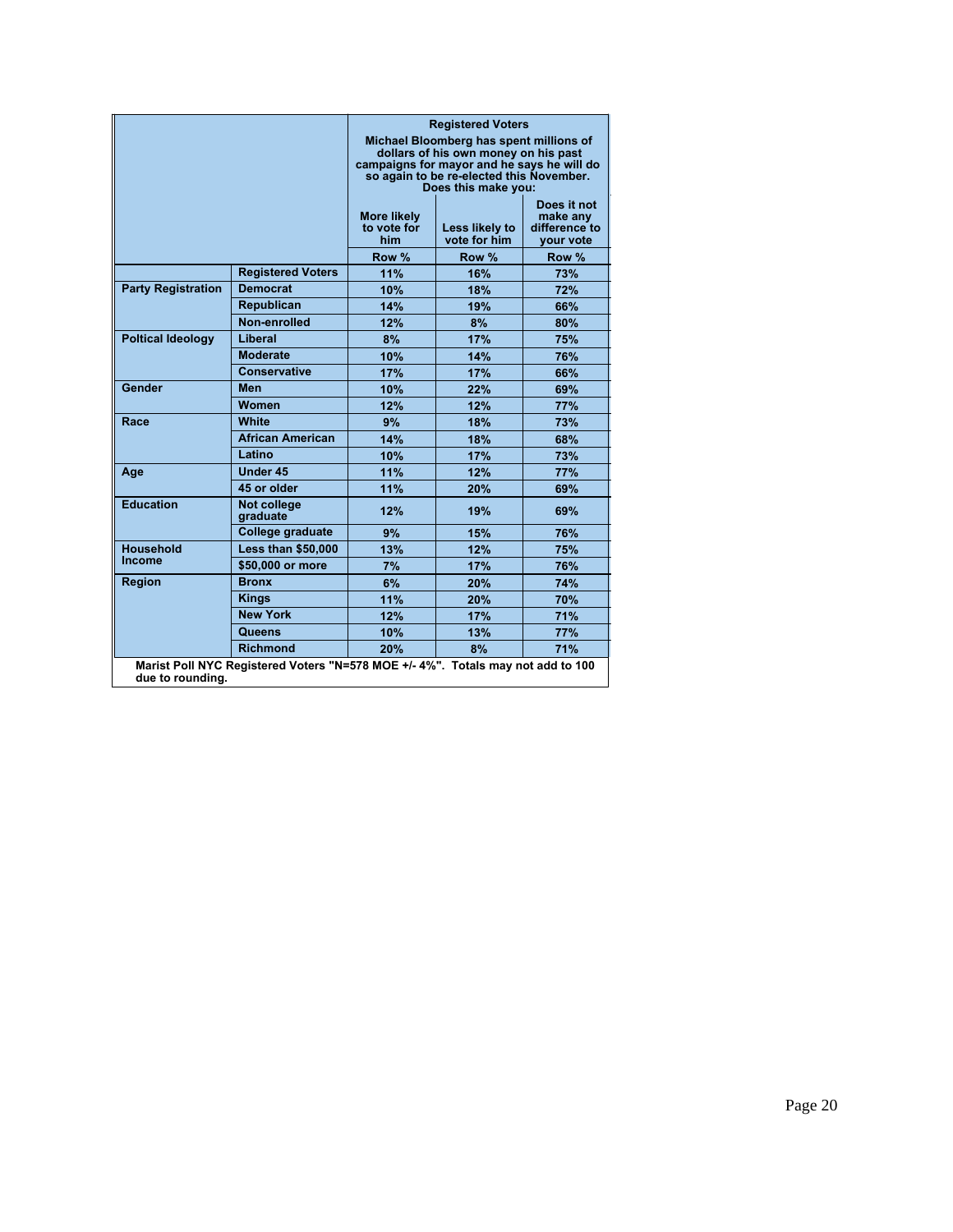|                          |                                                                                                     | <b>Democrats</b><br>If this year's Democratic primary for New York City's Public Advocate were<br>held today, whom would you support if the candidates are: |                                                |                                                              |                                                                 |               |
|--------------------------|-----------------------------------------------------------------------------------------------------|-------------------------------------------------------------------------------------------------------------------------------------------------------------|------------------------------------------------|--------------------------------------------------------------|-----------------------------------------------------------------|---------------|
|                          |                                                                                                     | <b>Former New</b><br><b>York City</b><br><b>Public</b><br><b>Advocate</b><br><b>Mark Green</b>                                                              | <b>City</b><br>Councilman<br><b>Eric Gioia</b> | <b>City</b><br>Councilman<br><b>Bill de</b><br><b>Blasio</b> | <b>Civil rights</b><br>lawyer<br><b>Norman</b><br><b>Siegel</b> | <b>Unsure</b> |
|                          |                                                                                                     | Row %                                                                                                                                                       | Row %                                          | Row %                                                        | Row %                                                           | Row %         |
|                          | <b>Democrats</b>                                                                                    | 42%                                                                                                                                                         | 4%                                             | 9%                                                           | 15%                                                             | 30%           |
| <b>Poltical Ideology</b> | Liberal                                                                                             | 43%                                                                                                                                                         | 7%                                             | 5%                                                           | 20%                                                             | 25%           |
|                          | <b>Moderate</b>                                                                                     | 42%                                                                                                                                                         | 2%                                             | 9%                                                           | 12%                                                             | 36%           |
|                          | <b>Conservative</b>                                                                                 | 37%                                                                                                                                                         | 3%                                             | 20%                                                          | 12%                                                             | 28%           |
| Gender                   | Men                                                                                                 | 42%                                                                                                                                                         | 3%                                             | 8%                                                           | 18%                                                             | 29%           |
|                          | <b>Women</b>                                                                                        | 42%                                                                                                                                                         | 4%                                             | 10%                                                          | 13%                                                             | 31%           |
| Race                     | White                                                                                               | 38%                                                                                                                                                         | 7%                                             | 16%                                                          | 14%                                                             | 26%           |
|                          | <b>African American</b>                                                                             | 47%                                                                                                                                                         | 0%                                             | 3%                                                           | 12%                                                             | 38%           |
|                          | Latino                                                                                              | 42%                                                                                                                                                         | 2%                                             | 11%                                                          | 20%                                                             | 25%           |
| Age                      | Under 45                                                                                            | 45%                                                                                                                                                         | 5%                                             | 5%                                                           | 16%                                                             | 29%           |
|                          | 45 or older                                                                                         | 38%                                                                                                                                                         | 3%                                             | 13%                                                          | 15%                                                             | 31%           |
| <b>Education</b>         | Not college<br>graduate                                                                             | 46%                                                                                                                                                         | 3%                                             | 5%                                                           | 8%                                                              | 37%           |
|                          | College graduate                                                                                    | 38%                                                                                                                                                         | 5%                                             | 14%                                                          | 22%                                                             | 21%           |
| <b>Household</b>         | <b>Less than \$50,000</b>                                                                           | 50%                                                                                                                                                         | 3%                                             | 4%                                                           | 13%                                                             | 30%           |
| <b>Income</b>            | \$50,000 or more                                                                                    | 37%                                                                                                                                                         | 5%                                             | 15%                                                          | 17%                                                             | 26%           |
| <b>Region</b>            | <b>Bronx</b>                                                                                        | 58%                                                                                                                                                         | 5%                                             | 3%                                                           | 6%                                                              | 29%           |
|                          | <b>Kings</b>                                                                                        | 37%                                                                                                                                                         | 1%                                             | 15%                                                          | 21%                                                             | 26%           |
|                          | <b>New York</b>                                                                                     | 33%                                                                                                                                                         | 3%                                             | 6%                                                           | 22%                                                             | 36%           |
|                          | <b>Queens</b>                                                                                       | 43%                                                                                                                                                         | 6%                                             | 10%                                                          | 10%                                                             | 32%           |
|                          | <b>Richmond</b>                                                                                     | 69%                                                                                                                                                         | 0%                                             | 13%                                                          | 0%                                                              | 18%           |
|                          | Marist Poll NYC Registered Democrats "N=375 MOE +/- 5%". Totals may not add to 100 due to rounding. |                                                                                                                                                             |                                                |                                                              |                                                                 |               |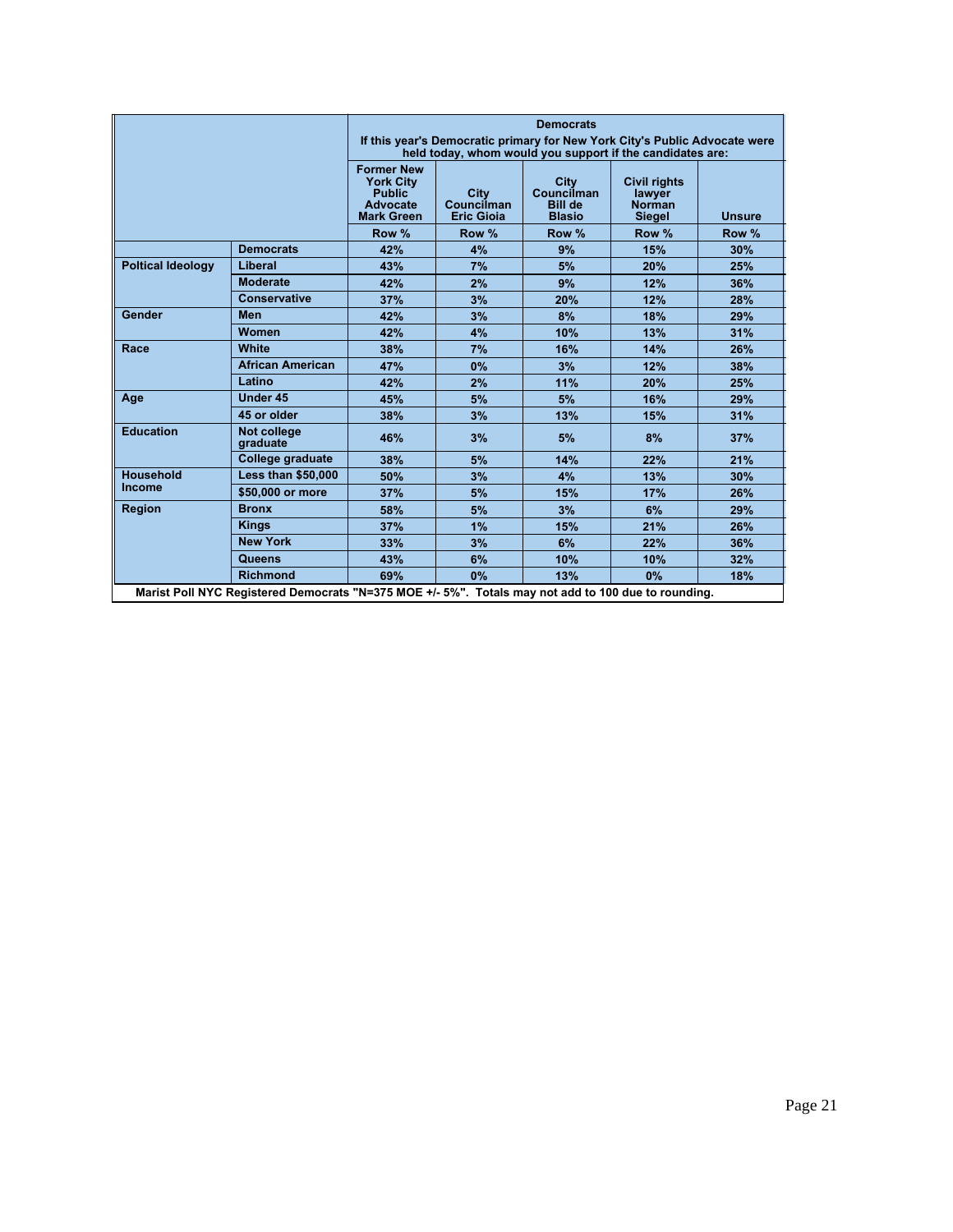|                           |                                                                                 | <b>Registered Voters</b><br>Do you feel the responsibility for running the<br>city's public schools should remain under<br>Mayor Bloomberg or should responsibility<br>be given to an appointed citywide Panel on<br><b>Education Policy?</b> |                                               |               |
|---------------------------|---------------------------------------------------------------------------------|-----------------------------------------------------------------------------------------------------------------------------------------------------------------------------------------------------------------------------------------------|-----------------------------------------------|---------------|
|                           |                                                                                 | <b>Remain with</b><br><b>Mayor</b>                                                                                                                                                                                                            | Given to an<br>appointed<br>citywide<br>Panel | <b>Unsure</b> |
|                           |                                                                                 | Row %                                                                                                                                                                                                                                         | Row %                                         | Row %         |
|                           | <b>Registered Voters</b>                                                        | 32%                                                                                                                                                                                                                                           | 60%                                           | 8%            |
| <b>Party Registration</b> | <b>Democrat</b>                                                                 | 27%                                                                                                                                                                                                                                           | 64%                                           | 9%            |
|                           | <b>Republican</b>                                                               | 46%                                                                                                                                                                                                                                           | 49%                                           | 5%            |
|                           | Non-enrolled                                                                    | 33%                                                                                                                                                                                                                                           | 61%                                           | 6%            |
| <b>Poltical Ideology</b>  | Liberal                                                                         | 25%                                                                                                                                                                                                                                           | 67%                                           | 9%            |
|                           | <b>Moderate</b>                                                                 | 37%                                                                                                                                                                                                                                           | 54%                                           | 10%           |
|                           | <b>Conservative</b>                                                             | 35%                                                                                                                                                                                                                                           | 60%                                           | 5%            |
| Gender                    | <b>Men</b>                                                                      | 39%                                                                                                                                                                                                                                           | 56%                                           | 5%            |
|                           | Women                                                                           | 26%                                                                                                                                                                                                                                           | 64%                                           | 10%           |
| Race                      | White                                                                           | 41%                                                                                                                                                                                                                                           | 50%                                           | 10%           |
|                           | <b>African American</b>                                                         | 25%                                                                                                                                                                                                                                           | 64%                                           | 11%           |
|                           | Latino                                                                          | 22%                                                                                                                                                                                                                                           | 74%                                           | 4%            |
| Age                       | Under 45                                                                        | 22%                                                                                                                                                                                                                                           | 73%                                           | 5%            |
|                           | 45 or older                                                                     | 39%                                                                                                                                                                                                                                           | 51%                                           | 10%           |
| <b>Education</b>          | <b>Not college</b><br>graduate                                                  | 31%                                                                                                                                                                                                                                           | 61%                                           | 8%            |
|                           | College graduate                                                                | 33%                                                                                                                                                                                                                                           | 59%                                           | 7%            |
| <b>Household</b>          | <b>Less than \$50,000</b>                                                       | 29%                                                                                                                                                                                                                                           | 63%                                           | 8%            |
| Income                    | \$50,000 or more                                                                | 32%                                                                                                                                                                                                                                           | 62%                                           | 6%            |
| Region                    | <b>Bronx</b>                                                                    | 28%                                                                                                                                                                                                                                           | 65%                                           | 7%            |
|                           | <b>Kings</b>                                                                    | 26%                                                                                                                                                                                                                                           | 66%                                           | 9%            |
|                           | <b>New York</b>                                                                 | 36%                                                                                                                                                                                                                                           | 54%                                           | 10%           |
|                           | Queens                                                                          | 35%                                                                                                                                                                                                                                           | 58%                                           | 7%            |
|                           | <b>Richmond</b>                                                                 | 40%                                                                                                                                                                                                                                           | 60%                                           | $0\%$         |
|                           | <b>Parents</b>                                                                  | 27%                                                                                                                                                                                                                                           | 67%                                           | 6%            |
| due to rounding.          | Marist Poll NYC Registered Voters "N=578 MOE +/- 4%". Totals may not add to 100 |                                                                                                                                                                                                                                               |                                               |               |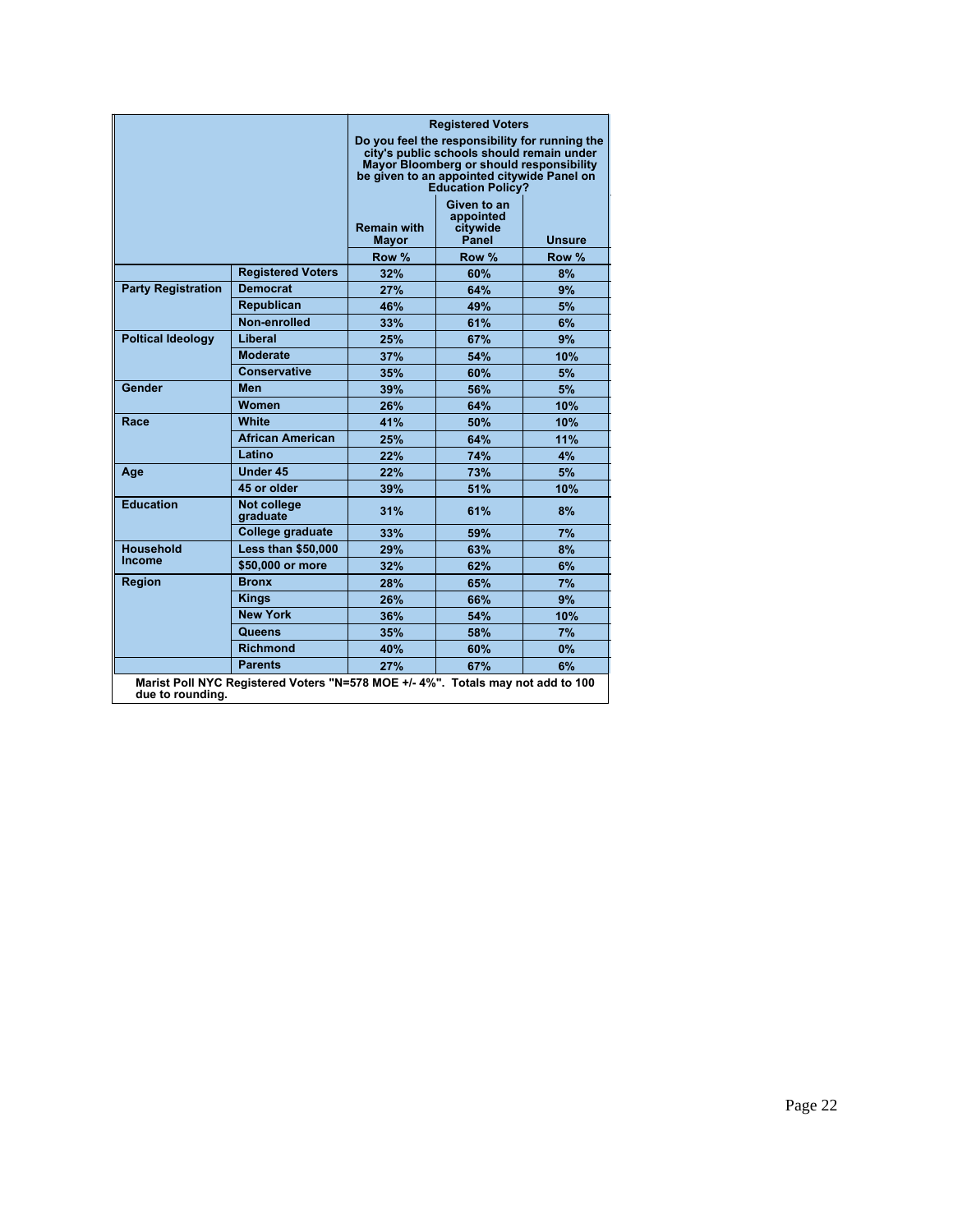|                           |                                                                                        | <b>Registered Voters</b><br>Do you think the New York City public schools have gotten<br>better, gotten worse, or stayed about the same since<br>Michael Bloomberg became mayor? |                 |                                    |               |
|---------------------------|----------------------------------------------------------------------------------------|----------------------------------------------------------------------------------------------------------------------------------------------------------------------------------|-----------------|------------------------------------|---------------|
|                           |                                                                                        | Gotten<br>better                                                                                                                                                                 | Gotten<br>worse | <b>Stayed</b><br>about the<br>same | <b>Unsure</b> |
|                           |                                                                                        | Row %                                                                                                                                                                            | Row %           | Row %                              | Row %         |
|                           | <b>Registered Voters</b>                                                               | 36%                                                                                                                                                                              | 20%             | 33%                                | 11%           |
| <b>Party Registration</b> | <b>Democrat</b>                                                                        | 36%                                                                                                                                                                              | 22%             | 33%                                | 10%           |
|                           | <b>Republican</b>                                                                      | 34%                                                                                                                                                                              | 21%             | 34%                                | 12%           |
|                           | Non-enrolled                                                                           | 34%                                                                                                                                                                              | 15%             | 36%                                | 14%           |
| <b>Poltical Ideology</b>  | Liberal                                                                                | 38%                                                                                                                                                                              | 19%             | 33%                                | 10%           |
|                           | <b>Moderate</b>                                                                        | 39%                                                                                                                                                                              | 16%             | 36%                                | 10%           |
|                           | <b>Conservative</b>                                                                    | 31%                                                                                                                                                                              | 22%             | 32%                                | 15%           |
| Gender                    | <b>Men</b>                                                                             | 36%                                                                                                                                                                              | 20%             | 31%                                | 14%           |
|                           | Women                                                                                  | 36%                                                                                                                                                                              | 21%             | 34%                                | 9%            |
| Race                      | White                                                                                  | 34%                                                                                                                                                                              | 17%             | 32%                                | 16%           |
|                           | <b>African American</b>                                                                | 44%                                                                                                                                                                              | 17%             | 31%                                | 7%            |
|                           | Latino                                                                                 | 36%                                                                                                                                                                              | 27%             | 29%                                | 8%            |
| Age                       | Under 45                                                                               | 34%                                                                                                                                                                              | 19%             | 35%                                | 12%           |
|                           | 45 or older                                                                            | 40%                                                                                                                                                                              | 19%             | 32%                                | 10%           |
| <b>Education</b>          | <b>Not college</b><br>graduate                                                         | 39%                                                                                                                                                                              | 20%             | 28%                                | 12%           |
|                           | <b>College graduate</b>                                                                | 34%                                                                                                                                                                              | 20%             | 36%                                | 10%           |
| <b>Household</b>          | <b>Less than \$50,000</b>                                                              | 39%                                                                                                                                                                              | 24%             | 27%                                | 10%           |
| <b>Income</b>             | \$50,000 or more                                                                       | 35%                                                                                                                                                                              | 15%             | 41%                                | 9%            |
| <b>Region</b>             | <b>Bronx</b>                                                                           | 43%                                                                                                                                                                              | 34%             | 20%                                | 2%            |
|                           | <b>Kings</b>                                                                           | 25%                                                                                                                                                                              | 17%             | 41%                                | 17%           |
|                           | <b>New York</b>                                                                        | 38%                                                                                                                                                                              | 15%             | 35%                                | 12%           |
|                           | Queens                                                                                 | 41%                                                                                                                                                                              | 20%             | 29%                                | 10%           |
|                           | <b>Richmond</b>                                                                        | 40%                                                                                                                                                                              | 18%             | 37%                                | 6%            |
|                           | <b>Parents</b>                                                                         | 40%                                                                                                                                                                              | 22%             | 35%                                | 3%            |
| rounding.                 | Marist Poll NYC Registered Voters "N=578 MOE +/- 4%". Totals may not add to 100 due to |                                                                                                                                                                                  |                 |                                    |               |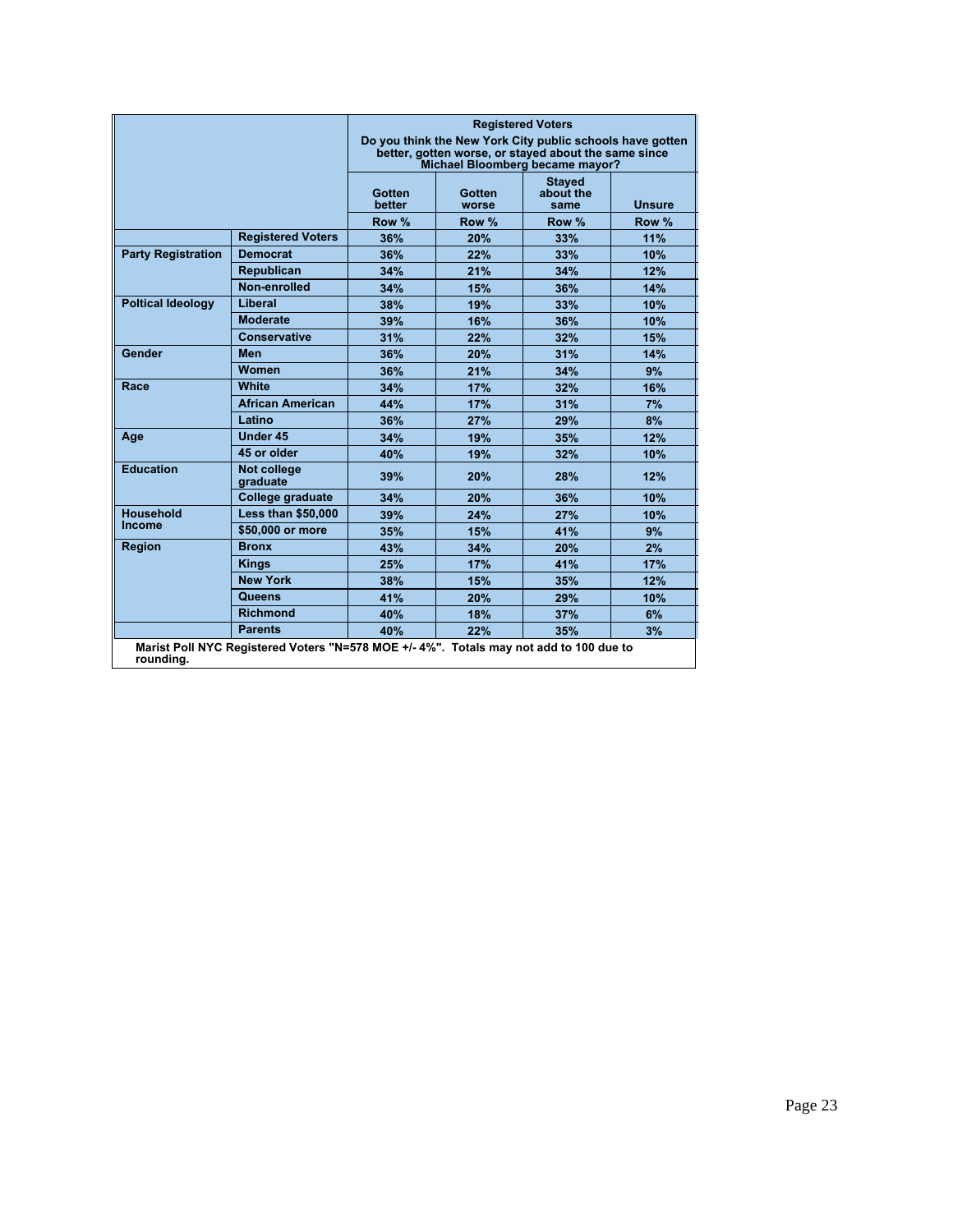|                                                                                                     |                           |                                                                                                                                                                                                                        | <b>Registered Voters</b> |               |
|-----------------------------------------------------------------------------------------------------|---------------------------|------------------------------------------------------------------------------------------------------------------------------------------------------------------------------------------------------------------------|--------------------------|---------------|
|                                                                                                     |                           | Do you approve or disapprove of Mayor<br>Bloomberg's proposal to raise the city's<br>sales tax by half a percentage point, which<br>combined with state and transit taxes will<br>bring the total sales tax to 8.875%? |                          |               |
|                                                                                                     |                           | <b>Approve</b>                                                                                                                                                                                                         | <b>Disapprove</b>        | <b>Unsure</b> |
|                                                                                                     |                           | Row %                                                                                                                                                                                                                  | Row %                    | Row %         |
|                                                                                                     | <b>Registered Voters</b>  | 42%                                                                                                                                                                                                                    | 53%                      | 5%            |
| <b>Party Registration</b>                                                                           | <b>Democrat</b>           | 46%                                                                                                                                                                                                                    | 48%                      | 6%            |
|                                                                                                     | <b>Republican</b>         | 41%                                                                                                                                                                                                                    | 56%                      | 4%            |
|                                                                                                     | Non-enrolled              | 40%                                                                                                                                                                                                                    | 58%                      | 2%            |
| <b>Poltical Ideology</b>                                                                            | Liberal                   | 53%                                                                                                                                                                                                                    | 44%                      | 3%            |
|                                                                                                     | <b>Moderate</b>           | 42%                                                                                                                                                                                                                    | 52%                      | 7%            |
|                                                                                                     | <b>Conservative</b>       | 33%                                                                                                                                                                                                                    | 62%                      | 5%            |
| Gender                                                                                              | <b>Men</b>                | 44%                                                                                                                                                                                                                    | 53%                      | 3%            |
|                                                                                                     | <b>Women</b>              | 41%                                                                                                                                                                                                                    | 53%                      | 7%            |
| Race                                                                                                | <b>White</b>              | 45%                                                                                                                                                                                                                    | 50%                      | 5%            |
|                                                                                                     | <b>African American</b>   | 49%                                                                                                                                                                                                                    | 43%                      | 8%            |
|                                                                                                     | Latino                    | 41%                                                                                                                                                                                                                    | 54%                      | 5%            |
| Age                                                                                                 | Under 45                  | 44%                                                                                                                                                                                                                    | 51%                      | 5%            |
|                                                                                                     | 45 or older               | 41%                                                                                                                                                                                                                    | 53%                      | 6%            |
| <b>Education</b>                                                                                    | Not college<br>graduate   | 39%                                                                                                                                                                                                                    | 55%                      | 6%            |
|                                                                                                     | College graduate          | 46%                                                                                                                                                                                                                    | 51%                      | 3%            |
| <b>Household</b>                                                                                    | <b>Less than \$50,000</b> | 47%                                                                                                                                                                                                                    | 48%                      | 5%            |
| <b>Income</b>                                                                                       | \$50,000 or more          | 41%                                                                                                                                                                                                                    | 56%                      | 3%            |
| <b>Region</b>                                                                                       | <b>Bronx</b>              | 36%                                                                                                                                                                                                                    | 52%                      | 12%           |
|                                                                                                     | <b>Kings</b>              | 46%                                                                                                                                                                                                                    | 49%                      | 5%            |
|                                                                                                     | <b>New York</b>           | 54%                                                                                                                                                                                                                    | 42%                      | 4%            |
|                                                                                                     | Queens                    | 35%                                                                                                                                                                                                                    | 62%                      | 4%            |
|                                                                                                     | <b>Richmond</b>           | 34%                                                                                                                                                                                                                    | 66%                      | 0%            |
| Marist Poll NYC Registered Voters "N=578 MOE +/- 4%". Totals may not add to 100<br>due to rounding. |                           |                                                                                                                                                                                                                        |                          |               |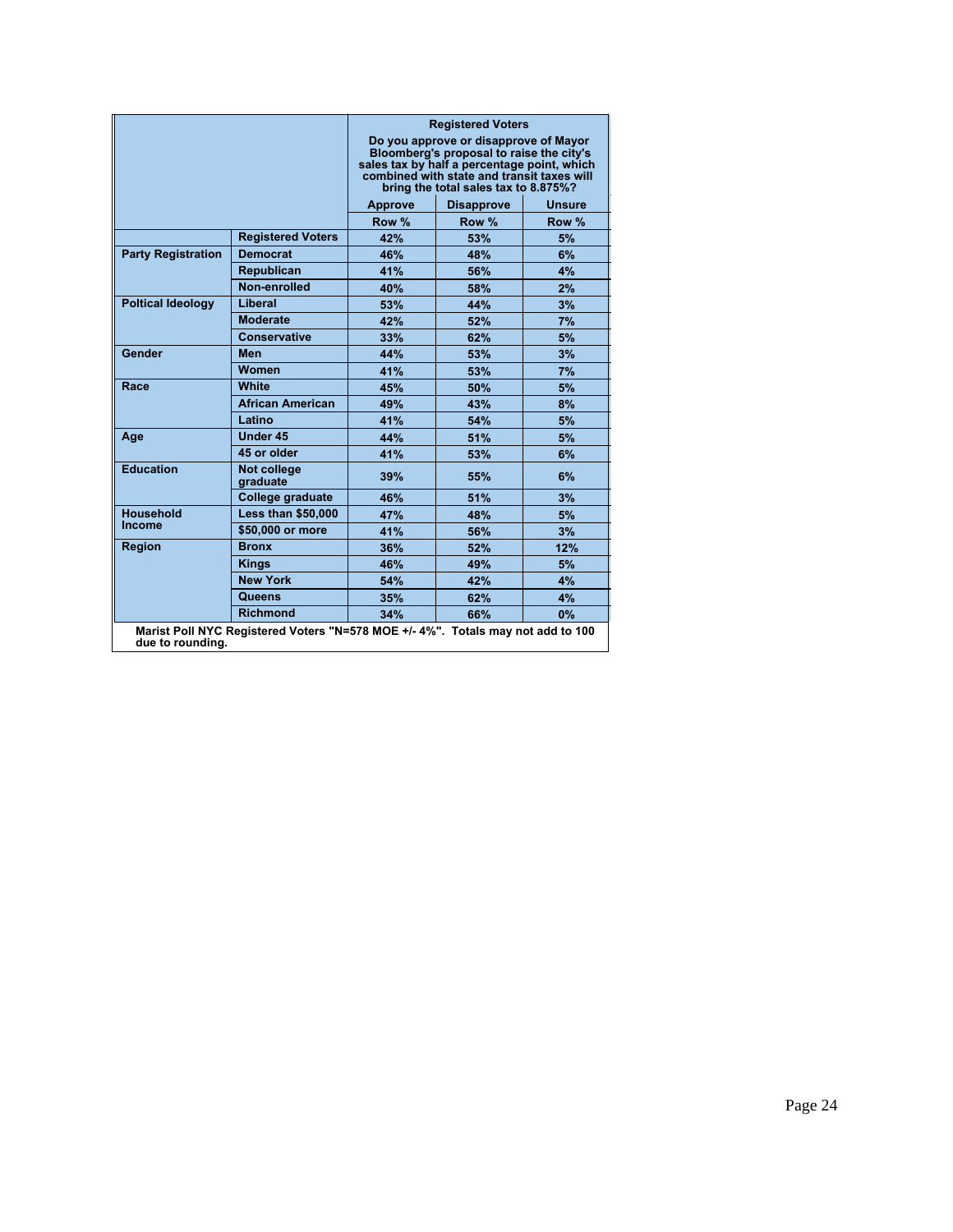|                                                                                                    |                                |                                                                                                 | <b>Registered Voters</b>                                                                   |               |
|----------------------------------------------------------------------------------------------------|--------------------------------|-------------------------------------------------------------------------------------------------|--------------------------------------------------------------------------------------------|---------------|
|                                                                                                    |                                | Mayor Bloomberg argues, although not<br>ideal, with the decline in tax revenues, the            |                                                                                            |               |
|                                                                                                    |                                |                                                                                                 | sales tax increase is a solution to avoid                                                  |               |
|                                                                                                    |                                |                                                                                                 | additional spending cuts in the city budget<br>and lessen the number of layoffs. Opponents |               |
|                                                                                                    |                                |                                                                                                 | of the sales tax increase arque it is not a                                                |               |
|                                                                                                    |                                |                                                                                                 | solution because it is a regressive tax and                                                |               |
|                                                                                                    |                                | puts a burden on the low and middle<br>classes. Which argument comes closer to<br>your opinion: |                                                                                            |               |
|                                                                                                    |                                |                                                                                                 |                                                                                            |               |
|                                                                                                    |                                | ideal, but a<br>solution                                                                        | It is not a<br>solution                                                                    | <b>Unsure</b> |
|                                                                                                    |                                | Row %                                                                                           | Row %                                                                                      | Row %         |
|                                                                                                    | <b>Registered Voters</b>       | 46%                                                                                             | 49%                                                                                        | 5%            |
| <b>Party Registration</b>                                                                          | <b>Democrat</b>                | 46%                                                                                             | 48%                                                                                        | 6%            |
|                                                                                                    | <b>Republican</b>              | 48%                                                                                             | 50%                                                                                        | 3%            |
|                                                                                                    | Non-enrolled                   | 49%                                                                                             | 49%                                                                                        | 2%            |
| <b>Poltical Ideology</b>                                                                           | Liberal                        | 53%                                                                                             | 44%                                                                                        | 4%            |
|                                                                                                    | <b>Moderate</b>                | 46%                                                                                             | 51%                                                                                        | 3%            |
|                                                                                                    | <b>Conservative</b>            | 40%                                                                                             | 53%                                                                                        | 7%            |
| Gender                                                                                             | Men                            | 53%                                                                                             | 44%                                                                                        | 3%            |
|                                                                                                    | Women                          | 41%                                                                                             | 54%                                                                                        | 5%            |
| Race                                                                                               | White                          | 51%                                                                                             | 46%                                                                                        | 3%            |
|                                                                                                    | <b>African American</b>        | 39%                                                                                             | 54%                                                                                        | 6%            |
|                                                                                                    | Latino                         | 46%                                                                                             | 47%                                                                                        | 7%            |
| Age                                                                                                | <b>Under 45</b>                | 49%                                                                                             | 49%                                                                                        | 2%            |
|                                                                                                    | 45 or older                    | 43%                                                                                             | 52%                                                                                        | 5%            |
| <b>Education</b>                                                                                   | <b>Not college</b><br>graduate | 41%                                                                                             | 54%                                                                                        | 6%            |
|                                                                                                    | College graduate               | 52%                                                                                             | 46%                                                                                        | 2%            |
| <b>Household</b>                                                                                   | <b>Less than \$50,000</b>      | 40%                                                                                             | 55%                                                                                        | 5%            |
| <b>Income</b>                                                                                      | \$50,000 or more               | 54%                                                                                             | 44%                                                                                        | 2%            |
| <b>Region</b>                                                                                      | <b>Bronx</b>                   | 41%                                                                                             | 50%                                                                                        | 9%            |
|                                                                                                    | <b>Kings</b>                   | 46%                                                                                             | 50%                                                                                        | 4%            |
|                                                                                                    | <b>New York</b>                | 54%                                                                                             | 43%                                                                                        | 3%            |
|                                                                                                    | Queens                         | 43%                                                                                             | 52%                                                                                        | 5%            |
|                                                                                                    | <b>Richmond</b>                | 51%                                                                                             | 49%                                                                                        | 0%            |
| Marist Poll NYC Registered Voters "N=578 MOE +/-4%". Totals may not add to 100<br>due to rounding. |                                |                                                                                                 |                                                                                            |               |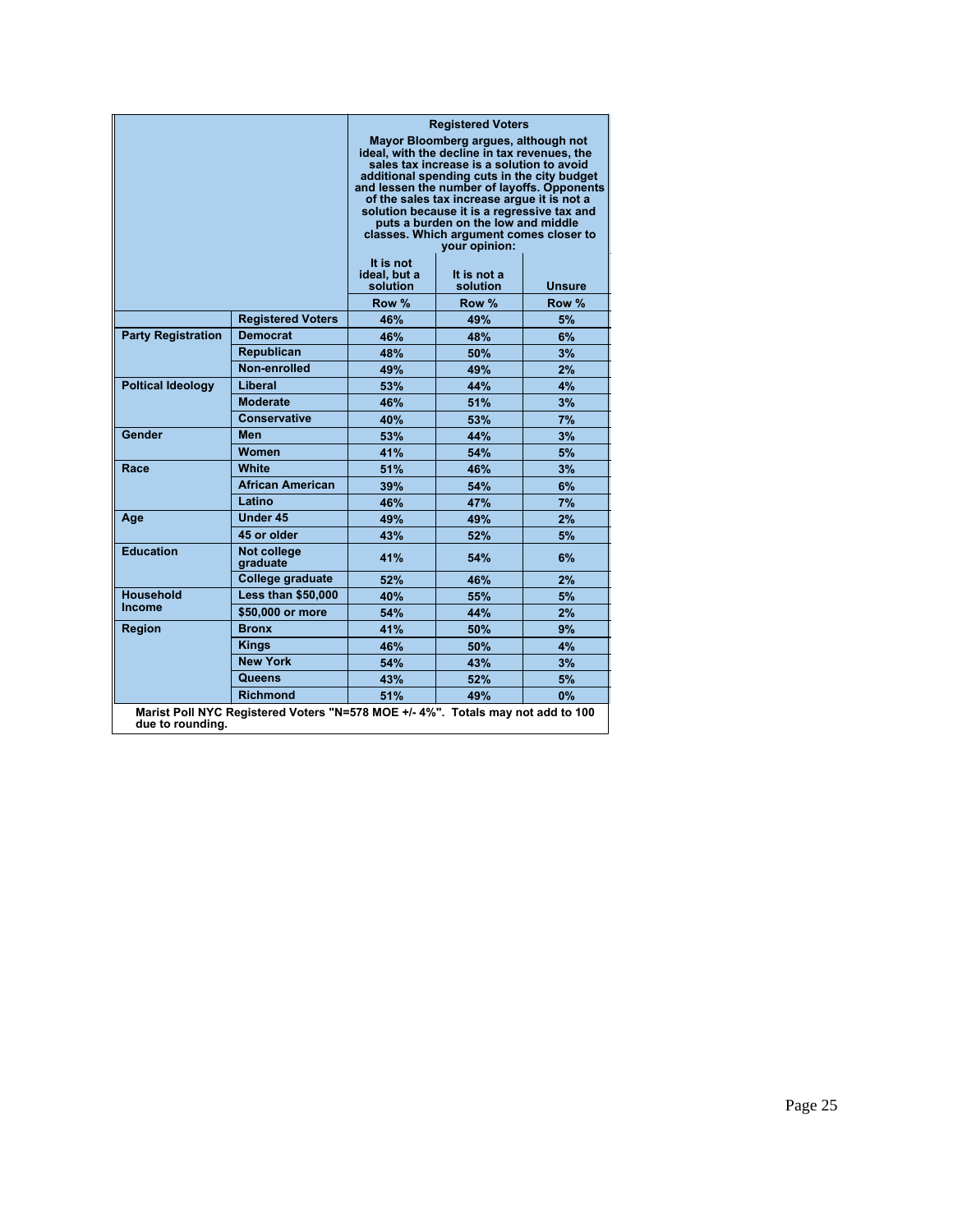|                                                                                                     |                           | <b>Registered Voters</b><br>Do you approve or disapprove of the<br>mayor's proposal to again require sales tax<br>on clothing? |                   |               |
|-----------------------------------------------------------------------------------------------------|---------------------------|--------------------------------------------------------------------------------------------------------------------------------|-------------------|---------------|
|                                                                                                     |                           | <b>Approve</b>                                                                                                                 | <b>Disapprove</b> | <b>Unsure</b> |
|                                                                                                     |                           | Row %                                                                                                                          | Row %             | Row %         |
|                                                                                                     | <b>Registered Voters</b>  | 38%                                                                                                                            | 59%               | 3%            |
| <b>Party Registration</b>                                                                           | <b>Democrat</b>           | 38%                                                                                                                            | 59%               | 3%            |
|                                                                                                     | <b>Republican</b>         | 39%                                                                                                                            | 58%               | 3%            |
|                                                                                                     | Non-enrolled              | 42%                                                                                                                            | 57%               | 1%            |
| <b>Poltical Ideology</b>                                                                            | Liberal                   | 45%                                                                                                                            | 51%               | 3%            |
|                                                                                                     | <b>Moderate</b>           | 37%                                                                                                                            | 61%               | 2%            |
|                                                                                                     | <b>Conservative</b>       | 35%                                                                                                                            | 62%               | 3%            |
| Gender                                                                                              | Men                       | 41%                                                                                                                            | 56%               | 3%            |
|                                                                                                     | <b>Women</b>              | 35%                                                                                                                            | 62%               | 3%            |
| Race                                                                                                | White                     | 40%                                                                                                                            | 55%               | 5%            |
|                                                                                                     | <b>African American</b>   | 39%                                                                                                                            | 60%               | 1%            |
|                                                                                                     | Latino                    | 36%                                                                                                                            | 62%               | 2%            |
| Age                                                                                                 | <b>Under 45</b>           | 36%                                                                                                                            | 63%               | 1%            |
|                                                                                                     | 45 or older               | 40%                                                                                                                            | 56%               | 4%            |
| <b>Education</b>                                                                                    | Not college<br>graduate   | 34%                                                                                                                            | 62%               | 3%            |
|                                                                                                     | College graduate          | 42%                                                                                                                            | 56%               | 2%            |
| <b>Household</b><br><b>Income</b>                                                                   | <b>Less than \$50,000</b> | 33%                                                                                                                            | 64%               | 3%            |
|                                                                                                     | \$50,000 or more          | 41%                                                                                                                            | 57%               | 1%            |
| <b>Region</b>                                                                                       | <b>Bronx</b>              | 20%                                                                                                                            | 73%               | 6%            |
|                                                                                                     | <b>Kings</b>              | 36%                                                                                                                            | 61%               | 3%            |
|                                                                                                     | <b>New York</b>           | 45%                                                                                                                            | 52%               | 3%            |
|                                                                                                     | Queens                    | 43%                                                                                                                            | 56%               | 1%            |
|                                                                                                     | <b>Richmond</b>           | 38%                                                                                                                            | 61%               | 1%            |
| Marist Poll NYC Registered Voters "N=578 MOE +/- 4%". Totals may not add to 100<br>due to rounding. |                           |                                                                                                                                |                   |               |